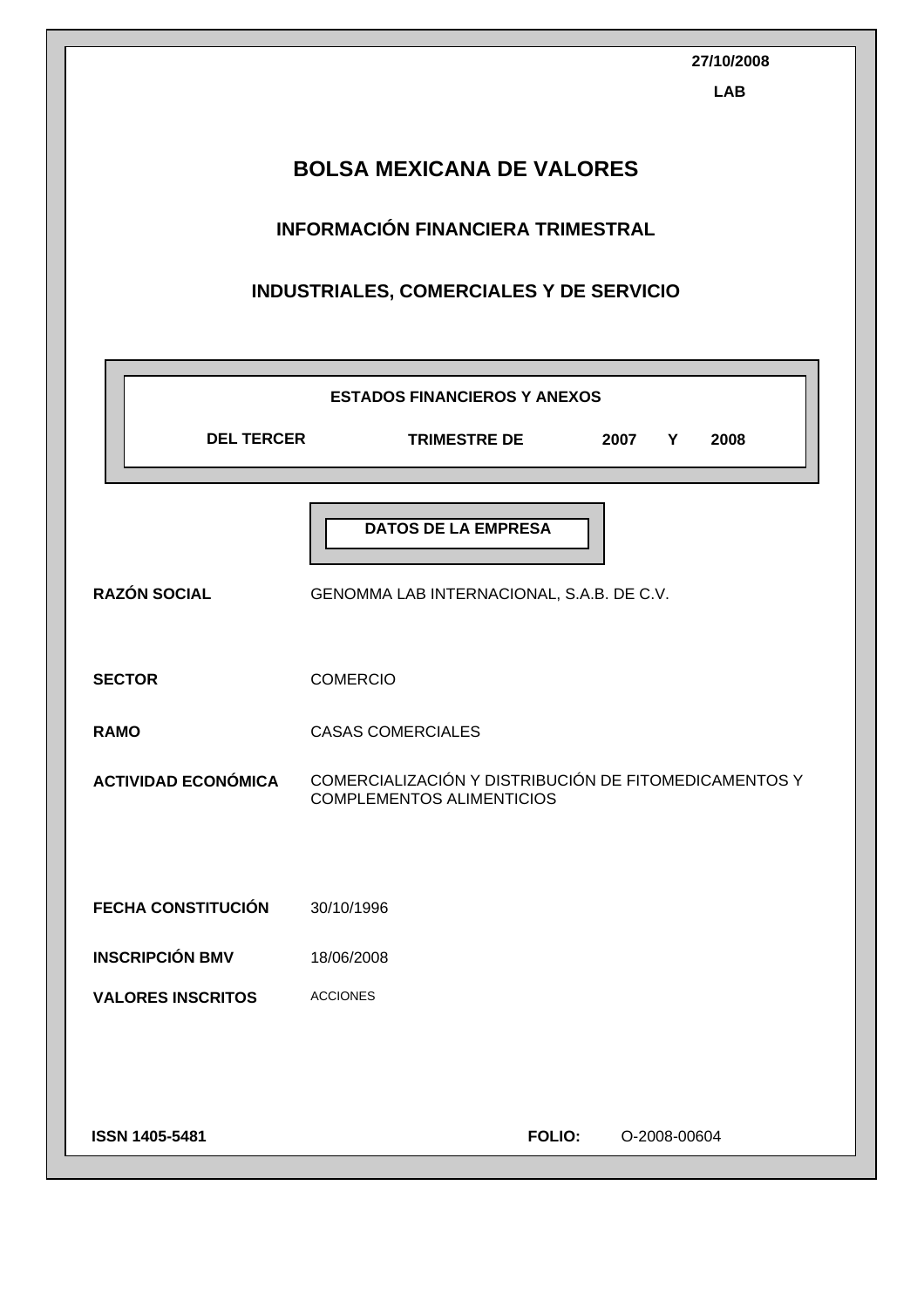CLAVE DE COTIZACIÓN: **LAB**

# **GENOMMA LAB INTERNACIONAL, S.A.B. DE C.V. BALANCE GENERAL**

AL 30 DE SEPTIEMBRE DE 2008 Y 2007

### **CONSOLIDADO**

(MILES DE PESOS)

|                 |                                                             | <b>TRIMESTRE AÑO ACTUAL</b> |                | <b>TRIMESTRE AÑO ANTERIOR</b> |                |
|-----------------|-------------------------------------------------------------|-----------------------------|----------------|-------------------------------|----------------|
| <b>REFS</b>     | <b>CONCEPTOS</b>                                            | <b>IMPORTE</b>              | %              | <b>IMPORTE</b>                | %              |
| \$01            | <b>ACTIVO TOTAL</b>                                         | 2,695,824                   | 100            | 1,003,510                     | 100            |
| s02             | <b>ACTIVO CIRCULANTE</b>                                    | 2,473,246                   | 92             | 933,692                       | 93             |
| s <sub>03</sub> | EFECTIVO E INVERSIONES TEMPORALES                           | 1,072,831                   | 40             | 46,929                        | 5 <sup>1</sup> |
| s04             | CUENTAS Y DOCUMENTOS POR COBRAR A CLIENTES<br>(NETO)        | 969,950                     | 36             | 429,152                       | 43             |
| s05             | OTRAS CUENTAS Y DOCUMENTOS POR COBRAR(NETO)                 | 61,796                      | 2              | 231,107                       | 23             |
| \$06            | <b>INVENTARIOS</b>                                          | 319,046                     | 12             | 216,854                       | 22             |
| s07             | OTROS ACTIVOS CIRCULANTES                                   | 49,623                      | $\overline{c}$ | 9,650                         | $\mathbf{1}$   |
| s08             | <b>ACTIVO A LARGO PLAZO</b>                                 |                             | 0              | 0                             | $\pmb{0}$      |
| S <sub>09</sub> | CUENTAS Y DOCUMENTOS POR COBRAR (NETO)                      |                             | 0              | $\Omega$                      | $\overline{0}$ |
| s10             | INVERSIONES EN ACCIONES DE SUBS. NO CONSOLIDADAS<br>Y ASOC. |                             | 0              | $\Omega$                      | 0              |
| s11             | <b>OTRAS INVERSIONES</b>                                    |                             | 0              | 0                             | $\overline{0}$ |
| s12             | <b>INMUEBLES, PLANTA Y EQUIPO (NETO)</b>                    | 99,560                      | 4              | 29,104                        | 3              |
| s13             | <b>INMUEBLES</b>                                            | 0                           | 0              | $\Omega$                      | $\overline{0}$ |
| s14             | MAQUINARIA Y EQUIPO INDUSTRIAL                              |                             | 0              | $\Omega$                      | $\overline{0}$ |
| s15             | <b>OTROS EQUIPOS</b>                                        | 153,293                     | 6              | 70,521                        | $\overline{7}$ |
| s16             | DEPRECIACIÓN ACUMULADA                                      | 53,733                      | 2              | 41,417                        | 4              |
| s17             | <b>CONSTRUCCIONES EN PROCESO</b>                            | 0                           | $\mathbf 0$    | 0                             | $\overline{0}$ |
| s18             | <b>ACTIVOS INTANGIBLES Y CARGOS DIFERIDOS (NETO)</b>        | 78,704                      | 3              | 37,297                        | 4              |
| s19             | <b>OTROS ACTIVOS</b>                                        | 44,314                      | $\mathbf 2$    | 3,417                         | $\mathbf{0}$   |
| s20             | <b>PASIVO TOTAL</b>                                         | 614,323                     | 100            | 485,284                       | 100            |
| s21             | <b>PASIVO CIRCULANTE</b>                                    | 605,428                     | 99             | 462,102                       | 95             |
| s22             | <b>PROVEEDORES</b>                                          | 288,363                     | 47             | 102,389                       | 21             |
| s23             | CRÉDITOS BANCARIOS                                          | 614                         | 0              | 90,293                        | 19             |
| s24             | <b>CRÉDITOS BURSÁTILES</b>                                  |                             | 0              | 0                             | 0              |
| s103            | OTROS CRÉDITOS CON COSTO                                    |                             | 0              | 0                             | 0              |
| s25             | <b>IMPUESTOS POR PAGAR</b>                                  | 115,080                     | 19             | 117,479                       | 24             |
| s26             | OTROS PASIVOS CIRCULANTES SIN COSTO                         | 201,371                     | 33             | 151,941                       | 31             |
| s27             | <b>PASIVO A LARGO PLAZO</b>                                 |                             | 0              |                               | 0              |
| s28             | <b>CRÉDITOS BANCARIOS</b>                                   | 0                           | 0              | 0                             | $\mathbf 0$    |
| s29             | <b>CRÉDITOS BURSÁTILES</b>                                  | 0                           | 0              | 0                             | 0              |
| s30             | OTROS CRÉDITOS CON COSTO                                    |                             | 0              | 0                             | $\overline{0}$ |
| s31             | <b>CRÉDITOS DIFERIDOS</b>                                   |                             | 0              |                               | $\pmb{0}$      |
| s32             | OTROS PASIVOS LARGO PLAZO SIN COSTO                         | 8,895                       | 1              | 23,182                        | 5 <sup>1</sup> |
| s33             | <b>CAPITAL CONTABLE</b>                                     | 2,081,501                   | 100            | 518,226                       | 100            |
| s34             | <b>CAPITAL CONTABLE MINORITARIO</b>                         | 1,411                       | 0              | 23,779                        | 5              |
| s35             | <b>CAPITAL CONTABLE MAYORITARIO</b>                         | 2,080,090                   | 100            | 494,447                       | 95             |
| s36             | <b>CAPITAL CONTRIBUIDO</b>                                  | 1,795,468                   | 86             | 269,787                       | 52             |
| s79             | CAPITAL SOCIAL PAGADO                                       | 1,795,468                   | 86             | 269,787                       | 52             |
| s39             | PRIMA EN VENTA DE ACCIONES                                  |                             | 0              | 0                             | 0              |
| s40             | APORTACIONES PARA FUTUROS AUMENTOS DE CAPITAL               |                             | 0              | 0                             | 0              |
| s41             | <b>CAPITAL GANADO (PERDIDO)</b>                             | 284,622                     | 14             | 224,660                       | 43             |
| s42             | RESULTADOS ACUMULADOS Y RESERVAS DE CAPITAL                 | 287,686                     | 14             | 223,594                       | 43             |
| s44             | OTRO RESULTADO INTEGRAL ACUMULADO                           | $-3,064$                    | 0              | 1,066                         | 0              |
| s80             | RECOMPRA DE ACCIONES                                        |                             | 0              | 0                             | $\overline{0}$ |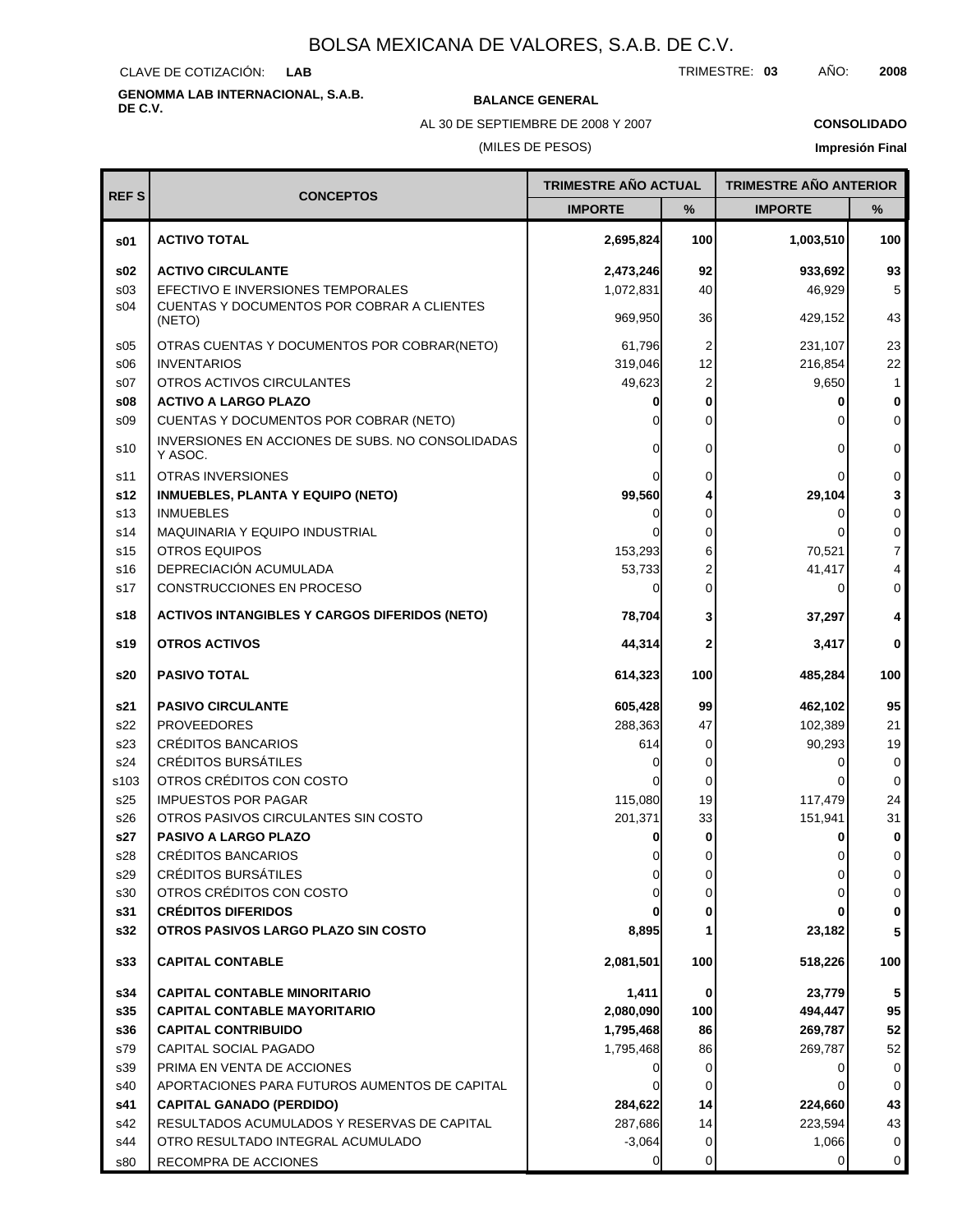# **GENOMMA LAB INTERNACIONAL, S.A.B. DE C.V. BALANCE GENERAL** CLAVE DE COTIZACIÓN: **LAB**

TRIMESTRE: **03** AÑO: **2008**

### **CONSOLIDADO**

(MILES DE PESOS) DESGLOSE DE PRINCIPALES CONCEPTOS

|             |                                                                    | <b>TRIMESTRE AÑO ACTUAL</b> |                | <b>TRIMESTRE AÑO ANTERIOR</b> |                                         |
|-------------|--------------------------------------------------------------------|-----------------------------|----------------|-------------------------------|-----------------------------------------|
| <b>REFS</b> | <b>CONCEPTOS</b>                                                   | <b>IMPORTE</b>              | %              | <b>IMPORTE</b>                | %                                       |
| \$03        | <b>EFECTIVO E INVERSIONES TEMPORALES</b>                           | 1,072,831                   | 100            | 46,929                        | 100                                     |
| s46         | <b>EFECTIVO</b>                                                    | 26,641                      | $\overline{2}$ | 26,429                        | 56                                      |
| s47         | <b>INVERSIONES TEMPORALES</b>                                      | 1,046,190                   | 98             | 20,500                        | 44                                      |
| s07         | <b>OTROS ACTIVOS CIRCULANTES</b>                                   | 49,623                      | 100            | 9,650                         | 100                                     |
| s81         | INSTRUMENTOS FINANCIEROS DERIVADOS                                 | 0                           | 0              | 0                             | 0                                       |
| s82         | OPERACIONES DISCONTINUADAS                                         | 0                           | $\Omega$       | $\Omega$                      | 0                                       |
| s83         | <b>OTROS</b>                                                       | 49,623                      | 100            | 9,650                         | 100                                     |
| s18         | <b>ACTIVOS INTANGIBLES Y CARGOS DIFERIDOS (NETO)</b>               | 78,704                      | 100            | 37,297                        | 100                                     |
| s48         | <b>GASTOS AMORTIZABLES (NETO)</b>                                  | 0                           | 0              | 0                             | 0                                       |
| s49         | <b>CRÉDITO MERCANTIL</b>                                           | 0                           | $\Omega$       | 0                             | 0                                       |
| s51         | <b>OTROS</b>                                                       | 78,704                      | 100            | 37,297                        | 100                                     |
| s19         | <b>OTROS ACTIVOS</b>                                               | 44,314                      | 100            | 3,417                         | 100                                     |
| s85         | INSTRUMENTOS FINANCIEROS DERIVADOS                                 | 0                           | $\Omega$       | 0                             | $\overline{0}$                          |
| s50         | <b>IMPUESTOS DIFERIDOS</b>                                         | 39,905                      | 90             | $\Omega$                      | $\vert 0 \vert$                         |
| s104        | BENEFICIOS A LOS EMPLEADOS                                         | 0                           | 0              | $\Omega$                      | $\overline{0}$                          |
| s86         | OPERACIONES DISCONTINUADAS                                         | 0                           | 0              | 0                             | 0                                       |
| s87         | <b>OTROS</b>                                                       | 4,409                       | 10             | 3,417                         | 100                                     |
| s21         | <b>PASIVO CIRCULANTE</b>                                           | 605,428                     | 100            | 462,102                       | 100                                     |
| s52 l       | PASIVO EN MONEDA EXTRANJERA                                        | 39,887                      | $\overline{7}$ | 74,191                        | 16                                      |
| s53         | PASIVO EN MONEDA NACIONAL                                          | 565,541                     | 93             | 387,911                       | 84                                      |
| s26 l       | OTROS PASIVOS CIRCULANTES SIN COSTO                                | 201,371                     | 100            | 151,941                       | 100                                     |
| s88         | INSTRUMENTOS FINANCIEROS DERIVADOS                                 | 0                           | 0              | 0                             | 0                                       |
| s89         | <b>INTERESES POR PAGAR</b>                                         | 0                           | 0              | $\Omega$                      | 0                                       |
| s68         | <b>PROVISIONES</b>                                                 | 95,210                      | 47             | 100,046                       | 66                                      |
| s90         | OPERACIONES DISCONTINUADAS                                         | $\Omega$                    | 0              | $\Omega$                      | 0                                       |
| s58         | OTROS PASIVOS CIRCULANTES                                          | 105,381                     | 52             | 51,895                        | 34                                      |
| s105        | BENEFICIOS A LOS EMPLEADOS                                         | 780                         | $\Omega$       | 0                             | 0                                       |
| s27         | PASIVO A LARGO PLAZO                                               | 0                           | 100            | 0                             | 100                                     |
| s59         | PASIVO EN MONEDA EXTRANJERA                                        | $\Omega$                    | 0              | $\Omega$                      | $\overline{0}$                          |
| s60         | PASIVO EN MONEDA NACIONAL                                          | $\Omega$                    | $\Omega$       | $\Omega$                      | $\mathbf 0$                             |
| s65<br>s67  | s31 CRÉDITOS DIFERIDOS<br><b>CRÉDITO MERCANTIL</b><br><b>OTROS</b> | 0<br>0<br>$\Omega$          | 100<br>0<br>0  | 0<br>0<br>0                   | 100<br>$\overline{0}$<br>$\overline{0}$ |
| s32         | OTROS PASIVOS LARGO PLAZO SIN COSTO                                | 8,895                       | 100            | 23,182                        | 100                                     |
| s66         | <b>IMPUESTOS DIFERIDOS</b>                                         | 0                           | 0              | 18,836                        | 81                                      |
| s91         | BENEFICIOS A LOS EMPLEADOS                                         | 0                           | 0              | 0                             | $\overline{0}$                          |
| s92         | OPERACIONES DISCONTINUADAS                                         | 0                           | 0              | 0                             | 0                                       |
| s69         | OTROS PASIVOS                                                      | 8,895                       | 100            | 4,346                         | 19                                      |
| s79         | <b>CAPITAL SOCIAL PAGADO</b>                                       | 1,795,468                   | 100            | 269,787                       | 100                                     |
| s37         | <b>NOMINAL</b>                                                     | 1,785,905                   | 99             | 211,439                       | 78                                      |
| s38         | ACTUALIZACIÓN                                                      | 9,563                       | 1              | 58,348                        | 22                                      |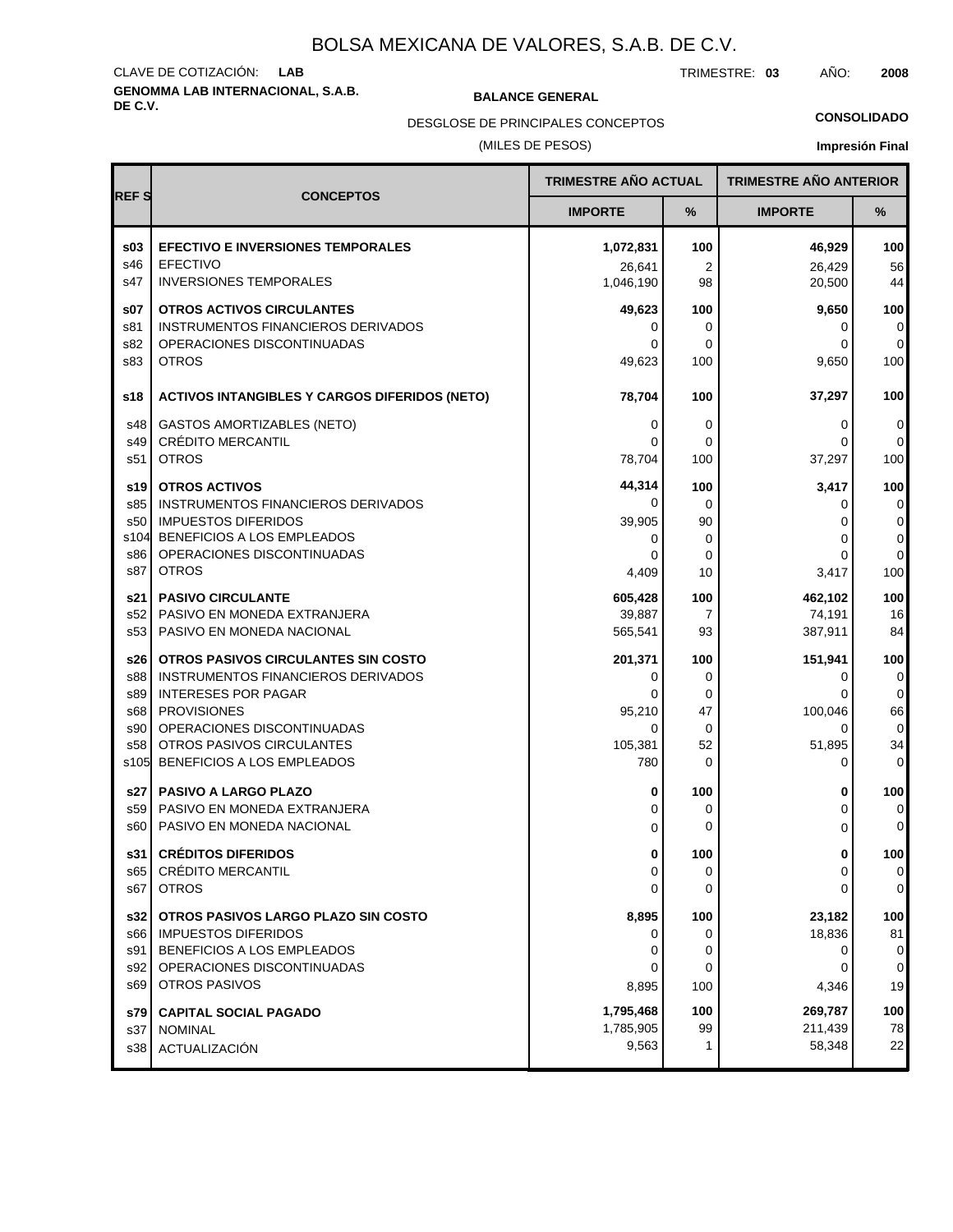# **GENOMMA LAB INTERNACIONAL, S.A.B. DE C.V. BALANCE GENERAL** CLAVE DE COTIZACIÓN: **LAB**

TRIMESTRE: **03** AÑO: **2008**

DESGLOSE DE PRINCIPALES CONCEPTOS

### (MILES DE PESOS)

## **CONSOLIDADO**

| <b>REFS</b> | <b>CONCEPTOS</b>                                                 | <b>TRIMESTRE AÑO ACTUAL</b> |       | <b>TRIMESTRE AÑO ANTERIOR</b> |          |
|-------------|------------------------------------------------------------------|-----------------------------|-------|-------------------------------|----------|
|             |                                                                  | <b>IMPORTE</b>              | $\%$  | <b>IMPORTE</b>                | $\%$     |
| s42         | <b>RESULTADOS ACUMULADOS Y RESERVAS DE CAPITAL</b>               | 287,686                     | 100   | 223,594                       | 100      |
| s93         | RESERVA LEGAL                                                    |                             | 0     |                               |          |
| s43         | RESERVA PARA RECOMPRA DE ACCIONES                                | $-37,717$                   | $-13$ |                               |          |
| s94         | <b>OTRAS RESERVAS</b>                                            |                             | 0     |                               |          |
| s95         | RESULTADO DE EJERCICIOS ANTERIORES                               | 3,862                       |       | 19,794                        | 9        |
| s45         | RESULTADO DEL EJERCICIO                                          | 321,541                     | 112   | 203,800                       | 91       |
| s44         | OTRO RESULTADO INTEGRAL ACUMULADO                                | $-3,064$                    | 100   | 1,066                         | 100      |
| s70         | RESULTADO ACUMULADO POR POSICIÓN MONETARIA                       |                             | 0     |                               |          |
| s71         | RESULTADO POR TENENCIA DE ACTIVOS NO MONETARIOS                  |                             | 0     |                               | 0        |
| s96         | EFECTO ACUMULADO POR CONVERSIÓN                                  | $-3,064$                    | 100   | 1.066                         | 100      |
| s97         | EFECTO ACUMULADO POR VALUACIÓN DE INST. FIN.<br><b>DERIVADOS</b> |                             | 0     |                               | $\Omega$ |
| s98         | RESULTADO POR IMPUESTOS DIFERIDOS                                | O                           | 0     | O                             | 0        |
| s100        | <b>OTROS</b>                                                     |                             | 0     | ი                             |          |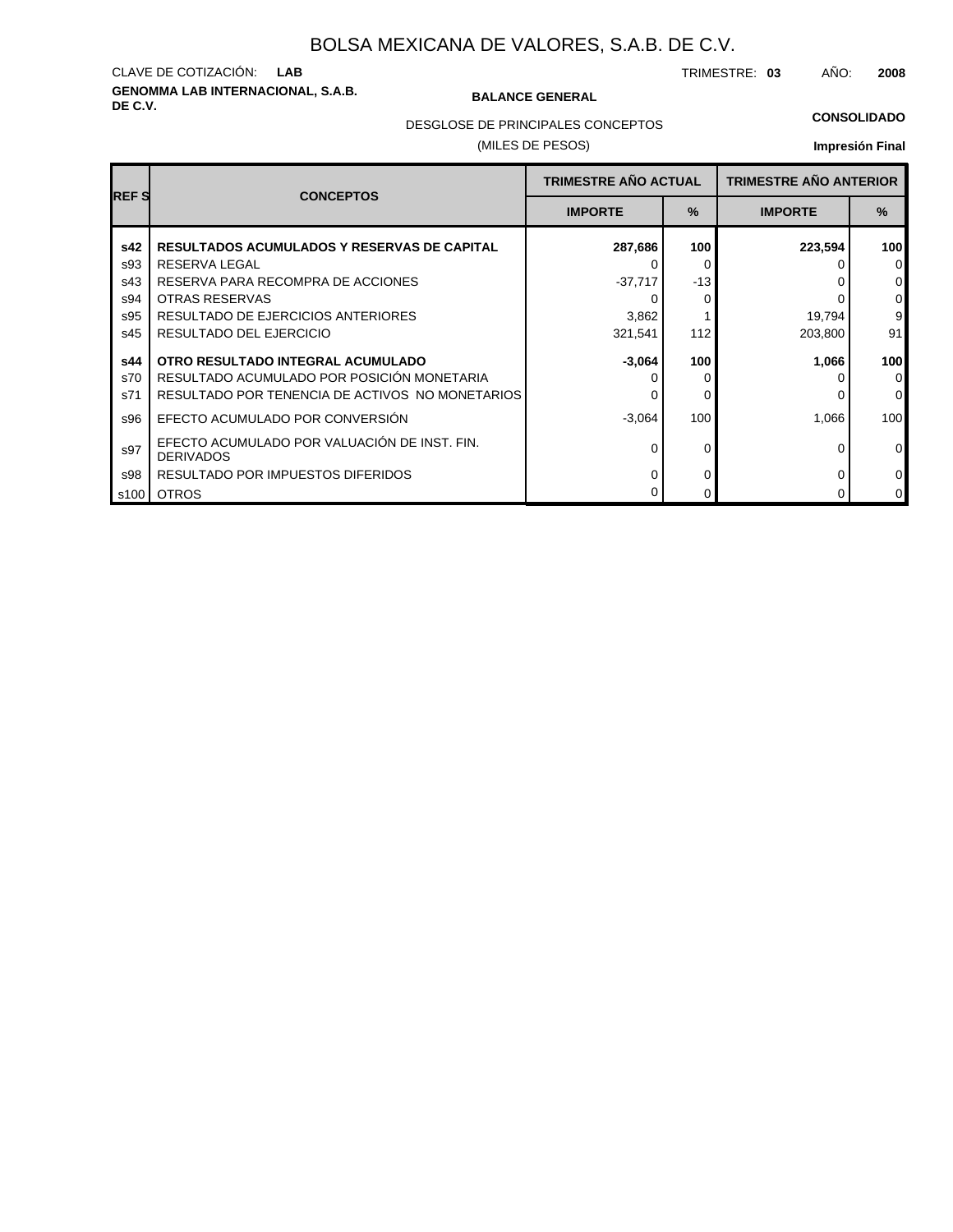# **GENOMMA LAB INTERNACIONAL, S.A.B. DE C.V. BALANCE GENERAL** CLAVE DE COTIZACIÓN: **LAB**

TRIMESTRE: **03** AÑO: **2008**

**CONSOLIDADO**

(MILES DE PESOS) DATOS INFORMATIVOS

# **Impresión Final**

| <b>IREF S</b> | <b>CONCEPTOS</b>                             | <b>TRIMESTRE AÑO ACTUAL</b> | <b>TRIMESTRE AÑO ANTERIOR</b> |
|---------------|----------------------------------------------|-----------------------------|-------------------------------|
|               |                                              | <b>IMPORTE</b>              | <b>IMPORTE</b>                |
| s72           | CAPITAL DE TRABAJO                           | 1,867,818                   | 471,590                       |
| s73           | FONDO PARA PENSIONES Y PRIMA DE ANTIGÜEDAD   |                             |                               |
| s74           | NUMERO DE FUNCIONARIOS (*)                   | 17                          |                               |
| s75           | NUMERO DE EMPLEADOS (*)                      | 435                         | 322                           |
| s76           | NUMERO DE OBREROS (*)                        |                             |                               |
| s77           | NUMERO DE ACCIONES EN CIRCULACIÓN (*)        | 529,240,713                 | 421,698,000                   |
| s78           | NUMERO DE ACCIONES RECOMPRADAS (*)           |                             |                               |
| s101          | <b>EFECTIVO RESTRINGIDO</b>                  | 6,381                       |                               |
| 1 s102 l      | DEUDA CON COSTO DE ASOCIADAS NO CONSOLIDADAS |                             |                               |

(\*) DATOS EN UNIDADES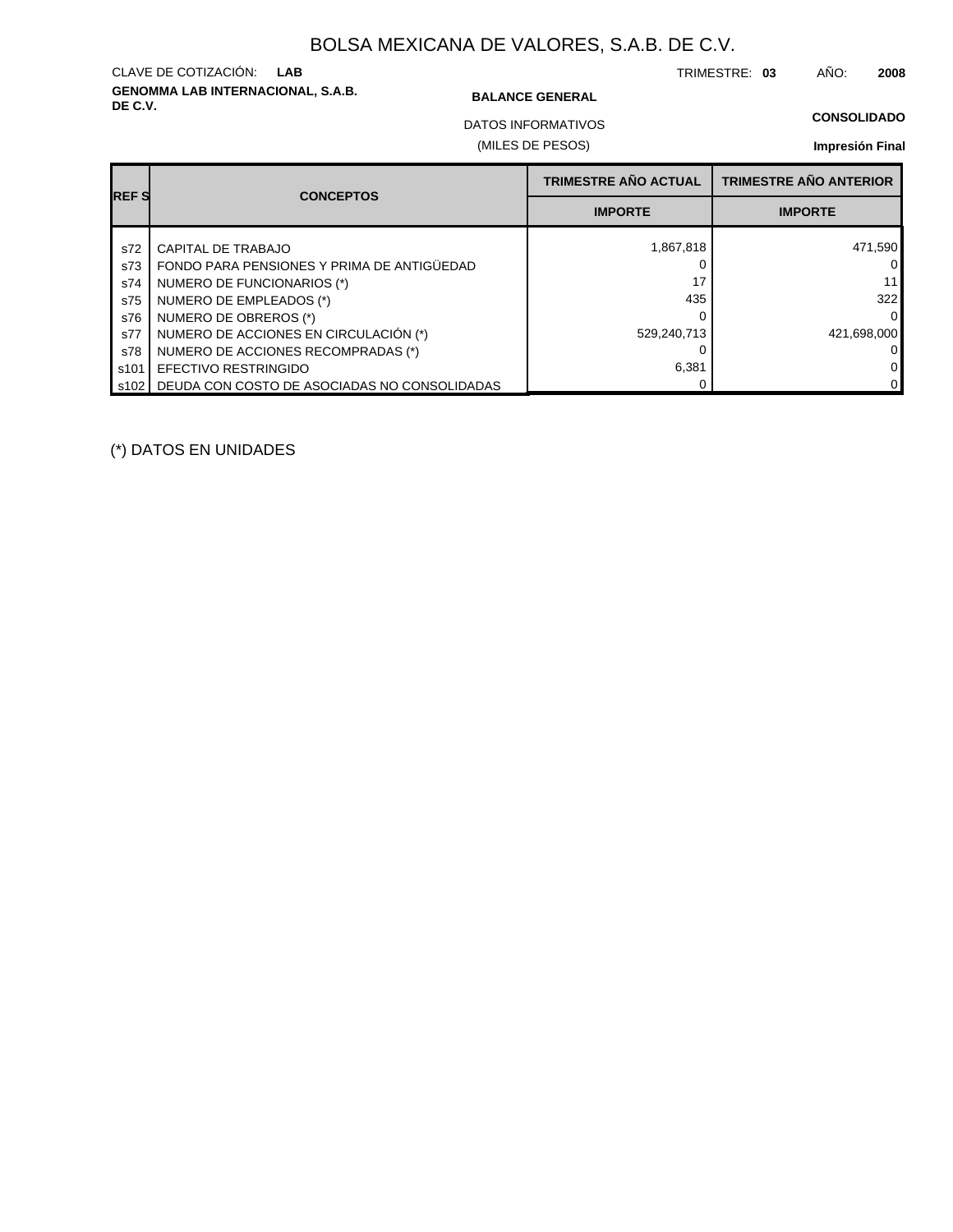# **GENOMMA LAB INTERNACIONAL, S.A.B.** CLAVE DE COTIZACIÓN:

**DE C.V. ESTADO DE RESULTADOS**

TRIMESTRE: AÑO: **LAB 03 2008**

(MILES DE PESOS) DEL 1 DE ENERO AL 30 DE SEPTIEMBRE DE 2008 Y 2007 **CONSOLIDADO**

|                |                                                                                | <b>TRIMESTRE AÑO ACTUAL</b> |               | <b>TRIMESTRE AÑO ANTERIOR</b> |                |
|----------------|--------------------------------------------------------------------------------|-----------------------------|---------------|-------------------------------|----------------|
| <b>I</b> REF R | <b>CONCEPTOS</b>                                                               | <b>IMPORTE</b>              | $\frac{9}{6}$ | <b>IMPORTE</b>                | $\frac{9}{6}$  |
| r01            | <b>VENTAS NETAS</b>                                                            | 1,891,368                   | 100           | 1,317,433                     | 100            |
| r02            | <b>COSTO DE VENTAS</b>                                                         | 464.757                     | 25            | 324,177                       | 25             |
| r03            | UTILIDAD (PÉRDIDA) BRUTA                                                       | 1,426,611                   | 75            | 993,256                       | 75             |
| r04            | <b>GASTOS GENERALES</b>                                                        | 969,630                     | 51            | 681,404                       | 52             |
| r05            | UTILIDAD (PÉRDIDA) DESPUÉS DE GTOS. GRALES.                                    | 456,981                     | 24            | 311,852                       | 24             |
| r08            | OTROS INGRESOS Y (GASTOS), NETO.                                               | $-12,067$                   | 0             | 5,929                         | $\mathbf 0$    |
| r06            | RESULTADO INTEGRAL DE FINANCIAMIENTO                                           | 11,280                      |               | $-14,487$                     | $-1$           |
| r12            | PARTICIPACIÓN EN LOS RESULTADOS DE SUBS. NO<br>CONSOLIDADAS Y ASOC.            | $\Omega$                    | 0             | 0                             | $\mathbf{0}$   |
| r48            | PARTIDAS NO ORDINARIAS                                                         | $\Omega$                    | $\Omega$      | 0                             | $\mathbf 0$    |
| r09            | UTILIDAD (PÉRDIDA) ANTES DE IMPUESTOS A LA UTILIDAD                            | 456,194                     | 24            | 303,294                       | 23             |
| r10            | <b>IMPUESTOS A LA UTILIDAD</b>                                                 | 136,082                     | 7             | 98,248                        | $\overline{7}$ |
| r11            | UTILIDAD (PÉRDIDA) ANTES DE LAS OPERACIONES<br><b>DISCONTINUADAS</b>           | 320,112                     | 17            | 205,046                       | 16             |
| r14            | OPERACIONES DISCONTINUADAS                                                     | $\Omega$                    | 0             | 0                             | $\mathbf 0$    |
| r18            | UTILIDAD (PÉRDIDA) NETA CONSOLIDADA                                            | 320,112                     | 17            | 205,046                       | 16             |
| r19            | PARTICIPACIÓN DE LOS ACCIONISTAS MINORITARIOS EN LA<br>UTILIDAD (PÉRDIDA) NETA | $-1,429$                    |               | 1,246                         | $\overline{0}$ |
| r20            | PARTICIPACIÓN DE LOS ACCIONISTAS MAYORITARIOS EN<br>LA UTILIDAD (PÉRDIDA) NETA | 321,541                     | 17            | 203,800                       | 15             |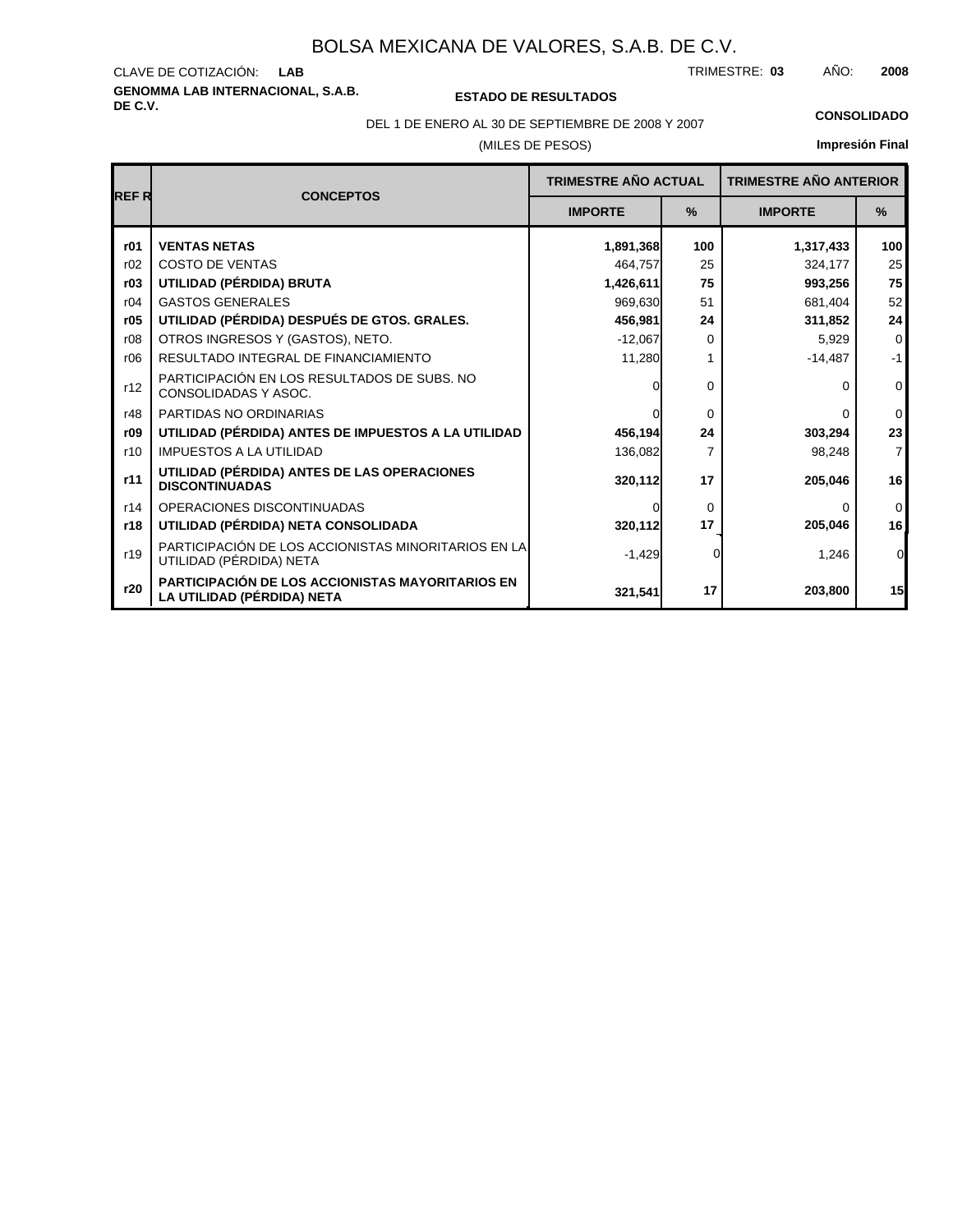# **GENOMMA LAB INTERNACIONAL, S.A.B. DE C.V. ESTADO DE RESULTADOS** CLAVE DE COTIZACIÓN:

TRIMESTRE: AÑO: **LAB 03 2008**

**CONSOLIDADO**

### DESGLOSE DE PRINCIPALES CONCEPTOS

### (MILES DE PESOS)

# **Impresión Final**

| <b>REFR</b> | <b>CONCEPTOS</b>                            | <b>TRIMESTRE AÑO ACTUAL</b> |                | <b>TRIMESTRE AÑO ANTERIOR</b> |             |
|-------------|---------------------------------------------|-----------------------------|----------------|-------------------------------|-------------|
|             |                                             | <b>IMPORTE</b>              | $\frac{9}{6}$  | <b>IMPORTE</b>                | $\%$        |
| r01         | <b>VENTAS NETAS</b>                         | 1,891,368                   | 100            | 1,317,433                     | 100         |
| r21         | <b>NACIONALES</b>                           | 1,761,844                   | 93             | 1,251,291                     | 95          |
| r22         | <b>EXTRANJERAS</b>                          | 129,524                     | 7              | 66,142                        | 5           |
| r23         | CONVERSIÓN EN DÓLARES (***)                 | 12,002                      | 1              | 6,129                         | $\mathbf 0$ |
| r08         | OTROS INGRESOS Y (GASTOS), NETO.            | $-12,067$                   | 100            | 5,929                         | 100         |
| r49         | OTROS INGRESOS Y (GASTOS), NETO.            | $-11,378$                   | 94             | 5,929                         | 100         |
| r34         | P.T.U. CAUSADA                              | 689                         | -6             | O                             | $\mathbf 0$ |
| r35         | P.T.U. DIFERIDA                             | O                           | $\Omega$       | 0                             | $\mathbf 0$ |
| r06         | <b>RESULTADO INTEGRAL DE FINANCIAMIENTO</b> | 11,280                      | 100            | $-14,487$                     | 100         |
| r24         | <b>INTERESES PAGADOS</b>                    | 14,040                      | 124            | 9,647                         | $-67$       |
| r42         | UTILIDAD (PÉRDIDA) EN ACTUALIZACIÓN DE UDIS | $\Omega$                    | $\Omega$       | $\Omega$                      | $\mathbf 0$ |
| r45         | <b>OTROS GASTOS FINANCIEROS</b>             | 1,110                       | 10             | 2,558                         | $-18$       |
| r26         | <b>INTERESES GANADOS</b>                    | 24,762                      | 220            | 2,298                         | $-16$       |
| r46         | OTROS PRODUCTOS FINANCIEROS                 | 276                         | $\overline{2}$ | $\Omega$                      | $\mathbf 0$ |
| r25         | UTILIDAD (PÉRDIDA) EN CAMBIOS NETO          | 3,199                       | 28             | 2,113                         | $-15$       |
| r28         | RESULTADO POR POSICIÓN MONETARIA            | $-1,807$                    | $-16$          | $-6,693$                      | 46          |
| r10         | <b>IMPUESTOS A LA UTILIDAD</b>              | 136,082                     | 100            | 98,248                        | 100         |
| r32         | <b>IMPUESTO CAUSADO</b>                     | 196,029                     | 144            | 93,548                        | 95          |
| r33         | <b>IMPUESTO DIFERIDO</b>                    | $-59,947$                   | $-44$          | 4,700                         | 5           |

(\*\*\*) DATOS EN MILES DE DOLARES AL TIPO DE CAMBIO DE CIERRE DEL TRIMESTRE QUE SE REPORTA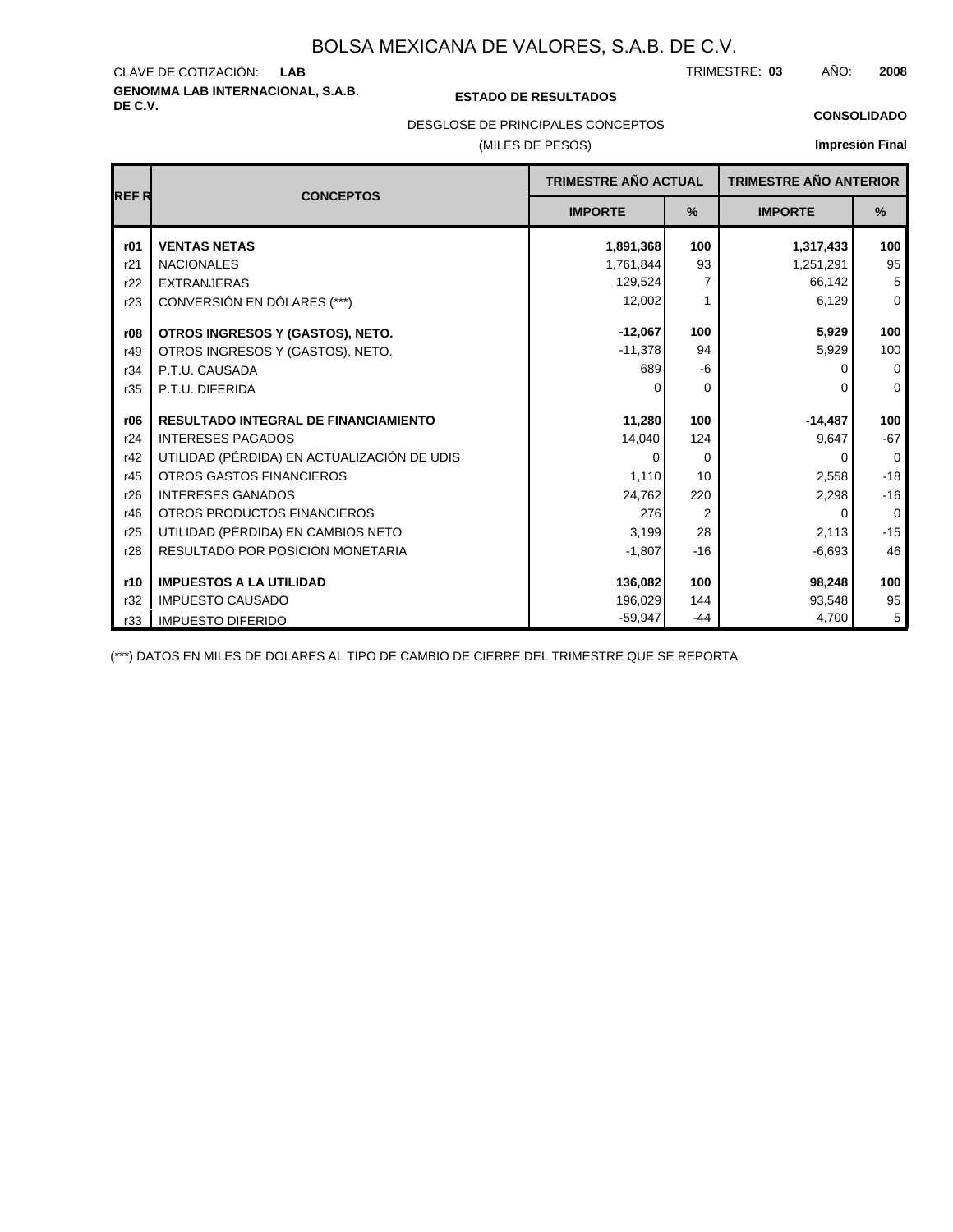**GENOMMA LAB INTERNACIONAL, S.A.B.** CLAVE DE COTIZACIÓN:

### **DE C.V. ESTADO DE RESULTADOS**

TRIMESTRE: AÑO: **LAB 03 2008**

OTROS CONCEPTOS DE RESULTADOS

### (MILES DE PESOS)

# **Impresión Final**

| <b>REFR</b> |                                                                                     | <b>TRIMESTRE AÑO ACTUAL</b> | <b>TRIMESTRE AÑO ANTERIOR</b> |  |
|-------------|-------------------------------------------------------------------------------------|-----------------------------|-------------------------------|--|
|             | <b>CONCEPTOS</b>                                                                    | <b>IMPORTE</b>              | <b>IMPORTE</b>                |  |
| r36         | <b>VENTAS TOTALES</b>                                                               | 2,271,995                   | 1,498,729                     |  |
| r37         | RESULTADO FISCAL DEL EJERCICIO                                                      | 688,862                     | 330,795                       |  |
| r38         | VENTAS NETAS (**)                                                                   | 2,446,798                   | 1,836,611                     |  |
| r39         | RESULTADO DE OPERACIÓN (**)                                                         | 598,157                     | 343,884                       |  |
| r40         | PARTICIPACIÓN DE LOS ACCIONISTAS MAYORITARIOS EN<br>LA UTILIDAD (PÉRDIDA) NETA (**) | 422.140                     | 193,159                       |  |
| r41         | UTILIDAD (PÉRDIDA) NETA CONSOLIDADA (**)                                            | 420,050                     | 194,264                       |  |
| r47         | DEPRECIACIÓN Y AMORTIZACIÓN OPERATIVA                                               | 12,949                      | 5,361                         |  |

(\*\*) INFORMACIÓN ÚLTIMOS DOCE MESES

**CONSOLIDADO**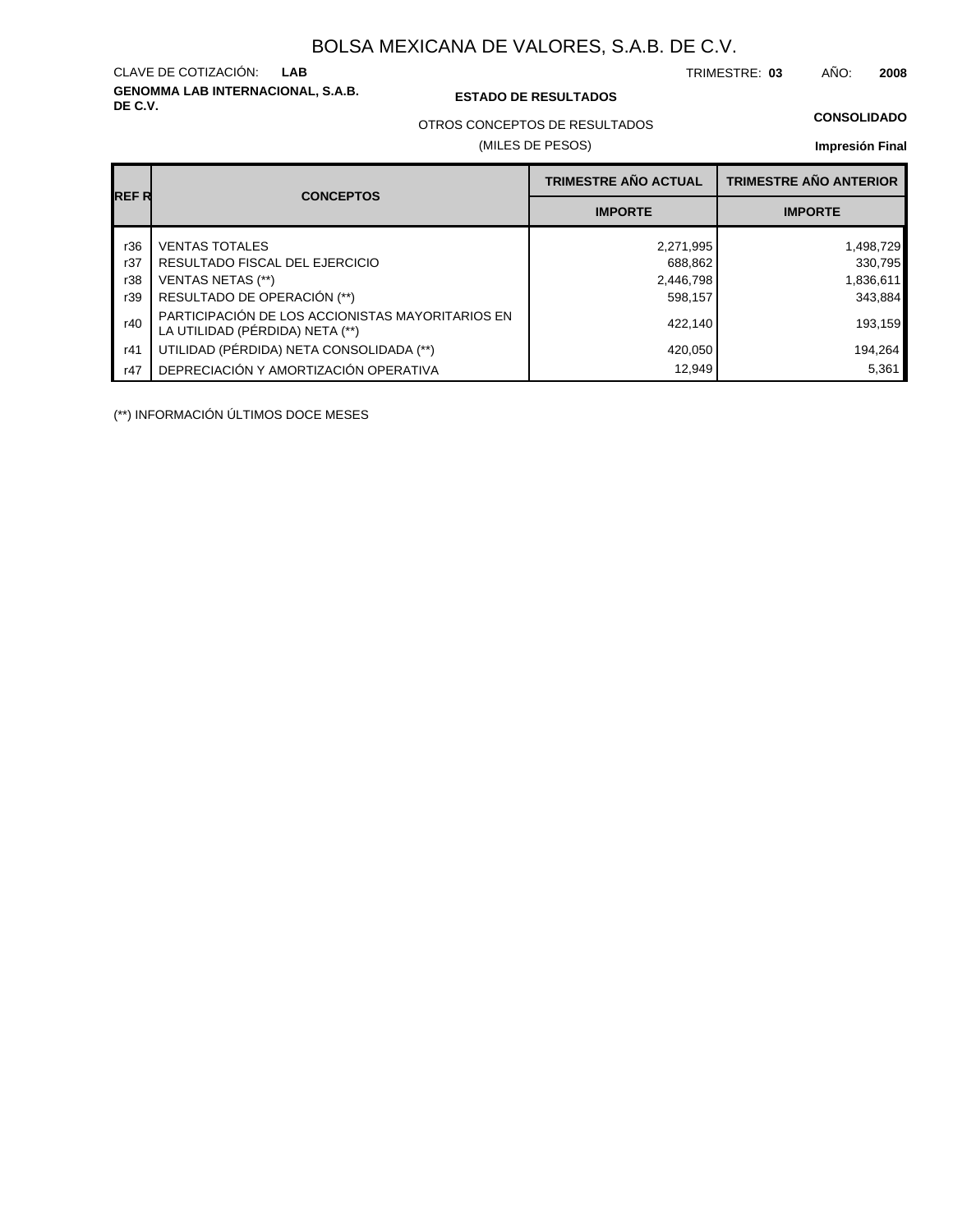**GENOMMA LAB INTERNACIONAL, S.A.B.** CLAVE DE COTIZACIÓN: TRIMESTRE: AÑO: **LAB 03 2008**

### **ESTADO DE RESULTADOS TRIMESTRAL**

(MILES DE PESOS) DEL 1 DE JULIO AL 30 DE SEPTIEMBRE DE 2008 **CONSOLIDADO**

| <b>REF</b>       | <b>CONCEPTOS</b>                                                               | <b>TRIMESTRE AÑO ACTUAL</b> |      | <b>TRIMESTRE AÑO ANTERIOR</b> |                  |
|------------------|--------------------------------------------------------------------------------|-----------------------------|------|-------------------------------|------------------|
| <b>RT</b>        |                                                                                | <b>IMPORTE</b>              | $\%$ | <b>IMPORTE</b>                | $\frac{9}{6}$    |
| rt <sub>01</sub> | <b>VENTAS NETAS</b>                                                            | 712,367                     | 100  | 498.658                       | 100 <sub>l</sub> |
| rt02             | <b>COSTO DE VENTAS</b>                                                         | 174,185                     | 24   | 128,272                       | 26               |
|                  | rt03 UTILIDAD (PÉRDIDA) BRUTA                                                  | 538,182                     | 76   | 370,386                       | 74               |
| rt04             | <b>GASTOS GENERALES</b>                                                        | 341,631                     | 48   | 228,518                       | 46               |
|                  | rt05   UTILIDAD (PÉRDIDA) DESPUÉS DE GTOS. GRALES.                             | 196,551                     | 28   | 141,868                       | 28               |
| rt <sub>08</sub> | OTROS INGRESOS Y (GASTOS), NETO.                                               | $-10,526$                   | -1   | 7,915                         | $\mathbf{2}$     |
| rt <sub>06</sub> | <b>RESULTADO INTEGRAL DE FINANCIAMIENTO</b>                                    | 26,458                      | 4    | $-9,259$                      | $-2$             |
| rt12             | PARTICIPACIÓN EN LOS RESULTADOS DE SUBS. NO<br>CONSOLIDADAS Y ASOC.            | $\Omega$                    | 0    | 0                             | $\overline{0}$   |
|                  | rt48 PARTIDAS NO ORDINARIAS                                                    | $\Omega$                    | 0    | O                             | $\overline{0}$   |
|                  | rt09   UTILIDAD (PÉRDIDA) ANTES DE IMPUESTOS A LA UTILIDAD                     | 212,483                     | 30   | 140,524                       | 28               |
| rt10             | <b>IMPUESTOS A LA UTILIDAD</b>                                                 | 61,749                      | 9    | 26,669                        | 5 <sup>5</sup>   |
| rt11             | UTILIDAD (PÉRDIDA) ANTES DE LAS OPERACIONES<br><b>DISCONTINUADAS</b>           | 150.734                     | 21   | 113.855                       | 23               |
| rt14             | OPERACIONES DISCONTINUADAS                                                     | O                           | 0    | 0                             | $\overline{0}$   |
|                  | rt18 UTILIDAD (PÉRDIDA) NETA CONSOLIDADA                                       | 150,734                     | 21   | 113,855                       | 23               |
| rt19             | PARTICIPACIÓN DE LOS ACCIONISTAS MINORITARIOS EN LA<br>UTILIDAD (PÉRDIDA) NETA | $-615$                      | 0    | $-462$                        | $\overline{0}$   |
| rt20             | PARTICIPACIÓN DE LOS ACCIONISTAS MAYORITARIOS EN<br>LA UTILIDAD (PÉRDIDA) NETA | 151,349                     | 21   | 114,317                       | 23               |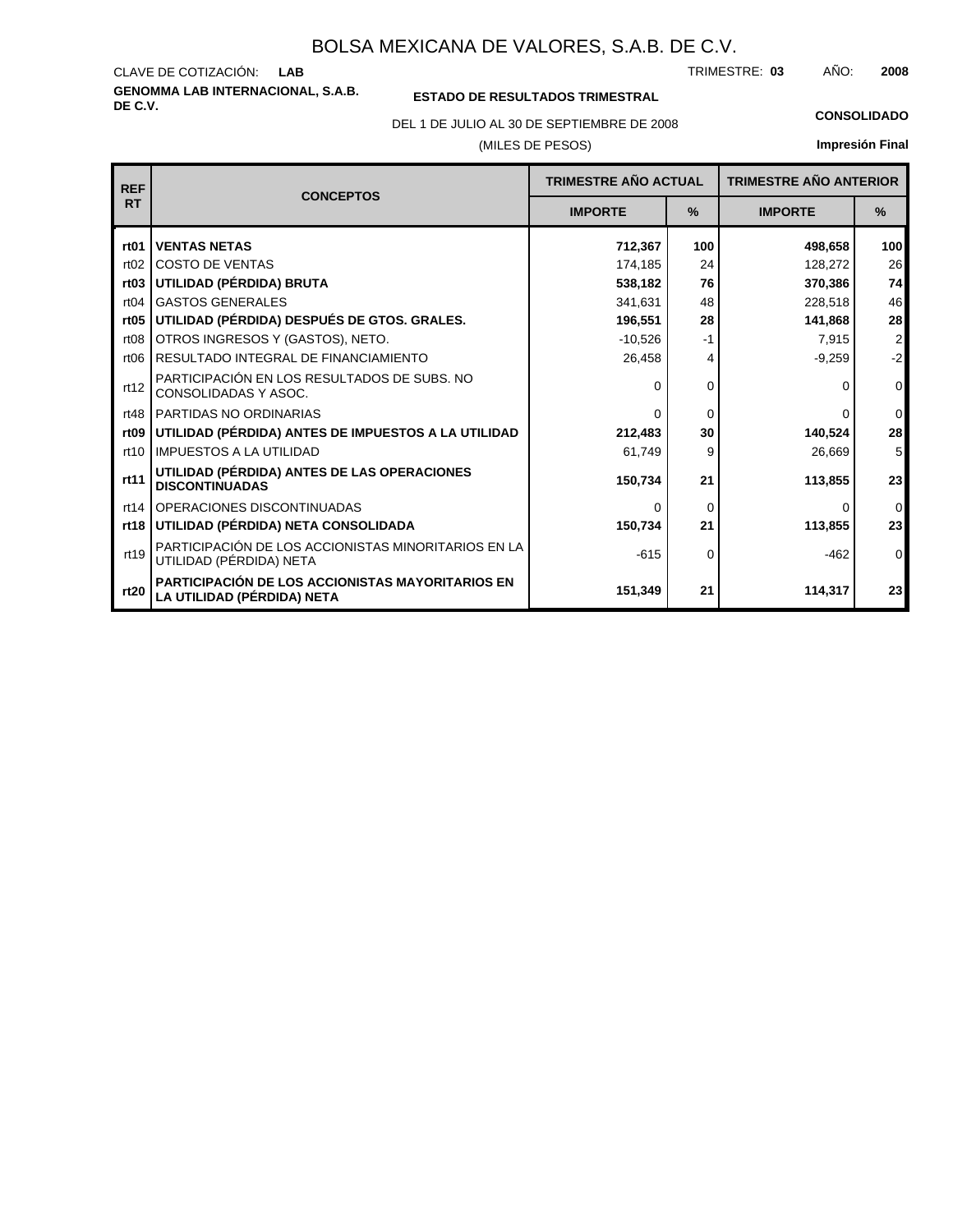**GENOMMA LAB INTERNACIONAL, S.A.B.** CLAVE DE COTIZACIÓN: TRIMESTRE: AÑO: **LAB 03 2008**

### **ESTADO DE RESULTADOS TRIMESTRAL**

DESGLOSE DE PRINCIPALES CONCEPTOS

(MILES DE PESOS)

**CONSOLIDADO**

**Impresión Final**

| <b>REF</b>       | <b>TRIMESTRE AÑO ACTUAL</b><br><b>CONCEPTOS</b> |                |          | <b>TRIMESTRE AÑO ANTERIOR</b> |                         |
|------------------|-------------------------------------------------|----------------|----------|-------------------------------|-------------------------|
| <b>RT</b>        |                                                 | <b>IMPORTE</b> | %        | <b>IMPORTE</b>                | %                       |
| rt <sub>01</sub> | <b>VENTAS NETAS</b>                             | 712,367        | 100      | 498,658                       | 100                     |
| rt21             | <b>NACIONALES</b>                               | 664,325        | 93       | 490,084                       | 98                      |
| rt22             | <b>EXTRANJERAS</b>                              | 48,042         |          | 8,574                         | $\overline{\mathbf{c}}$ |
| rt23             | CONVERSIÓN EN DÓLARES (***)                     | 4,452          | 1        | 794                           | $\overline{0}$          |
| rt <sub>08</sub> | OTROS INGRESOS Y (GASTOS), NETO.                | $-10,526$      | 100      | 7,915                         | 100                     |
| rt49             | OTROS INGRESOS Y (GASTOS), NETO.                | $-10,292$      | 98       | 7,915                         | 100                     |
| rt34             | P.T.U. CAUSADA                                  | 234            | $-2$     | ŋ                             | $\overline{0}$          |
| rt35             | P.T.U. DIFERIDA                                 |                | $\Omega$ | ŋ                             | 0                       |
| rt <sub>06</sub> | <b>RESULTADO INTEGRAL DE FINANCIAMIENTO</b>     | 26,458         | 100      | $-9,259$                      | 100                     |
| rt24             | <b>INTERESES PAGADOS</b>                        | $-1,244$       | $-5$     | 3,421                         | $-37$                   |
| rt42             | UTILIDAD (PÉRDIDA) EN ACTUALIZACIÓN DE UDIS     | O              | 0        | 0                             | $\mathbf 0$             |
| rt45             | <b>OTROS GASTOS FINANCIEROS</b>                 | $-653$         | $-2$     | 2,558                         | $-28$                   |
| rt26             | <b>INTERESES GANADOS</b>                        | 21,882         | 83       | 1,388                         | $-15$                   |
| rt46             | OTROS PRODUCTOS FINANCIEROS                     | 276            | 1        | $-434$                        | 5                       |
| rt25             | UTILIDAD (PÉRDIDA) EN CAMBIOS NETO              | 2,823          | 11       | 2,534                         | $-27$                   |
| rt28             | RESULTADO POR POSICIÓN MONETARIA                | $-420$         | $-2$     | $-6,768$                      | 73                      |
| rt10             | <b>IMPUESTOS A LA UTILIDAD</b>                  | 61,749         | 100      | 26,669                        | 100                     |
| rt32             | <b>IMPUESTO CAUSADO</b>                         | 87,094         | 141      | 24,075                        | 90                      |
| rt33             | <b>IMPUESTO DIFERIDO</b>                        | $-25,345$      | $-41$    | 2,594                         | 10                      |

(\*\*\*) DATOS EN MILES DE DOLARES AL TIPO DE CAMBIO DE CIERRE DEL TRIMESTRE QUE SE REPORTA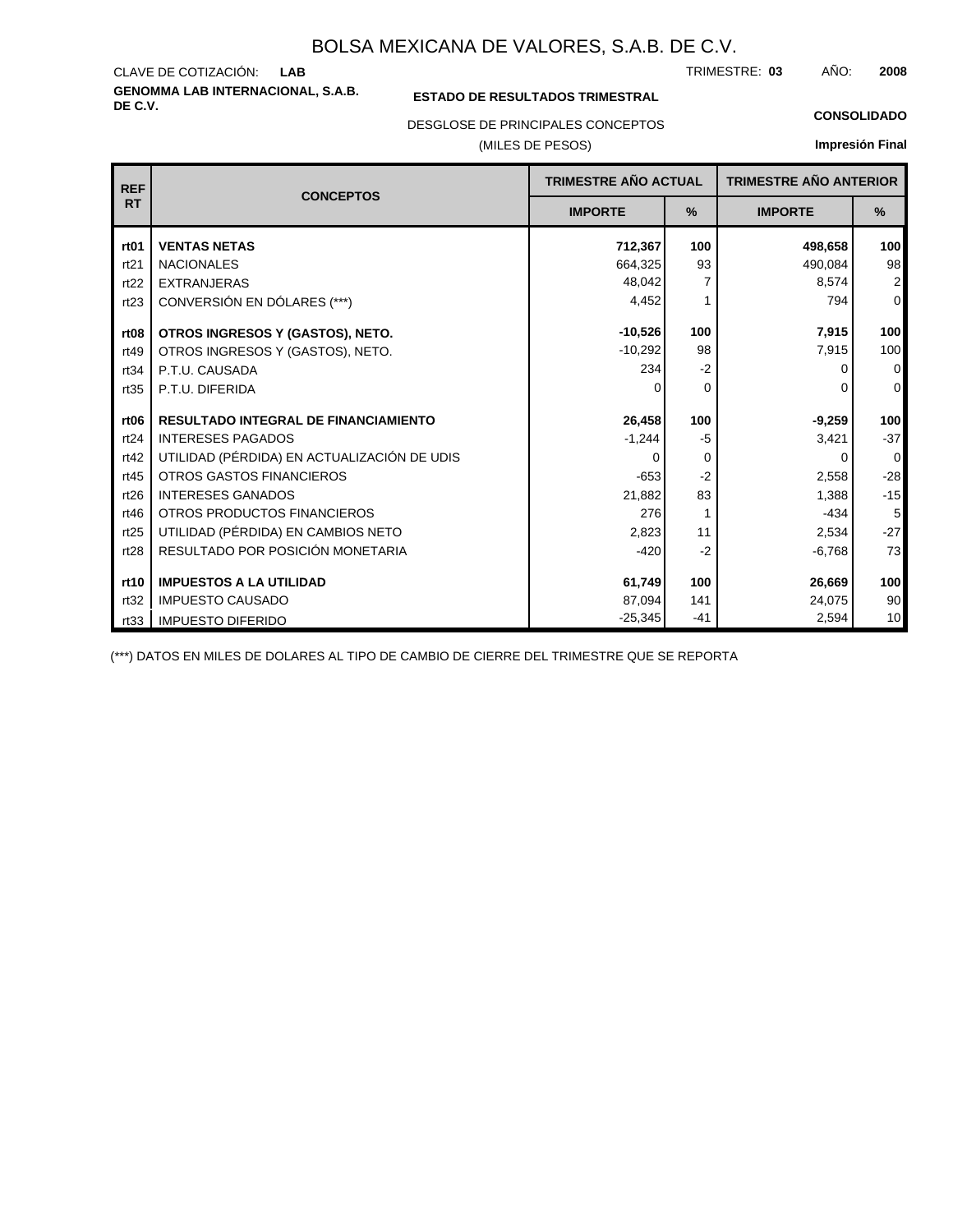**GENOMMA LAB INTERNACIONAL, S.A.B.** CLAVE DE COTIZACIÓN: **LAB**

**ESTADO DE RESULTADOS TRIMESTRAL** 

### OTROS CONCEPTOS DE RESULTADOS

(MILES DE PESOS)

### **CONSOLIDADO**

**Impresión Final**

| <b>REF</b> | <b>CONCEPTOS</b>                      | <b>TRIMESTRE AÑO ACTUAL</b> | <b>TRIMESTRE AÑO ANTERIOR</b> |  |
|------------|---------------------------------------|-----------------------------|-------------------------------|--|
| <b>RT</b>  |                                       | <b>IMPORTE</b>              | <b>IMPORTE</b>                |  |
| rt47       | DEPRECIACIÓN Y AMORTIZACIÓN OPERATIVA | 5,200                       | 2,017                         |  |

TRIMESTRE: **03** AÑO: **2008**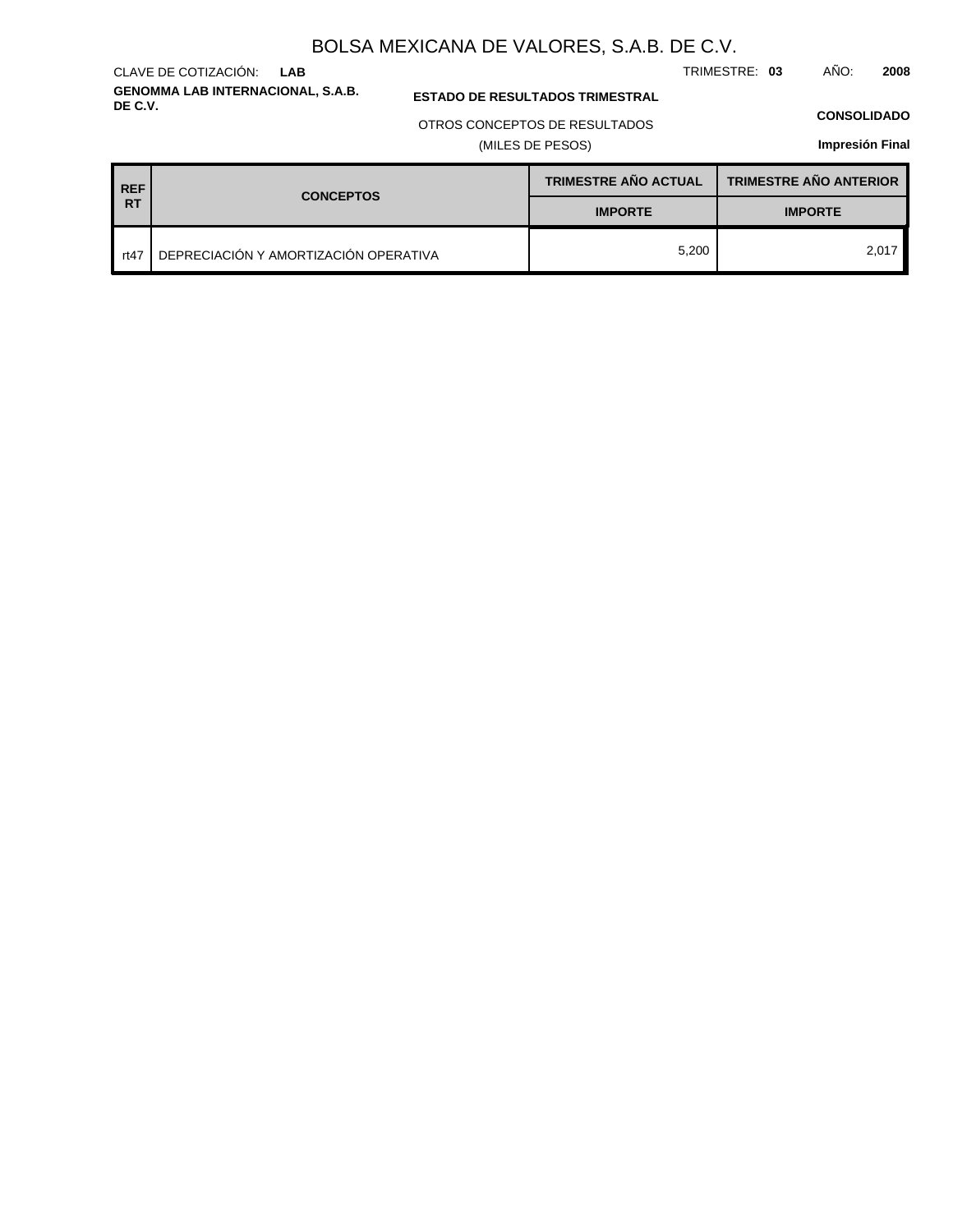CLAVE DE COTIZACIÓN: **LAB**

**ESTADO DE CAMBIOS EN LA SITUACIÓN**

TRIMESTRE: **03** AÑO: **2008**

**GENOMMA LAB INTERNACIONAL, S.A.B. DE C.V.**

**FINANCIERA**

(MILES DE PESOS) DEL 1 DE ENERO AL 30 DE SEPTIEMBRE DE 2008 Y 2007

## **CONSOLIDADO**

| <b>REF C</b> |                                                                                  | <b>TRIMESTRE AÑO ACTUAL</b> | <b>TRIMESTRE AÑO ANTERIOR</b> |
|--------------|----------------------------------------------------------------------------------|-----------------------------|-------------------------------|
|              | <b>CONCEPTOS</b>                                                                 | <b>IMPORTE</b>              | <b>IMPORTE</b>                |
| c01          | UTILIDAD (PÉRDIDA) NETA CONSOLIDADA                                              | 0                           | 205,046                       |
| c02          | +(-) PARTIDAS APLICADAS A RESULTADOS QUE NO<br>REQUIEREN UTILIZACIÓN DE RECURSOS | $\Omega$                    | 10,061                        |
| c03          | <b>FLUJO DERIVADO DEL RESULTADO NETO DEL EJERCICIO</b>                           | 0                           | 215,107                       |
| c04          | RECURSOS GENERADOS O UTILIZADOS EN LA OPERACIÓN                                  | 0                           | $-113,091$                    |
| c05          | <b>RECURSOS GENERADOS POR (UTILIZADOS EN)</b><br><b>ACTIVIDADES DE OPERACIÓN</b> | 0                           | 102,016                       |
| c06          | RECURSOS GENERADOS O UTILIZADOS POR<br><b>FINANCIAMIENTO AJENO</b>               | 0                           | $-6,694$                      |
| c07          | RECURSOS GENERADOS O UTILIZADOS POR<br><b>FINANCIAMIENTO PROPIO</b>              | $\Omega$                    | $-60,000$                     |
| c08          | <b>RECURSOS GENERADOS (UTILIZADOS) MEDIANTE</b><br><b>FINANCIAMIENTO</b>         | 0                           | $-66,694$                     |
| c09          | <b>RECURSOS GEN. (UTIL.) EN ACTIVIDADES DE INVERSIÓN</b>                         | 0                           | $-34,528$                     |
| c10          | INCREMENTO (DECREMENTO) NETO EN EFECTIVO E<br><b>INVERSIONES TEMPORALES</b>      | 0                           | 794                           |
| c11          | EFECTIVO E INVERSIONES TEMPORALES AL INICIO DEL<br><b>PERIODO</b>                | 0                           | 46,135                        |
| c12          | EFECTIVO E INVERSIONES TEMPORALES AL FINAL DEL<br><b>PERIODO</b>                 | 0                           | 46,929                        |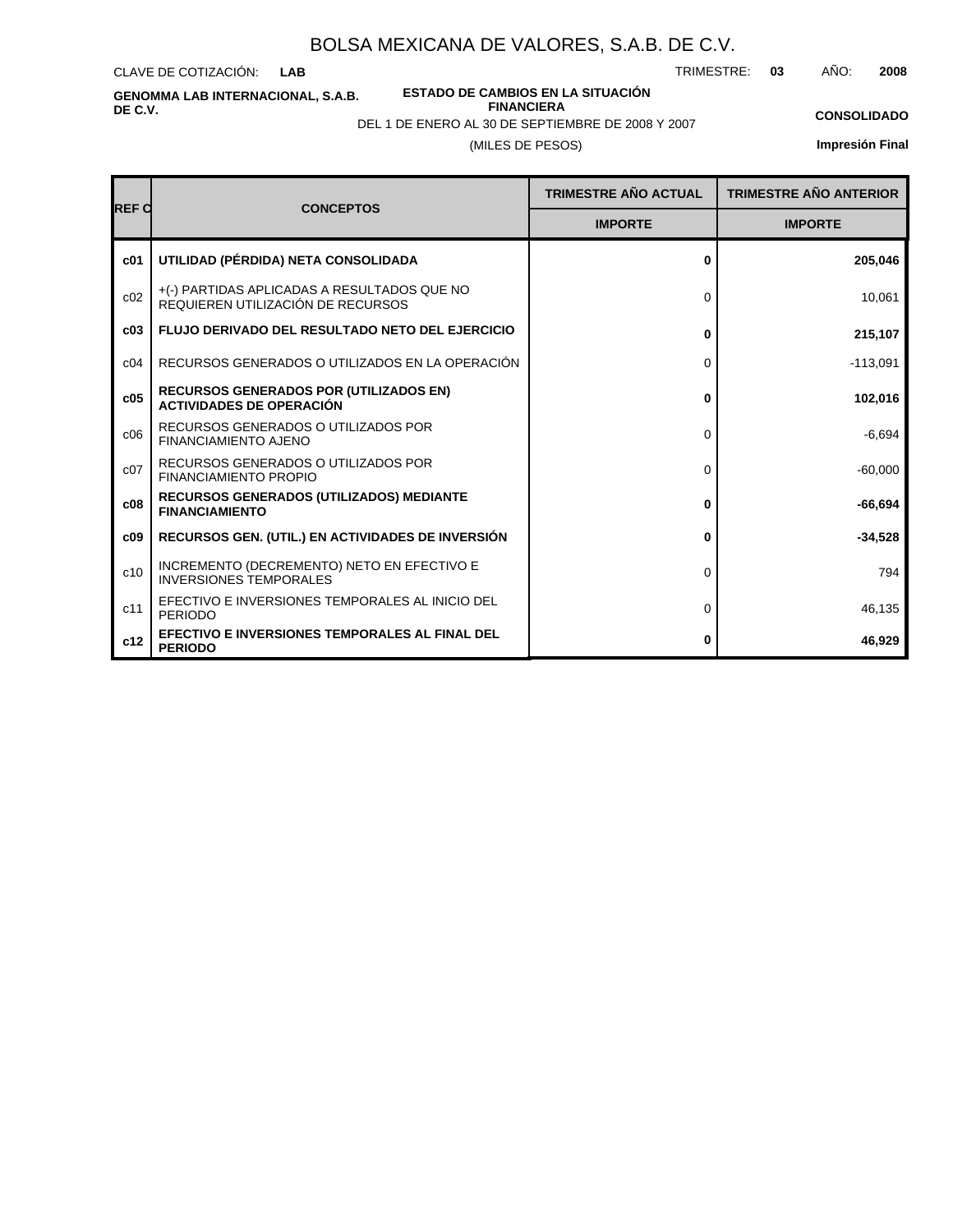CLAVE DE COTIZACIÓN: **LAB**

**GENOMMA LAB INTERNACIONAL, S.A.B. DE C.V.**

#### **ESTADO DE CAMBIOS EN LA SITUACIÓN FINANCIERA**

TRIMESTRE: **03** AÑO: **2008**

**CONSOLIDADO Impresión Final**

DESGLOSE DE PRINCIPALES CONCEPTOS

(MILES DE PESOS)

|              |                                                                                                                                 | <b>TRIMESTRE AÑO ACTUAL</b> | <b>TRIMESTRE AÑO ANTERIOR</b> |
|--------------|---------------------------------------------------------------------------------------------------------------------------------|-----------------------------|-------------------------------|
| <b>REF C</b> | <b>CONCEPTOS</b>                                                                                                                | <b>IMPORTE</b>              | <b>IMPORTE</b>                |
| c02<br>c13   | +(-) PARTIDAS APLICADAS A RESULTADOS QUE NO<br>REQUIEREN UTILIZACIÓN DE RECURSOS<br>+ DEPRECIACIÓN Y AMORTIZACIÓN DEL EJERCICIO | 0<br>0                      | 10,061<br>5,361               |
| c41          | + (-) OTRAS PARTIDAS                                                                                                            | $\Omega$                    | 4,700                         |
| c04          | RECURSOS GENERADOS O UTILIZADOS EN LA OPERACIÓN                                                                                 | 0                           | $-113,091$                    |
| c18          | + (-) DECREMENTO (INCREMENTO) EN CUENTAS POR<br><b>COBRAR</b>                                                                   | 0                           | 55,956                        |
| c19          | + (-) DECREMENTO (INCREMENTO) EN INVENTARIOS                                                                                    | 0                           | $-59,871$                     |
| c20          | + (-) DECREMENTO (INCREMENTO) EN OTRAS CUENTAS POR<br><b>COBRAR Y OTROS ACTIVOS</b>                                             | 0                           | $-225,709$                    |
| c21          | + (-) INCREMENTO (DECREMENTO) EN PROVEEDORES                                                                                    | 0                           | $-964$                        |
| c22          | + (-) INCREMENTO (DECREMENTO) EN OTROS PASIVOS                                                                                  | 0                           | 117.497                       |
| c06          | <b>RECURSOS GENERADOS O UTILIZADOS POR</b><br><b>FINANCIAMIENTO AJENO</b>                                                       | 0                           | -6,694                        |
| c23          | + FINANCIAMIENTOS BANCARIOS                                                                                                     | 0                           | $-21,164$                     |
| c24          | + FINANCIAMIENTOS BURSÁTILES<br>+ DIVIDENDOS COBRADOS                                                                           | 0<br>0                      | 0                             |
| c25<br>c26   | + OTROS FINANCIAMIENTOS                                                                                                         | 0                           | 0<br>0                        |
| c27          | (-) AMORTIZACIÓN DE FINANCIAMIENTOS BANCARIOS                                                                                   | 0                           | $\Omega$                      |
| c28          | (-) AMORTIZACIÓN DE FINANCIAMIENTOS BURSÁTILES                                                                                  | 0                           | $\Omega$                      |
| c29          | (-) AMORTIZACIÓN DE OTROS FINANCIAMIENTOS                                                                                       | 0                           | $\Omega$                      |
| c42          | + (-) OTRAS PARTIDAS                                                                                                            | $\mathbf 0$                 | 14,470                        |
| c07          | <b>RECURSOS GENERADOS O UTILIZADOS POR</b><br><b>FINANCIAMIENTO PROPIO</b>                                                      | 0                           | $-60,000$                     |
| c30          | + (-) INCREMENTO (DECREMENTO) EN EL CAPITAL SOCIAL                                                                              | 0                           | $\Omega$                      |
| c31          | (-) DIVIDENDOS PAGADOS                                                                                                          | 0                           | $-60,000$                     |
| c32          | + PRIMA EN VENTA DE ACCIONES                                                                                                    | $\Omega$                    | 0                             |
| c33          | + APORTACIONES PARA FUTUROS AUMENTOS DE CAPITAL                                                                                 | 0                           | 0                             |
| c43          | + (-) OTRAS PARTIDAS                                                                                                            | 0                           | 0                             |
| c09          | RECURSOS GEN. (UTIL.) EN ACTIVIDADES DE INVERSIÓN                                                                               | 0                           | $-34,528$                     |
| c34          | + (-) DECREMENTO (INCREMENTO) EN INVERSIONES DE<br>ACCS. CON CARACTER PERMANENTE                                                | 0                           | 0                             |
| c35<br>c36   | (-) ADQUISICIÓN DE INMUEBLES, PLANTA Y EQUIPO<br>(-) INCREMENTO EN CONSTRUCCIONES EN PROCESO                                    | 0<br>$\Omega$               | $-3,310$<br>0                 |
| c37          | + VENTAS DE OTRAS INVERSIONES CON CARÁCTER<br><b>PERMANENTE</b>                                                                 | 0                           | 0                             |
| c38<br>c39   | + VENTAS DE ACTIVOS FIJOS TANGIBLES<br>+ (-) OTRAS PARTIDAS                                                                     | 0<br>0                      | 0<br>$-31,218$                |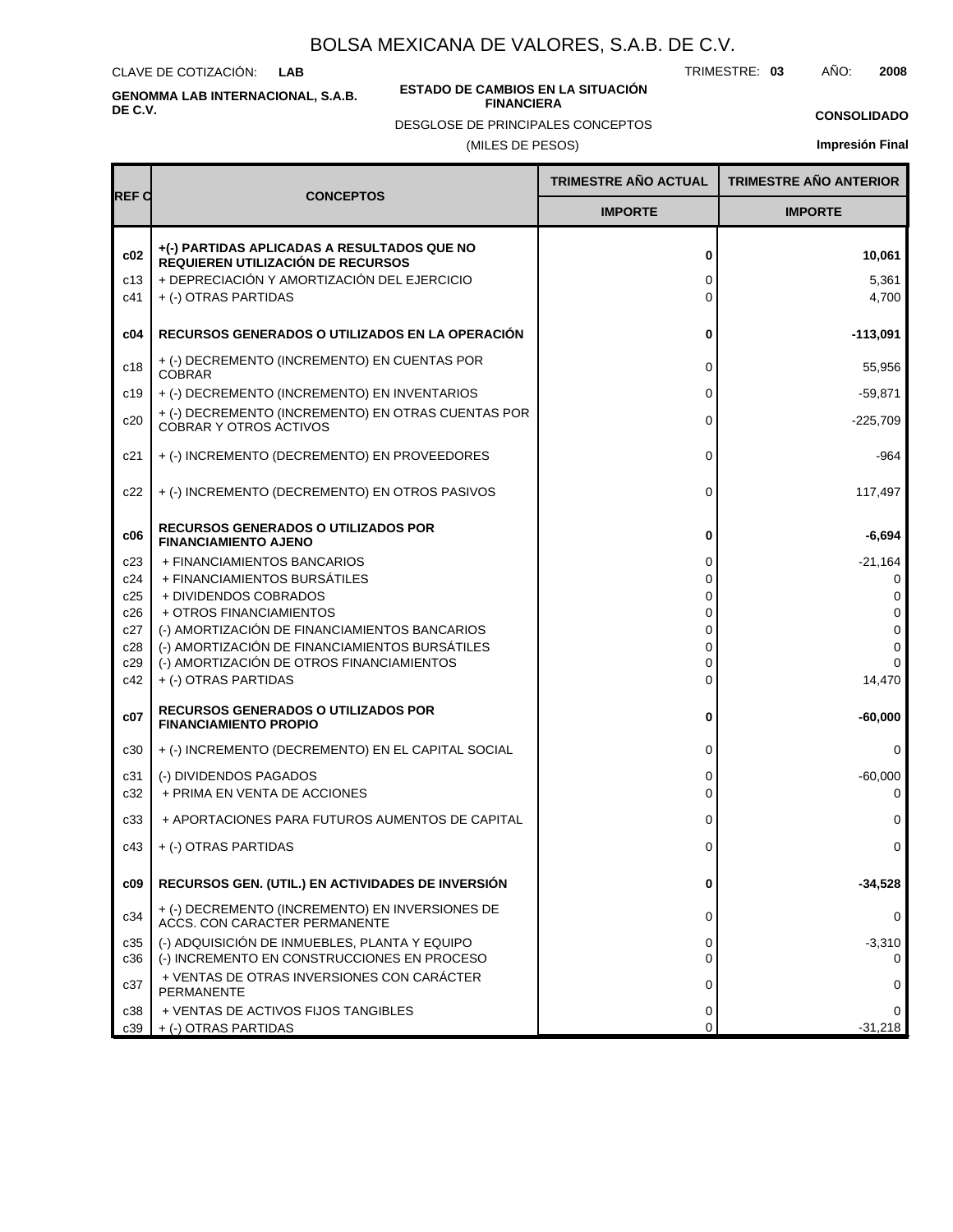CLAVE DE COTIZACIÓN: **LAB**

> **ESTADO DE FLUJO DE EFECTIVO (MÉTODO INDIRECTO)**

TRIMESTRE: **03** AÑO: **2008**

**GENOMMA LAB INTERNACIONAL, S.A.B. DE C.V.**

e14 **EFECTIVO Y EQUIVALENTES DE EFECTIVO AL FINAL DEL PERIODO**

### PRINCIPALES CONCEPTOS

**Impresión Final**

1,072,831 0

|        | (MILES DE PESOS)                                                                       |                                       | <b>CONSOLIDADO</b>                      |
|--------|----------------------------------------------------------------------------------------|---------------------------------------|-----------------------------------------|
| IREF E | <b>CONCEPTOS</b>                                                                       | <b>TRIMESTRE AÑO</b><br><b>ACTUAL</b> | <b>TRIMESTRE AÑO</b><br><b>ANTERIOR</b> |
|        |                                                                                        | <b>IMPORTE</b>                        | <b>IMPORTE</b>                          |
|        | <b>ACTIVIDADES DE OPERACIÓN</b>                                                        |                                       |                                         |
| e01    | UTILIDAD (PÉRDIDA) ANTES DE IMPUESTOS A LA UTILIDAD                                    | 456,194                               | 0                                       |
| e02    | +(-) PARTIDAS SIN IMPACTO EN EL EFECTIVO                                               |                                       | 0                                       |
| e03    | +(-) PARTIDAS RELACIONADAS CON ACTIVIDADES DE INVERSIÓN                                | $-63,158$                             | 0                                       |
| e04    | +(-) PARTIDAS RELACIONADAS CON ACTIVIDADES DE FINANCIAMIENTO                           |                                       | 0                                       |
| e05    | <b>FLUJO DERIVADO DEL RESULTADO ANTES DE IMPUESTOS A LA UTILIDAD</b>                   | 393,036                               | 0                                       |
| e06    | FLUJOS GENERADOS O UTILIZADOS EN LA OPERACIÓN                                          | $-485,255$                            | $\Omega$                                |
| e07    | <b>FLUJOS NETOS DE EFECTIVO DE ACTIVIDADES DE OPERACIÓN</b>                            | $-92.219$                             | $\Omega$                                |
|        | <b>ACTIVIDADES DE INVERSIÓN</b>                                                        |                                       |                                         |
| e08    | FLUJOS NETOS DE EFECTIVO DE ACTIVIDADES DE INVERSIÓN                                   | $-80,453$                             | $\Omega$                                |
| e09    | EFECTIVO EXCEDENTE (REQUERIDO) PARA APLICAR EN ACTIVIDADES DE<br><b>FINANCIAMIENTO</b> | $-172,672$                            | $\Omega$                                |
|        | <b>ACTIVIDADES DE FINANCIAMIENTO</b>                                                   |                                       |                                         |
| e10    | FLUJOS NETOS DE EFECTIVO DE ACTIVIDADES DE FINANCIAMIENTO                              | 1,183,483                             | $\Omega$                                |
| e11    | INCREMENTO (DISMINUCIÓN) NETO DE EFECTIVO Y DEMÁS EQUIVALENTES DE<br><b>EFECTIVO</b>   | 1,010,811                             | $\mathbf 0$                             |
| e12    | DIFERENCIA EN CAMBIOS EN EL EFECTIVO Y EQUIVALENTES DE EFECTIVO                        | -449                                  | $\mathbf 0$                             |
| e13    | EFECTIVO Y EQUIVALENTES DE EFECTIVO AL PRINCIPIO DEL PERIODO                           | 62,469                                | $\mathbf 0$                             |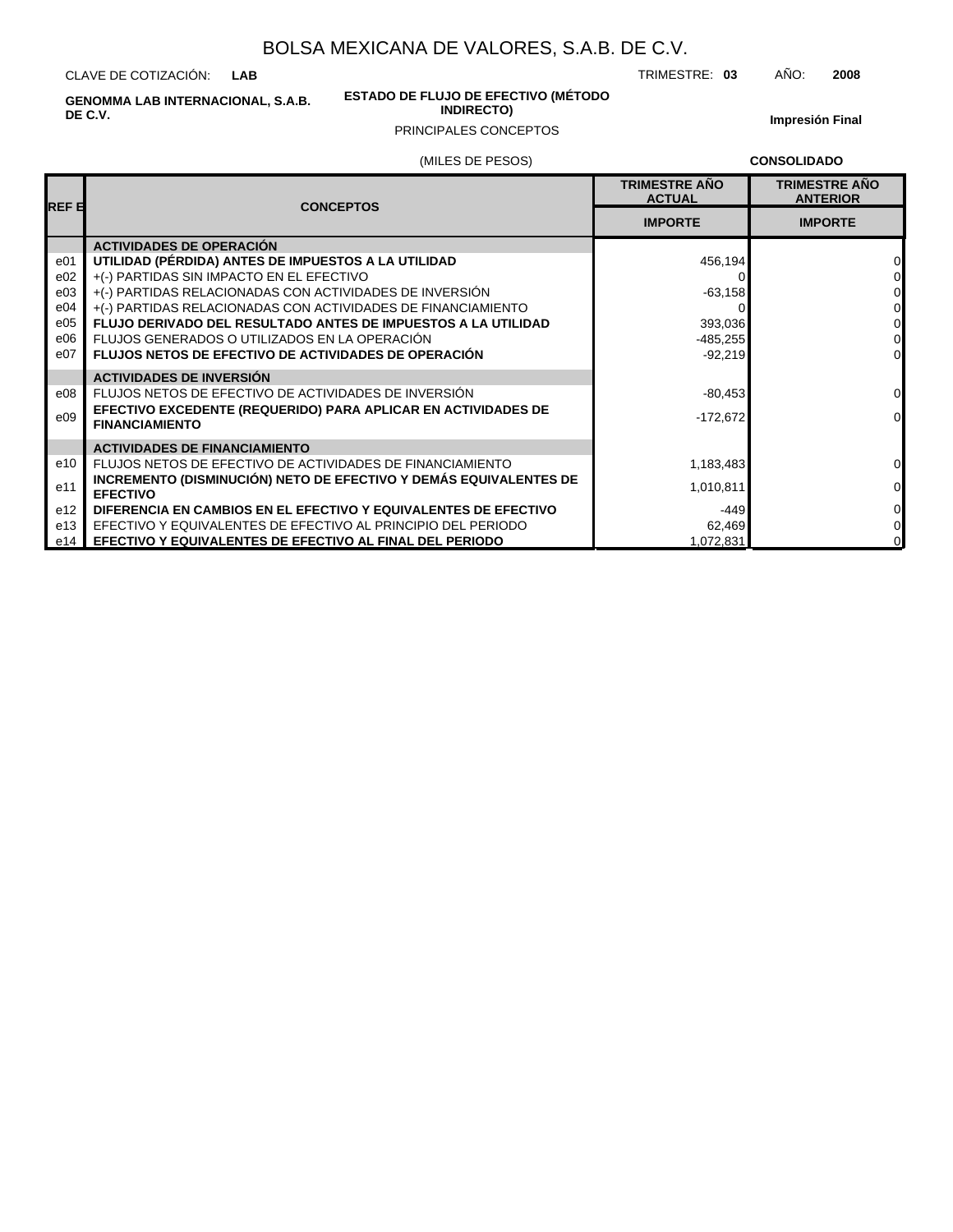CLAVE DE COTIZACIÓN: **LAB**

**ESTADO DE FLUJO DE EFECTIVO (MÉTODO**

**INDIRECTO)**

TRIMESTRE: **03** AÑO: **2008**

**Impresión Final**

### DESGLOSE DE PRINCIPALES CONCEPTOS

(MILES DE PESOS)

**CONSOLIDADO**

|                 |                                                                                                                      | <b>TRIMESTRE AÑO</b><br><b>ACTUAL</b> | <b>TRIMESTRE AÑO</b><br><b>ANTERIOR</b> |
|-----------------|----------------------------------------------------------------------------------------------------------------------|---------------------------------------|-----------------------------------------|
| REF 티           | <b>CONCEPTOS</b>                                                                                                     | <b>IMPORTE</b>                        | <b>IMPORTE</b>                          |
| e02<br>e15      | +(-) PARTIDAS SIN IMPACTO EN EL EFECTIVO<br>+ESTIMACIÓN DEL EJERCICIO                                                | 0<br>0                                | 0<br>$\pmb{0}$                          |
| e16             | +PROVISIÓN DEL EJERCICIO                                                                                             | 0                                     | 0                                       |
| e17             | + (-) OTRAS PARTIDAS NO REALIZADAS                                                                                   | 0                                     | 0                                       |
| e03             | +(-) PARTIDAS RELACIONADAS CON ACTIVIDADES DE INVERSIÓN                                                              | $-63,158$                             | 0                                       |
| e18<br>e19      | + DEPRECIACIÓN Y AMORTIZACIÓN DEL EJERCICIO *<br>(-) + UTILIDAD O PÉRDIDA EN VENTA DE INMUEBLES, MAQUINARIA Y EQUIPO | 12,949<br>0                           | 0<br>0                                  |
| e20             | + PÉRDIDA POR DETERIORO                                                                                              | 0                                     | 0                                       |
| e21             | (-)+PARTICIPACIÓN EN ASOCIADAS Y NEGOCIOS CONJUNTOS                                                                  | 0                                     | 0                                       |
| e22<br>e23      | (-)DIVIDENDOS COBRADOS<br>(-)INTERESES A FAVOR                                                                       | ი<br>0                                | 0<br>0                                  |
| e24             | (-) +OTRAS PARTIDAS                                                                                                  | $-76,107$                             | 0                                       |
| e04             | +(-) PARTIDAS RELACIONADAS CON ACTIVIDADES DE FINANCIAMIENTO                                                         | 0                                     | 0                                       |
| e25             | +INTERESES DEVENGADOS                                                                                                | 0                                     | 0                                       |
| e26             | + (-) OTRAS PARTIDAS                                                                                                 | 0                                     | 0                                       |
| e06             | FLUJOS GENERADOS O UTILIZADOS EN LA OPERACIÓN                                                                        | $-485,255$                            | 0                                       |
| e27<br>e28      | + (-) DECREMENTO (INCREMENTO) EN CUENTAS POR COBRAR<br>+ (-) DECREMENTO (INCREMENTO) EN INVENTARIOS                  | $-499.675$<br>$-91,368$               | 0<br>0                                  |
| e29             | + (-) DECREMENTO (INCREMENTO) EN OTRAS CUENTAS POR COBRAR Y OTROS<br><b>ACTIVOS</b>                                  | $-20,907$                             | 0                                       |
| e30             | + (-) INCREMENTO (DECREMENTO) EN PROVEEDORES                                                                         | 210,470                               | 0                                       |
| e31             | + (-) INCREMENTO (DECREMENTO) EN OTROS PASIVOS                                                                       | 45,514                                | 0                                       |
| e32             | + (-)IMPUESTOS A LA UTILIDAD PAGADOS O DEVUELTOS                                                                     | $-129,289$                            | 0                                       |
| e08<br>e33      | <b>FLUJOS NETOS DE EFECTIVO DE ACTIVIDADES DE INVERSIÓN</b><br>- INVERSIÓN DE ACCS. CON CARÁCTER PERMANENTE          | $-80,453$<br>0                        | 0<br>0                                  |
| e34             | +DISPOSICIÓN DE ACCIONES CON CARÁCTER PERMANENTE                                                                     | 0                                     | 0                                       |
| e35             | -INVERSIÓN EN INMUEBLES, PLANTA Y EQUIPO                                                                             | $-66,178$                             | 0                                       |
| e36             | +VENTA DE INMUEBLES, PLANTA Y EQUIPO                                                                                 | 0                                     | 0                                       |
| e37<br>e38      | -INVERSIÓN EN ACTIVOS INTANGIBLES<br>+DISPOSICIÓN DE ACTIVOS INTANGIBLES                                             |                                       | 0<br>0                                  |
| e39             | -OTRAS INVERSIONES CON CARÁCTER PERMANENTE                                                                           | 0                                     | 0                                       |
| e40             | +DISPOSICIÓN DE OTRAS INVERSIONES CON CARÁCTER PERMANENTE                                                            | 0                                     | 0                                       |
| e41<br>e42      | +DIVIDENDOS COBRADOS<br>+INTERESES COBRADOS                                                                          | 0<br>0                                | 0<br>0                                  |
| e43             | +(-) DECREMENTO (INCREMENTO) ANTICIPOS Y PRESTAMOS A TERCEROS                                                        | 0                                     | 0                                       |
| e44             | + (-) OTRAS PARTIDAS                                                                                                 | $-14,275$                             | 0                                       |
| e10             | <b>FLUJOS NETOS DE EFECTIVO DE ACTIVIDADES DE FINANCIAMIENTO</b>                                                     | 1,183,483                             | 0                                       |
| e45<br>e46      | + FINANCIAMIENTOS BANCARIOS<br>+ FINANCIAMIENTOS BURSÁTILES                                                          | 431,985                               | 0<br>$\pmb{0}$                          |
| e47             | + OTROS FINANCIAMIENTOS                                                                                              | 0 <br>0                               | $\pmb{0}$                               |
| e48             | (-) AMORTIZACIÓN DE FINANCIAMIENTOS BANCARIOS                                                                        | $-688,121$                            | 0                                       |
| e49             | (-) AMORTIZACIÓN DE FINANCIAMIENTOS BURSÁTILES                                                                       | 0                                     | 0                                       |
| e50<br>e51      | (-) AMORTIZACIÓN DE OTROS FINANCIAMIENTOS<br>+ (-) INCREMENTO (DECREMENTO) EN EL CAPITAL SOCIAL                      | 0<br>1,574,466                        | 0<br>0                                  |
| e52             | (-) DIVIDENDOS PAGADOS                                                                                               | $-95,797$                             | 0                                       |
| e <sub>53</sub> | + PRIMA EN VENTA DE ACCIONES                                                                                         | 0                                     | 0                                       |
| e54<br>e55      | + APORTACIONES PARA FUTUROS AUMENTOS DE CAPITAL<br>-INTERESES PAGADOS                                                | 0<br>$-1,333$                         | 0<br>0                                  |
| e56             | -RECOMPRA DE ACCIONES                                                                                                | $-37,717$                             | $\mathbf 0$                             |
| e57             | + (-) OTRAS PARTIDAS                                                                                                 | $\Omega$                              | $\Omega$                                |

\* EN CASO DE QUE DICHO IMPORTE SEA DIFERENTE A LA CUENTA R47 DEBERÁ EXPLICAR EN NOTAS.

**GENOMMA LAB INTERNACIONAL, S.A.B. DE C.V.**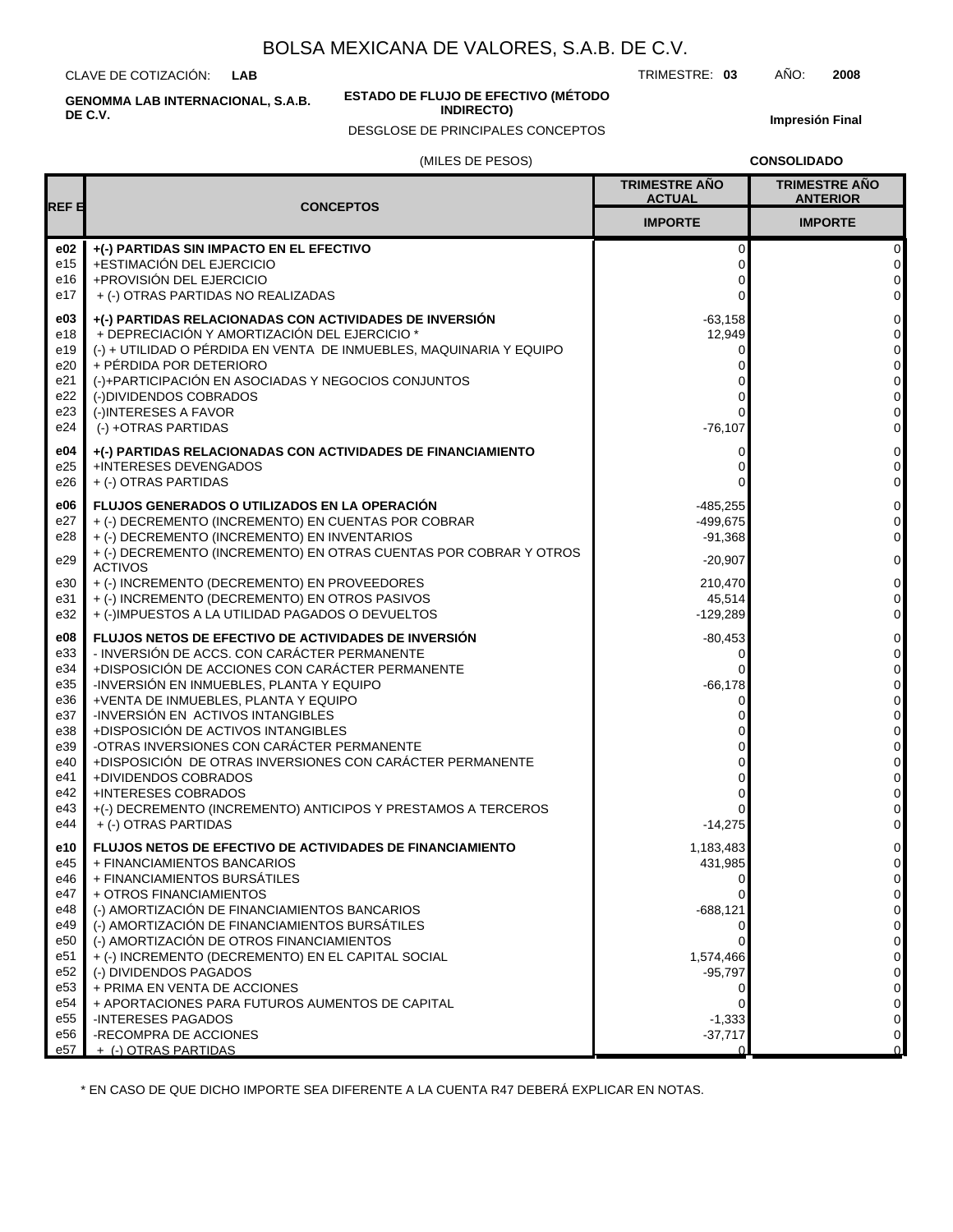**GENOMMA LAB INTERNACIONAL, S.A.B.** CLAVE DE COTIZACIÓN: TRIMESTRE: **03** AÑO: **2008 LAB**

# **DE C.V. DATOS POR ACCIÓN**

# **CONSOLIDADO**

### **Impresión Final**

|                 |                                                                                     |                             |               |                               |      | <b>IIIIpresion Final</b> |  |
|-----------------|-------------------------------------------------------------------------------------|-----------------------------|---------------|-------------------------------|------|--------------------------|--|
|                 |                                                                                     | <b>TRIMESTRE AÑO ACTUAL</b> |               | <b>TRIMESTRE AÑO ANTERIOR</b> |      |                          |  |
| <b>REF D</b>    | <b>CONCEPTOS</b>                                                                    | <b>IMPORTE</b>              |               | <b>IMPORTE</b>                |      |                          |  |
| d <sub>01</sub> | UTILIDAD BÁSICA POR ACCIÓN ORDINARIA (**)                                           | \$<br>0.93                  |               | \$                            | 0.46 |                          |  |
| d02             | UTILIDAD BÁSICA POR ACCIÓN PREFERENTE (**)                                          | \$<br>0                     |               | \$                            | 0.00 |                          |  |
| d03             | UTILIDAD DILUIDA POR ACCIÓN (**)                                                    | \$<br>0                     |               | \$                            | 0    |                          |  |
| d04             | UTILIDAD (PÉRDIDA) ANTES DE OPERACIONES<br>DISCONTINUADAS POR ACCIÓN ORDINARIA (**) | \$<br>0.93                  |               | \$                            | 0.46 |                          |  |
| d05             | EFECTO DE OPERACIONES DISCONTINUADAS SOBRE LA<br>UTILIDAD (PÉRDIDA) POR ACCIÓN (**) | \$<br>$\Omega$              |               | \$                            | 0.00 |                          |  |
| d08             | VALOR EN LIBROS POR ACCIÓN                                                          | \$<br>3.93                  |               | \$                            | 1.17 |                          |  |
| d09             | DIVIDENDO EN EFECTIVO ACUMULADO POR ACCIÓN                                          | \$<br>0.23                  |               | \$                            | 0.14 |                          |  |
| d10             | DIVIDENDO EN ACCIONES POR ACCIÓN                                                    |                             | 0.00 acciones |                               |      | 0.00 acciones            |  |
| d11             | PRECIO DE MERCADO (ULTIMO HECHO) A VALOR EN<br>LIBROS.                              | 3.56                        | veces         |                               | 0    | veces                    |  |
| d12             | PRECIO DE MERCADO (ULTIMO HECHO) A UTILIDAD<br>BÁSICA POR ACCIÓN ORDINARIA (**)     | 14.99                       | veces         |                               | 0    | veces                    |  |
| d13             | PRECIO DE MERCADO (ULTIMO HECHO) A UTILIDAD<br>BÁSICA POR ACCIÓN PREFERENTE (**)    | 0.00                        | veces         |                               | 0    | veces                    |  |

(\*\*) INFORMACIÓN ULTIMOS DOCE MESES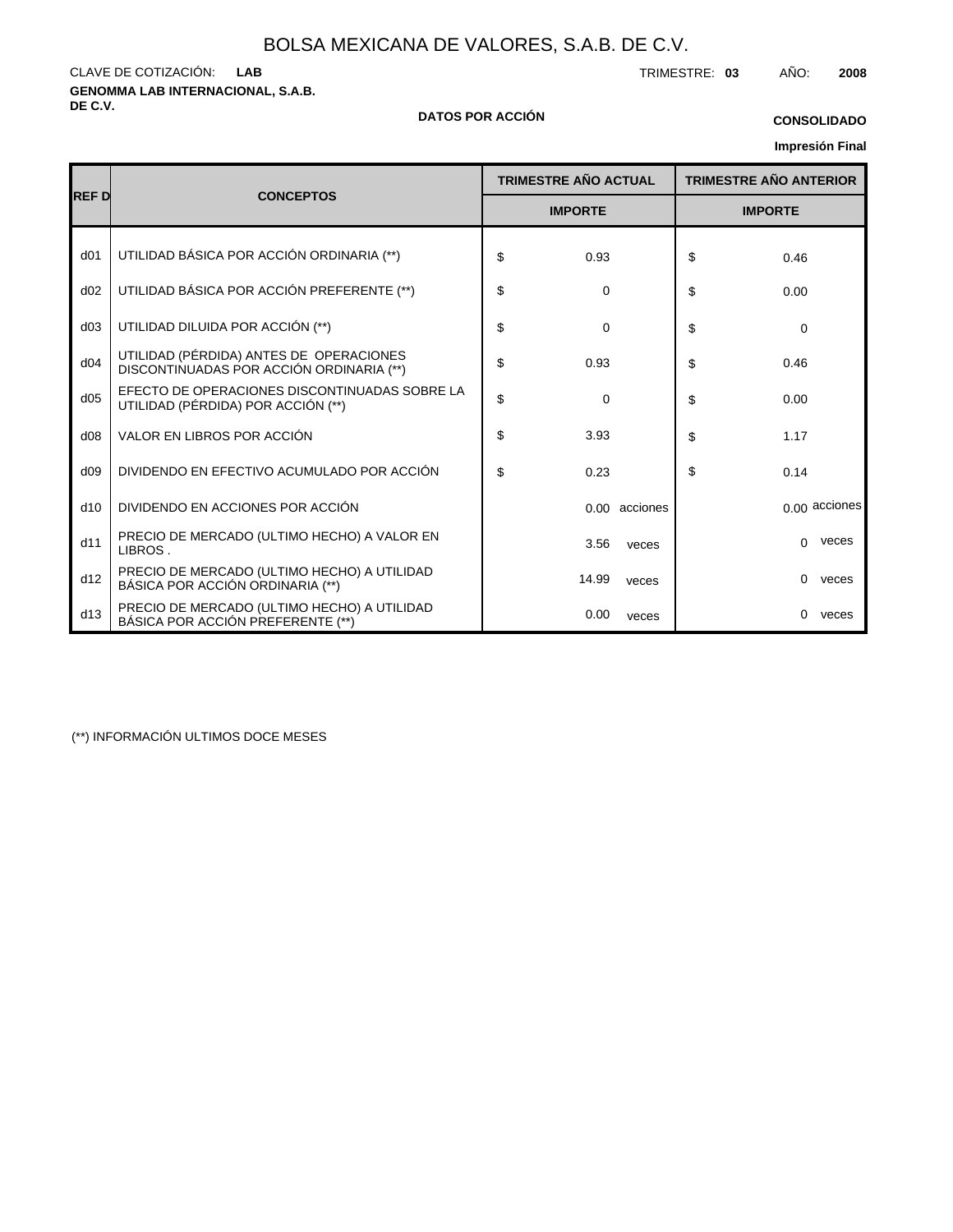**GENOMMA LAB INTERNACIONAL, S.A.B. DE C.V.** CLAVE DE COTIZACIÓN: TRIMESTRE: **03** AÑO: **2008 LAB**

### **RAZONES Y PROPORCIONES**

### **CONSOLIDADO**

**Impresión Final**

| <b>REFP</b> | <b>CONCEPTOS</b>                                                          | <b>TRIMESTRE AÑO ACTUAL</b> |               | <b>TRIMESTRE AÑO ANTERIOR</b> |               |  |  |
|-------------|---------------------------------------------------------------------------|-----------------------------|---------------|-------------------------------|---------------|--|--|
| p01         | <b>RENDIMIENTO</b><br>UTILIDAD (PÉRDIDA) NETA CONSOLIDADA A VENTAS NETAS  | 16.92                       | $\%$          | 15.56                         | %             |  |  |
| p02         | UTILIDAD (PÉRDIDA) NETA CONSOLIDADA A CAPITAL<br>CONTABLE (**)            | 20.18                       | $\%$          | 37.49                         | $\%$          |  |  |
| p03         | UTILIDAD (PÉRDIDA) NETA CONSOLIDADA A ACTIVO TOTAL (**)                   | 15.58                       | $\%$          | 19.36                         | $\frac{0}{0}$ |  |  |
| p04         | DIVIDENDOS EN EFECTIVO A RESULTADO NETO DEL<br><b>EJERCICIO ANTERIOR</b>  | 31.41                       | $\%$          | 32.84                         | %             |  |  |
| p05         | RESULTADO POR POSICIÓN MONETARIA A UTILIDAD<br>(PÉRDIDA) NETA CONSOLIDADA | $-0.56$                     | %             | $-3.26$                       | %             |  |  |
|             | <b>ACTIVIDAD</b>                                                          |                             |               |                               |               |  |  |
| p06         | VENTAS NETAS A ACTIVO TOTAL (**)                                          | 0.91                        | veces         | 1.83                          | veces         |  |  |
| p07         | VENTAS NETAS A INMUEBLES, PLANTA Y EQUIPO (NETO) (**)                     | 24.58                       | veces         | 63.11                         | veces         |  |  |
| p08         | ROTACIÓN DE INVENTARIOS(**)                                               | 2.39                        | veces         | 2.64                          | veces         |  |  |
| p09         | DÍAS DE VENTAS POR COBRAR                                                 | 120                         | dias          | 76                            | dias          |  |  |
| p10         | INTERESES PAGADOS A PASIVO TOTAL CON COSTO (**)                           | 3,261.35                    | %             | 23.23                         | %             |  |  |
|             | <b>APALACAMIENTO</b>                                                      |                             |               |                               |               |  |  |
| p11         | PASIVO TOTAL A ACTIVO TOTAL                                               | 22.79                       | $\%$          | 48.36                         | %             |  |  |
| p12         | PASIVO TOTAL A CAPITAL CONTABLE                                           | 0.30                        | veces         | 0.94                          | veces         |  |  |
| p13         | PASIVO EN MONEDA EXTRANJERA A PASIVO TOTAL                                | 6.49                        | $\%$          | 15.29                         | $\%$          |  |  |
| p14         | PASIVO A LARGO PLAZO A INMUEBLES, PLANTA Y EQUIPO<br>(NETO)               | 0.00                        | $\frac{0}{0}$ | 0.00                          | $\frac{0}{0}$ |  |  |
| p15         | UTILIDAD (PÉRDIDA) DESPUÉS DE GTOS. GRALES. A<br><b>INTERESES PAGADOS</b> | 32.55                       | veces         | 32.33                         | veces         |  |  |
| p16         | VENTAS NETAS A PASIVO TOTAL (**)                                          | 3.98                        | veces         | 3.78                          | veces         |  |  |
|             | <b>LIQUIDEZ</b>                                                           |                             |               |                               |               |  |  |
| p17         | ACTIVO CIRCULANTE A PASIVO CIRCULANTE                                     | 4.09                        | veces         | 2.02                          | veces         |  |  |
| p18         | ACTIVO CIRCULANTE MENOS INVENTARIOS A PASIVO<br><b>CIRCULANTE</b>         | 3.56                        | veces         | 1.55                          | veces         |  |  |
| p19         | ACTIVO CIRCULANTE A PASIVO TOTAL                                          | 4.03                        | veces         | 1.92                          | veces         |  |  |
| p20         | EFECTIVO E INVERSIONES TEMPORALES A PASIVO<br><b>CIRCULANTE</b>           | 177.20                      | %             | 10.16                         | $\%$          |  |  |

(\*\*) INFORMACIÓN ULTIMOS DOCE MESES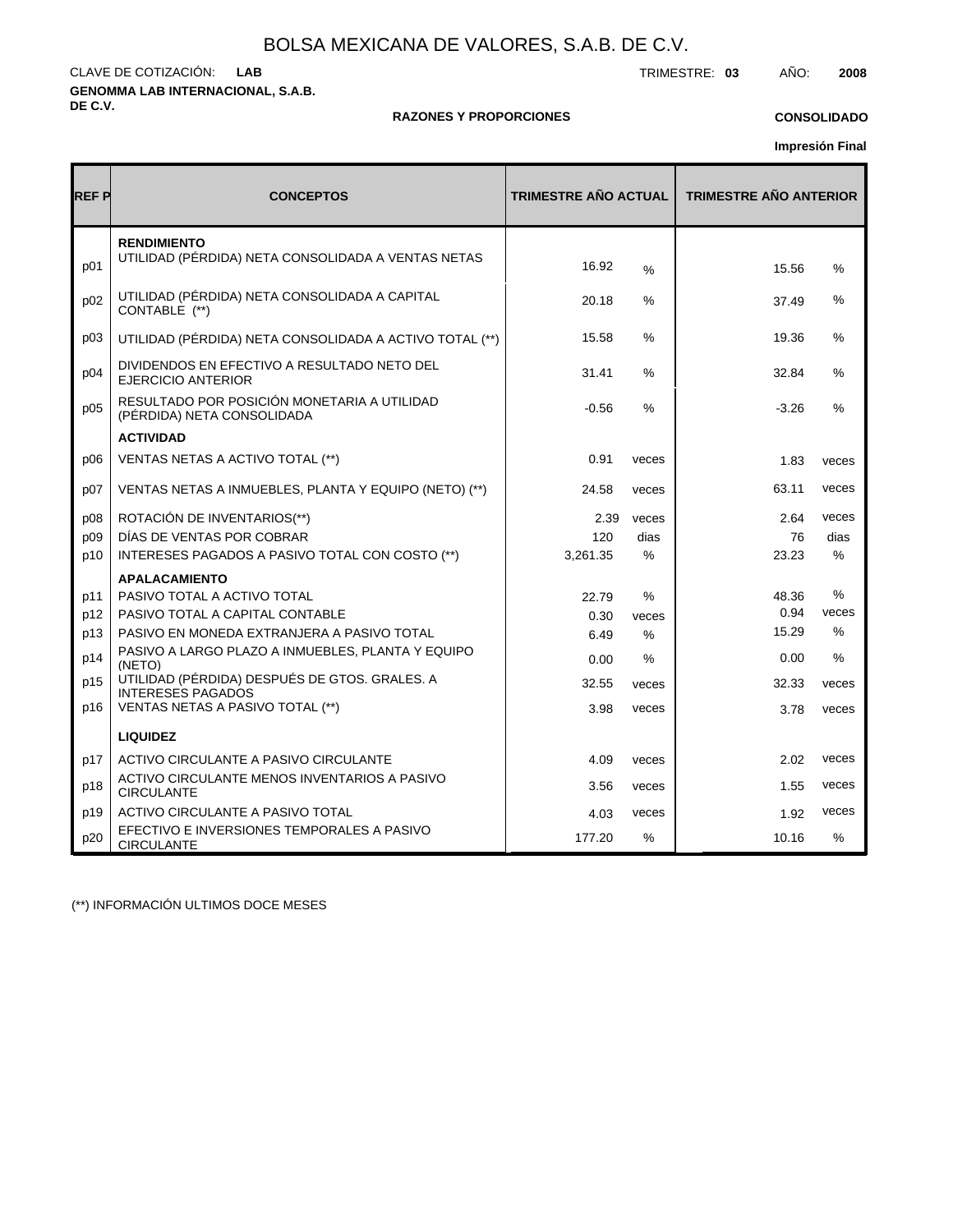CLAVE DE COTIZACIÓN: **LAB**

**GENOMMA LAB INTERNACIONAL,**

#### **COMENTARIOS Y ANALISIS DE LA ADMINISTRACIÓN SOBRE LOS RESULTADOS DE S.A.B. DE C.V.** PAGINA / 6 **OPERACIÓN Y SITUACIÓN FINANCIERA DE LA COMPAÑÍA**

TRIMESTRE: **03** AÑO: **2008**

 $1/6$ **CONSOLIDADO Impresión Final**

GENOMMA LAB INTERNACIONAL REPORTA RESULTADOS DEL TERCER TRIMESTRE 2008 México, D.F. a 24 de Octubre de 2008

El día de hoy Genomma Lab Internacional, S.A.B. de C.V. (BMV: LAB) ("Genomma Lab" o "la Compañía"), una empresa líder en México en productos farmacéuticos de libre venta (over-the-counter-pharmaceuticals o "OTC") y productos de cuidado personal ("CP"), dio a conocer los resultados correspondientes al tercer trimestre de 2008. Los resultados que se acompañan se presentan de acuerdo a las Normas de Información Financiera (NIF). Las cifras del período actual se presentan en términos nominales y las correspondientes al año anterior han sido ajustadas a pesos con poder adquisitivo del 31 de Diciembre de 2007.

Resultados y Hechos Relevantes del Tercer Trimestre 2008

 Ventas Netas de \$712.4 Millones de pesos durante el tercer trimestre y crecimiento de 42.9% comparado al mismo trimestre de 2007.

 Utilidad Bruta de \$538.2 Millones de pesos durante el tercer trimestre y crecimiento de 45.3% con respecto al mismo trimestre de 2007.

 EBITDA de \$201.8 Millones de pesos durante el tercer trimestre y crecimiento de 40.2% con respecto al mismo trimestre de 2007.

 Utilidad neta consolidada de \$150.7 Millones de pesos durante el tercer trimestre y crecimiento de 32.4% con respecto al mismo trimestre de 2007.

 La Utilidad por Acción de 0.80 pesos durante el tercer trimestre y crecimiento de 109.8% con respecto al mismo trimestre de 2007.

 Durante el tercer trimestre lanzamos ocho productos bajo cinco marcas existentes (Línea Base o Lanzamientos del Año Anterior ) como parte de nuestra estrategia de extensión de líneas.

 Asimismo, durante el tercer trimestre lanzamos 4 productos bajo 2 Marcas Nuevas de acuerdo a nuestro plan de lanzamientos.

Comentarios del Presidente y Director General:

El Sr. Rodrigo Herrera, Presidente del Consejo de Administración y Director General de la Compañía, mencionó:

"Estamos muy satisfechos de reportar otro periodo de sólido crecimiento y rentabilidad para el tercer trimestre. Mientras determinamos el impacto que tendrá la presente crisis financiera en el consumo doméstico, continuamos en línea con nuestro plan de desarrollo de productos y lanzamientos. Nuestro crecimiento ha sido impulsado principalmente por el desarrollo de productos y ganancia de mercado en las categorías que competimos y menos por la actividad económica general; inclusive intentaremos esforzarnos para ganar participación de mercado en el caso de que nuestros competidores reduzcan su inversión en publicidad."

Resultados Consolidados del Tercer Trimestre de 2008

Las Ventas Netas aumentaron 42.9% a 712.4 millones de pesos en el tercer trimestre de 2008 en comparación con 498.7 millones de pesos en el mismo trimestre del año anterior. Este incremento es derivado de: i) un sólido crecimiento en las marcas de la Línea Base junto con las extensiones de línea de estas marcas (ventas de 455.0 millones de pesos y crec. YoY 18.9% equivalente a 72.3 millones de pesos), ii) El efecto de el incremento en las ventas derivado de los Lanzamientos del Año Anterior que se hicieron durante el 2007 aunado a las extensiones de línea de esas marcas (ventas de 169.3 millones de pesos y crec. YoY 72.3% equivalente a 71.1 millones de pesos), iii) El lanzamiento de seis productos nuevos bajo seis Marcas Nuevas en la primera mitad del año y otros cuatro nuevos productos bajo dos marcas nuevas en el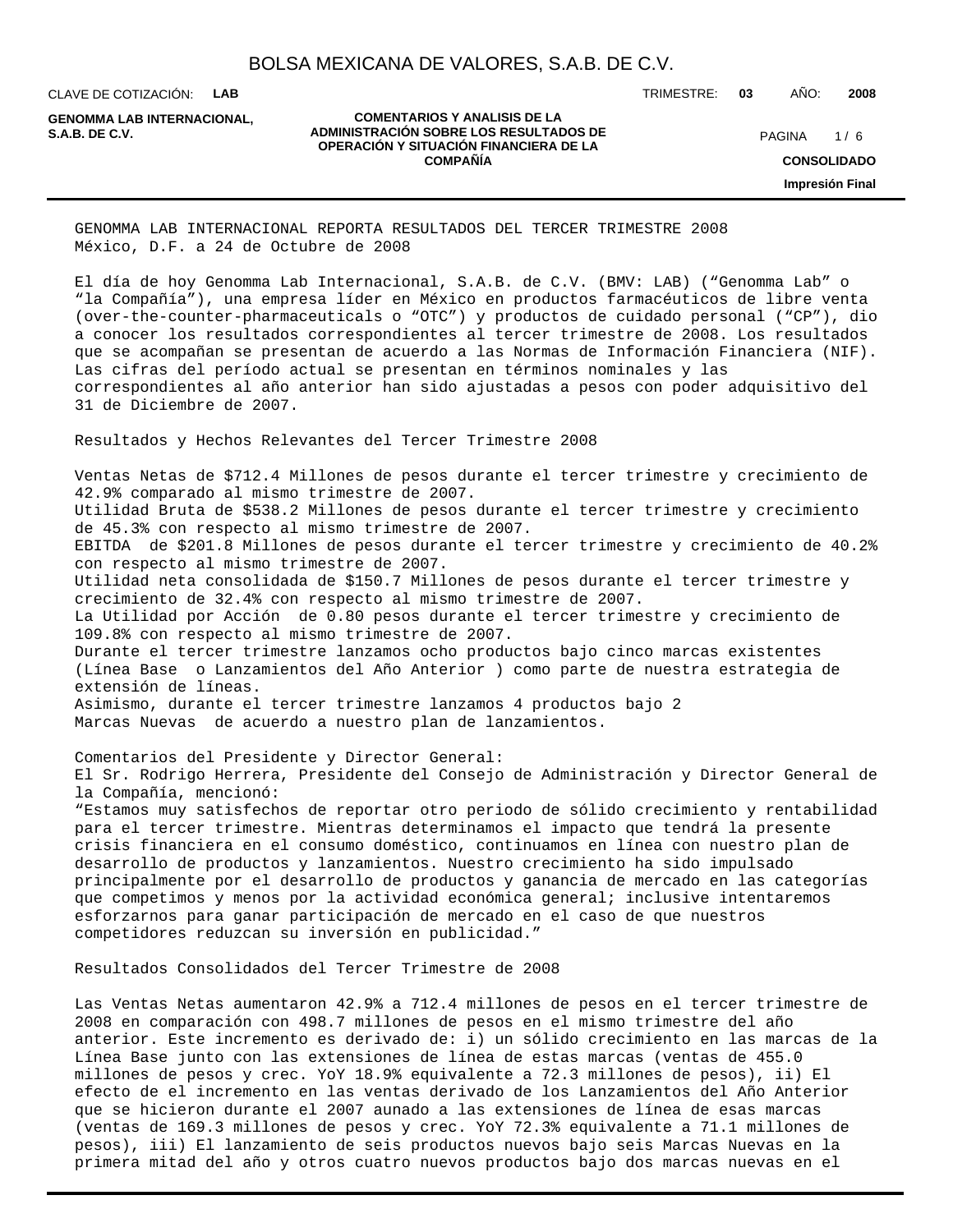CLAVE DE COTIZACIÓN: **LAB**

**GENOMMA LAB INTERNACIONAL,**

#### **COMENTARIOS Y ANALISIS DE LA ADMINISTRACIÓN SOBRE LOS RESULTADOS DE S.A.B. DE C.V.** PAGINA / 6 **OPERACIÓN Y SITUACIÓN FINANCIERA DE LA COMPAÑÍA**

 $2/6$ 

TRIMESTRE: **03** AÑO: **2008**

**CONSOLIDADO**

**Impresión Final**

tercer trimestre (ventas de 38.5 millones de pesos en el tercer trimestre), y iv) Un fuerte crecimiento de Internacional (ventas de 49.6 millones de pesos, crec. YoY 180.5% equivalente a 31.9 millones de pesos).

La Compañía clasifica la venta de las marcas de la siguiente manera: 1) Línea Base = Venta de marcas lanzadas en el año en curso - 2 años (2006, 2005, etc). 2) Lanzamientos del Año Anterior = Ventas de marcas lanzadas en el año en curso - 1 año (2007).

3) Marcas Nuevas = Ventas de marcas lanzadas en el año en curso (2008).

4) Internacional = Ventas de las operaciones internacionales en el año en curso (2008).

La Utilidad Bruta aumentó 45.3% para llegar a 538.2 millones de pesos en el tercer trimestre de 2008 en comparación con 370.4 millones de pesos en el tercer trimestre de 2007. El margen bruto incrementó 1.2 puntos porcentuales al pasar de 74.3% en el tercer trimestre de 2007 a 75.5% en el mismo período de 2008. Este incremento en el margen bruto se debe principalmente a: i) Un decremento en el costo como porcentaje de ventas en nuestra Línea Base debido a una mayor eficiencia de compra aunado con una mezcla de ventas de producto de mayor margen durante el periodo; y ii) Un costo menor en los productos lanzados de Marcas Nuevas en el año comparado con nuestro costo promedio, mientras que, históricamente los productos de Marcas Nuevas se han lanzado con un costo mayor.

Los Gastos Generales, de Venta y Administración, como porcentaje de ventas, incrementaron 2.2 puntos porcentuales de 45.8% en el tercer trimestre de 2007 a 48.0% en el tercer trimestre de 2008. Este incremento se debió principalmente a: i) crecimiento en la plantilla especialmente en el área de tecnología de la información como soporte temporal durante la implementación del sistema integral de información; ii) incremento en los gastos generales y administrativos; iii) gastos de depreciación y amortización más alto debido a una inversión mayor en activo fijo durante el 2008; y iv) un incremento en provisiones y reservas principalmente por cartera vencida. Adicionalmente, en el tercer trimestre los gastos de ventas y administrativos de nuestras operaciones internacionales crecieron en términos absolutos comparados contra los del mismo trimestre del 2007 ya que algunas de las operaciones aún no existían. Este incremento en gastos se vio contrarrestado por economías de escala en los gastos administrativos y ventas. Por ejemplo los gastos de distribución disminuyeron en 1.1% como parte del cambio al nuevo centro de distribución, el cual fue completado en el tercer trimestre 2008.

El EBITDA aumentó 40.2% para llegar a 201.8 millones de pesos en el tercer trimestre de 2008 en comparación con 143.9 millones de pesos en el mismo trimestre de 2007. El margen EBITDA decreció 0.53 puntos porcentuales al pasar de 28.9% en el tercer trimestre de 2007 a 28.3% en el mismo período de 2008.

La Utilidad de Operación incrementó 38.5% para llegar a 196.6 millones de pesos en el tercer trimestre de 2008 en comparación con 141.9 millones de pesos en el mismo trimestre de 2007. El margen operativo decreció 0.86 puntos porcentuales al pasar de 28.4% en el tercer trimestre de 2007 a 27.6% en el mismo período de 2008. De los 0.86 puntos porcentuales, 0.3 puntos porcentuales se deben a un incremento en depreciación y amortización debido a las adquisiciones de activo fijo durante 2008, como son: equipo de oficina, equipo de computo y mejoras a locales arrendados.

El RIF para el trimestre resultó en un ingreso de 26.5 millones de pesos que representó un incremento de 35.7 millones de pesos contra un gasto de 9.3 millones de pesos en el mismo periodo del año pasado. El incremento en el ingreso es derivado principalmente de i) un aumento en los ingresos financieros de 1.4 millones de pesos en el tercer trimestre de 2007 a 21.9 millones de pesos en el mismo trimestre de 2008 debido a un significativamente mayor saldo promedio de caja durante el periodo de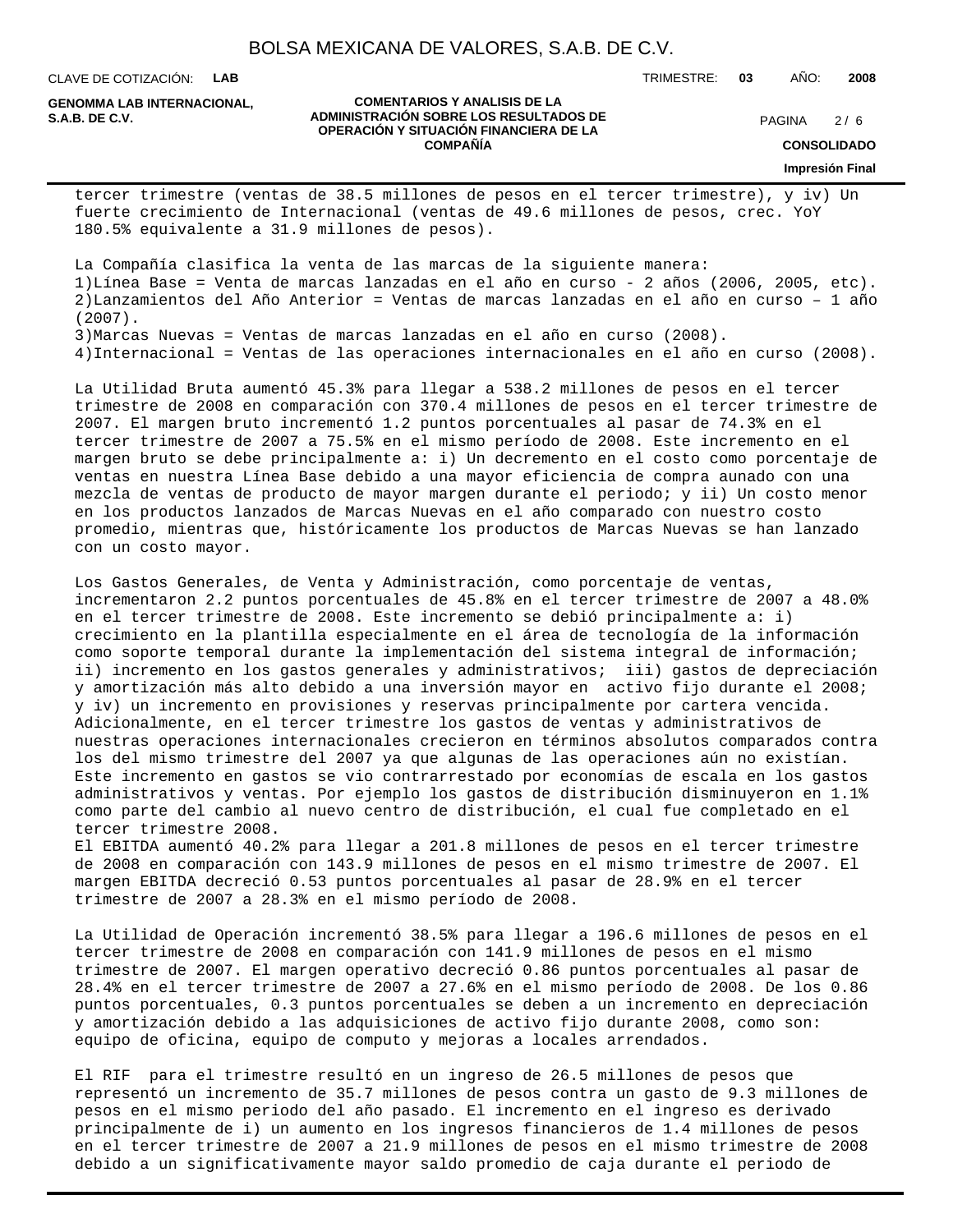CLAVE DE COTIZACIÓN: **LAB**

**GENOMMA LAB INTERNACIONAL,**

#### **COMENTARIOS Y ANALISIS DE LA ADMINISTRACIÓN SOBRE LOS RESULTADOS DE PAGINA 29/6** PAGINA 29/6 **OPERACIÓN Y SITUACIÓN FINANCIERA DE LA COMPAÑÍA**

 $3/6$ 

TRIMESTRE: **03** AÑO: **2008**

**CONSOLIDADO**

**Impresión Final**

2008; ii) Un decremento en nuestros gastos financieros de 6.0 millones de pesos en el tercer trimestre de 2007 a -0.1 millones de pesos durante el mismo trimestre de 2008; principalmente derivado de una menor posición de deuda durante 2007 junto con una reclasificación de ciertos gastos financieros a la cuenta de otros gastos; iii) un decremento en la pérdida por posición monetaria de 6.8 millones de pesos durante el tercer trimestre de 2007 a una pérdida de 0.4 millones de pesos durante el mismo periodo de 2008. Este efecto es derivado de un cambio en el NIF por lo que los efectos inflacionarios en el 2008 sólo se calculan para nuestras operaciones en Argentina y en el 2007 incluían a todos los países generando una diferencia en la base de comparación.

Al 30 de Septiembre de 2008, la compañía tenía un saldo en efectivo y equivalentes de 1,072.8 millones de pesos. Como resultado de todo lo anterior, la Utilidad Neta aumentó 32.4%, pasando de 113.9 millones de pesos en el tercer trimestre de 2007 a 150.7 millones de pesos en el mismo trimestre de 2008. Balance General

Nuestra cartera con Clientes se incrementó en 513.0 millones de pesos para llegar a 942.2 millones al 30 de Septiembre de 2008, desde 429.2 millones al 30 de Septiembre de 2007. Los días de Clientes se incrementaron en 50 días para llegar a 139 días al 30 de Septiembre de 2008, desde 89 días al 30 de Septiembre de 2007. El incremento se debió principalmente a que nuestra mezcla de ventas a clientes ha cambiado; nuestras ventas a clientes que tradicionalmente han tenido plazos de crédito más largos han crecido más que nuestras ventas a clientes con plazos de crédito menores. Nuestros Inventarios incrementaron 102.1 millones para llegar a 319.0 millones al 30 de Septiembre de 2008, desde 216.9 millones al 30 de Septiembre de 2007. Los días de inventarios decrecieron en un día para llegar a 180 días al 30 de Septiembre del 2008, desde 181 días al 30 de Septiembre de 2007. Incluso cuando buscamos fuertes niveles de inventarios para soportar nuestra soportar nuestra estrategia de lanzamientos de nuevos productos, hemos logrado disminuir nuestros días de inventarios totales al operar nuestra cadena de suministro más eficientemente.

Nuestras cuentas por pagar a Proveedores incrementaron 186.0 millones de pesos para llegar a 288.4 millones al 30 de Septiembre de 2008, desde 102.4 millones al 30 de Septiembre de 2007. Los días de proveedores se incrementaron en 77 días para llegar a 162 días al 30 de Septiembre de 2008, desde 85 días al 30 de Septiembre de 2007. Este cambio se debe principalmente a un incremento en nuestras condiciones de crédito con proveedores, mejorando nuestras negociaciones al ofrecer el programa de cadenas productivas, junto con un manejo más estricto de pagos anticipados.

Otros actives circulantes decrecieron en 101.6 millones para llegar a 139.2 millones de pesos al 20 de Septiembre de 2008, desde 240.8 millones al 30 de Septiembre de 2007. Este decremento es atribuible principalmente a un decremento de cuentas por cobrar con partes relacionadas e impuestos por recuperar, parcialmente compensado por un incremento en publicidad pagada por anticipado.

Durante el tercer trimestre de 2008, el flujo de operación y el saldo en caja fue suficiente para financiar los requerimientos de liquidez de la Compañía.

Resumen Operativo Ventas

En el tercer trimestre de 2008, las ventas de medicamentos de libre venta ("OTC")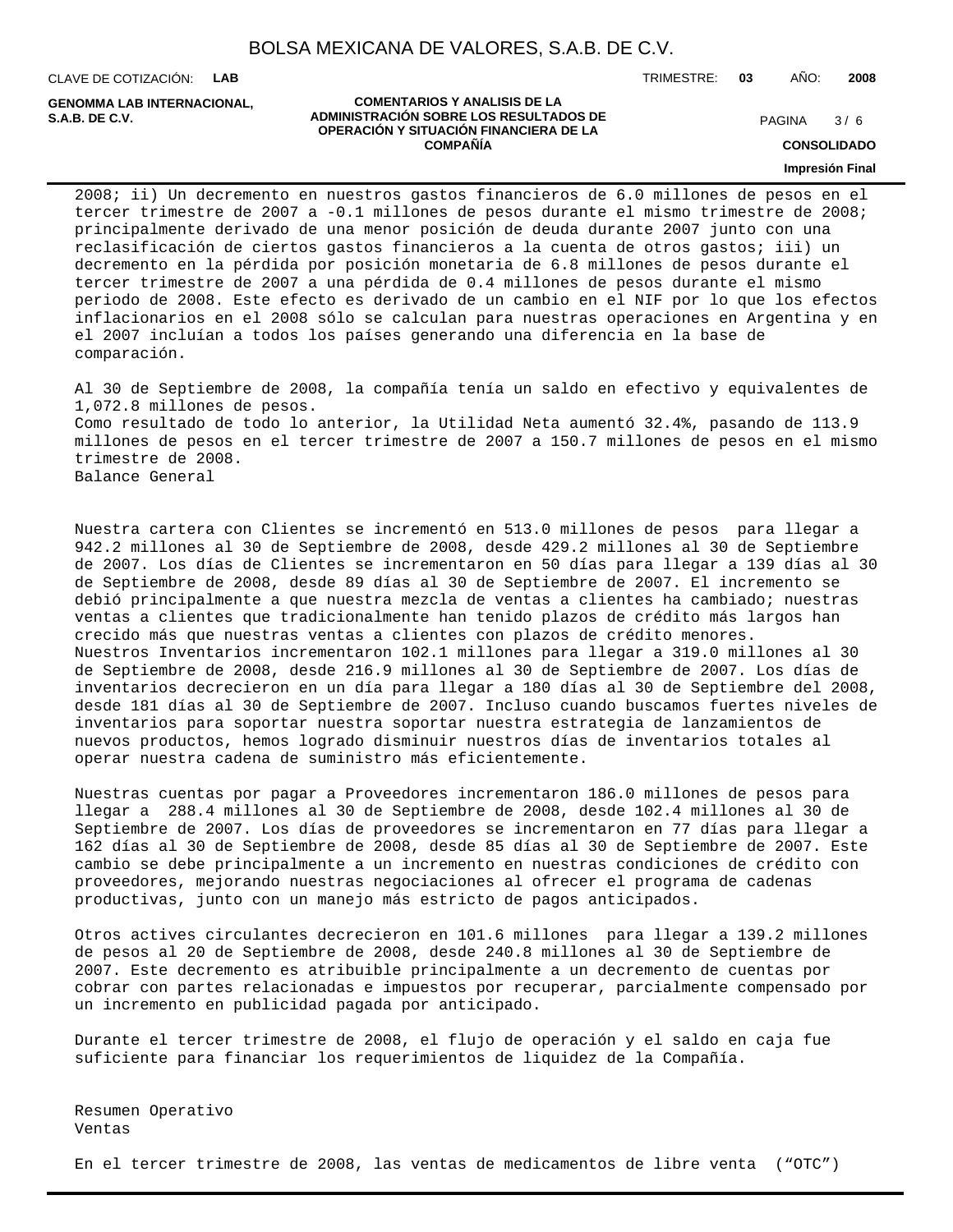CLAVE DE COTIZACIÓN: **LAB**

**GENOMMA LAB INTERNACIONAL,**

#### **COMENTARIOS Y ANALISIS DE LA ADMINISTRACIÓN SOBRE LOS RESULTADOS DE PAGINA 1/6 OPERACIÓN Y SITUACIÓN FINANCIERA DE LA COMPAÑÍA**

 $4/6$ 

TRIMESTRE: **03** AÑO: **2008**

**CONSOLIDADO**

**Impresión Final**

aumentaron 62.8% contra el mismo periodo del 2007. Esto fue el resultado del lanzamiento de 11 productos durante los primeros nueve meses de 2008 (9 en la primera mitad y 2 en el tercer trimestre).

Las ventas de productos de cuidado personal aumentaron 11.9% en el tercer trimestre de 2008, contra el mismo trimestre del 2007. El principal impulsor de crecimiento fue el lanzamiento de 26 productos durante los primeros nueve meses de 2008 (16 en la primera mitad y 10 en el tercer trimestre), acompañado del efecto de las ventas de los productos de cuidado personal lanzados durante 2007.

Las ventas de nuestras operaciones internacionales aumentaron 180.5% a 49.6 millones de pesos en el tercer trimestre de 2008, en comparación con 17.7 millones de pesos el mismo trimestre de 2007. Este crecimiento es derivado de la obtención de nuevos registros para comercializar productos en nuestras operaciones existentes de Latinoamérica y de nuestra nueva operación en Argentina.

Lanzamiento de nuevos productos y extensiones de línea

Durante el tercer trimestre se lanzaron 8 productos como extensiones de línea de productos base y 4 productos nuevos bajo 2 nuevas marcas.

Algunas de estos lanzamientos son:

 Medicasp uso diario. Es una extensión de línea del shampoo Medicasp (tratamiento anti caspa) que es recomendado para uso diario;

 Ma Evans. Es una marca que adquirimos en 2007 por su recordación de marca en la categoría de shampoos anti-caída. Este lanzamiento incluye tres productos: shampoo, gel estilizador y tratamiento anti-caída;

 Asepxia Maquillaje. Es una extensión de línea de la marca Asepxia (productos antiacné) que incluye diferentes productos de maquillaje no-grasos, que actúan como maquillaje mientras limpian y purifican la piel; y

 Unigastrozol. Es una marca que fue adquirida y lanzada durante el tercer trimestre. Unigastrozol tiene una fórmula diferenciada con Pantoprazol, el más vanzado ingrediente activo disponible en un medicamento OTC para las categorías de anti úlceras y antiácidos. Con esta adquisición, esperamos consolidar nuestra posición en estas categorías, al ofrecer al consumidor un diferenciado producto enfocado a la clase media-alta, el cuál complemente nuestra marca Genoprazol.

Eventos Recientes

 Genomma maneja su tesorería de una manera muy conservadora. La Compañía ha estado invirtiendo en bonos gubernamentales de 24 horas y ha comprado una posición en dólares con la intención de proteger cuentas por pagar en dólares menores y futuros costos menores en dólares. Reiteramos que la Compañía no tiene posiciones en instrumentos derivados.

 El Consejo de Administración aprobó el cierre gradual de las operaciones de la Compañía en España debido a los pobres resultados de esta operación al ser comparada con la operación doméstica y las demás operaciones internacionales. Los tres principales factores que afectaron la operación española fueron: 1) costos significativamente más altos en el tiempo aire de televisión para publicidad en el país; 2) el hecho de que en España los productos farmacéuticos solo pueden ser vendidos en farmacias autorizadas, y por ende, los supermercados y mayoristas no pueden vender los productos de Genomma, limitando la disponibilidad de nuestros productos al consumidor; y 3) la dificultad de lograr que los consumidores Españoles cambien sus preferencias de productos tradicionales a nuevas alternativas de productos.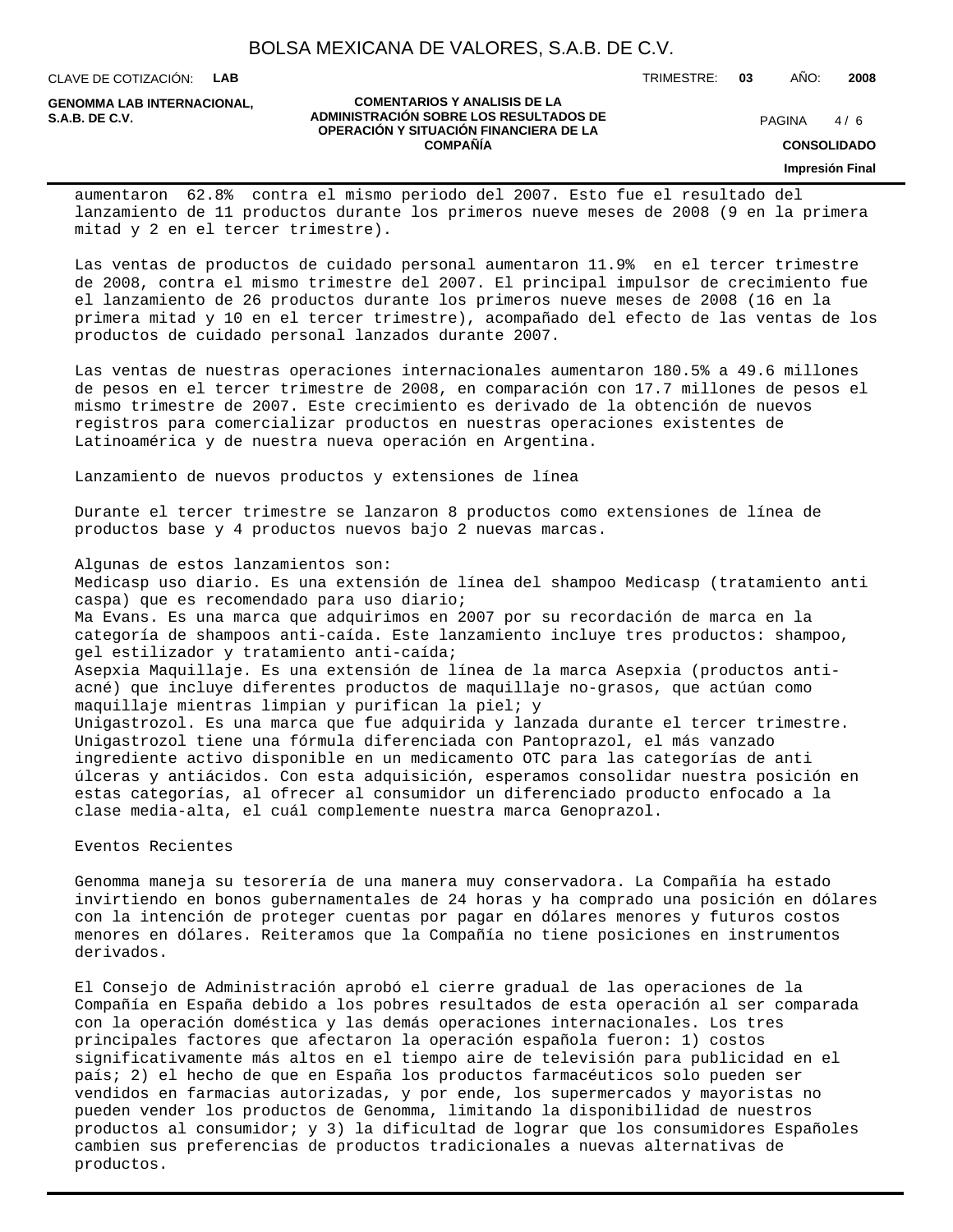CLAVE DE COTIZACIÓN: **LAB**

**GENOMMA LAB INTERNACIONAL,**

#### **COMENTARIOS Y ANALISIS DE LA ADMINISTRACIÓN SOBRE LOS RESULTADOS DE S.A.B. DE C.V.** PAGINA / 6 **OPERACIÓN Y SITUACIÓN FINANCIERA DE LA COMPAÑÍA**

TRIMESTRE: **03** AÑO: **2008**

 $5/6$ 

**CONSOLIDADO**

**Impresión Final**

 El Consejo de Administración ha aprobado la suspensión temporal de nuestras oficinas de representación en China y en India debido al largo y complicado proceso que es el obtener los registros para importación de estos países. Adicionalmente con la ley vigente para importaciones, no hay necesidad de que el importador tenga un laboratorio o una planta en México para importar productos OTC, por lo tanto, importadores masivos pueden importar productos a un precio menor y nosotros podemos comprárselos a ellos.

Gobierno Corporativo.

Nuestros estatutos sociales prevén la existencia de los Cmités de Auditoria y Prácticas Societarias para auxiliar al Consejo de Administración en el desempeño de sus funciones.

Las facultades del Comité de Auditoría consisten en establecer y revisar los procedimientos y controles a fin de garantizar que la información financiera que distribuimos es útil, apropiada, confiable y refleja razonablemente nuestra posición financiera.

En términos de la ley del Mercado de Valores, el Comité de practicas societarias tendrá a su cargo las siguientes actividades:

a) Dar opinión al Consejo de Administración sobre los asuntos que le competen conforme a la Ley del Mercado de Valores.

b) Solicitar la opinión de expertos independientes en los casos que juzgue conveniente, para el adecuado desempeño de sus funciones o cuando conforme a la Ley del Mercado de Valores o a las disposiciones de carácter general emanadas de ella asi se requiera. c) Convocar a Asambleas de Accionistas y hacer que se inserten en el orden del día de dichas Asambleas los puntos que estimen pertinentes.

d) Apoyar al consejo de Administración en la elaboración de los informes a que se refiere el artículo 28, fracción IV, incisos d) y e) de la Ley del Mercado de Valores. e) Los demás que la Ley del Mercado de Valores o estos estatutos sociales prevean, acordes con sus funciones.

\*\*\*\*\*\*\*\*\*

Descripción de la Compañía

Genomma Lab es una de las empresas de mayor crecimiento en la industria de productos farmacéuticos OTC y productos para el cuidado personal en México, y cuenta con una creciente presencia a nivel internacional. Genomma Lab se dedica al desarrollo, venta y promoción de una gran variedad de productos de marca premium, muchos de los cuales son líderes de la categoría en la cual compiten en términos de ventas y participación de mercado. Genomma Lab ha incrementado significativamente sus ventas netas y rentabilidad a través de la combinación de un efectivo proceso de desarrollo de nuevos productos, mercadotecnia dirigida al cliente, una amplia red de distribución de productos y un modelo de operación altamente flexible y de bajo costo.

Durante 2007, Genomma Lab registró ventas netas y EBITDA de \$1,872.9 millones de pesos y \$460.5 millones de pesos, respectivamente. De 2005 a 2007, las ventas netas de Genomma Lab se incrementaron a una tasa anual compuesta de 64.4%.

Genomma Lab cotiza en la Bolsa Mexicana de Valores bajo la clave "LAB".

Información sobre Estimaciones y Riesgos Asociados.

La información distinta a la información histórica que se incluye en este Reporte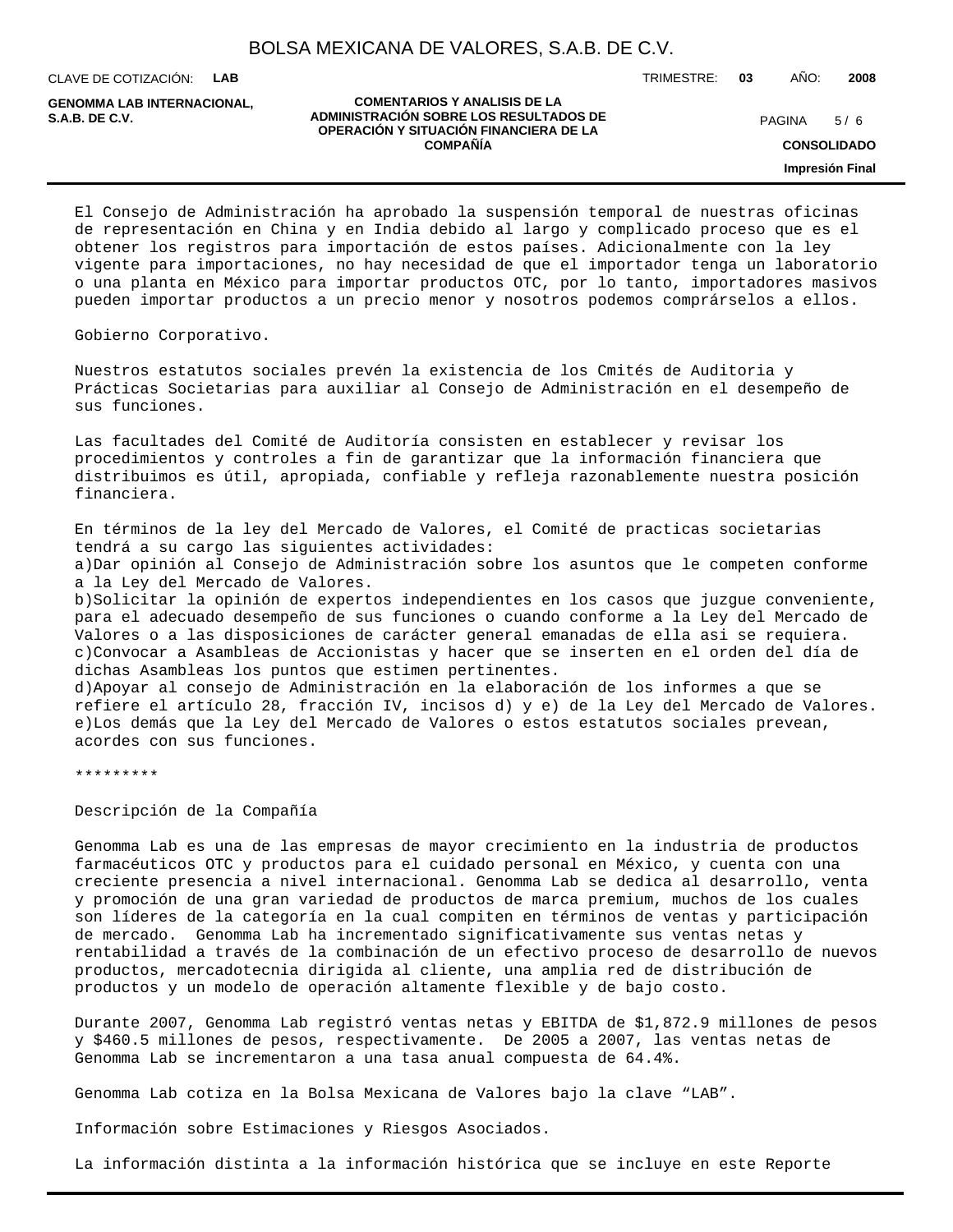CLAVE DE COTIZACIÓN: **LAB**

**GENOMMA LAB INTERNACIONAL,**

**COMENTARIOS Y ANALISIS DE LA ADMINISTRACIÓN SOBRE LOS RESULTADOS DE S.A.B. DE C.V.** PAGINA / 6 **OPERACIÓN Y SITUACIÓN FINANCIERA DE LA COMPAÑÍA**

 $6/6$ 

**CONSOLIDADO**

**Impresión Final**

Trimestral refleja la perspectiva de la Compañía en relación con acontecimientos futuros y puede contener información sobre resultados financieros, situaciones económicas, tendencias y hechos inciertos. Las expresiones "cree", "estima", "considera", "prevé", "planea" y otras expresiones similares identifican dichas proyecciones o estimaciones. Al evaluar dichas proyecciones o estimaciones, los inversionistas potenciales deberán tener en cuenta los factores descritos en esta sección y otras advertencias e información contenidos en este Reporte Trimestral. Dichos factores de riesgo y proyecciones describen las circunstancias que podrían ocasionar que los resultados reales difieran significativamente de los esperados con base en las proyecciones o estimaciones a futuro.

El presente Reporte Trimestral incluye ciertas declaraciones acerca del futuro. Estas declaraciones aparecen en diferentes partes del Reporte Trimestral y se refieren a la intención, la opinión o las expectativas actuales con respecto a los planes futuros y a las tendencias económicas y de mercado que afectan la situación financiera y los resultados de operación de la Compañía. Estas declaraciones no deben ser interpretadas como una garantía de rendimiento futuro e implican riesgos e incertidumbre, y los resultados reales pueden diferir de aquellos expresados en éstas por distintos factores. La información contenida en este Reporte Trimestral, incluyendo, entre otras, las secciones "Factores de Riesgo" y "Comentarios y Análisis de la Administración sobre los Resultados de Operación y Situación Financiera" identifica algunas circunstancias importantes que podrían causar tales diferencias. Se advierte a los inversionistas que tomen estas declaraciones de expectativas con las reservas del caso, ya que sólo se fundamentan en lo ocurrido hasta la fecha del presente Reporte Trimestral. La Compañía no está obligada a divulgar públicamente el resultado de la revisión de las declaraciones de expectativas para reflejar sucesos o circunstancias posteriores a la fecha de este Reporte Trimestral, incluyendo los posibles cambios en la estrategia de negocios o para reflejar eventos inesperados.

#### TRIMESTRE: **03** AÑO: **2008**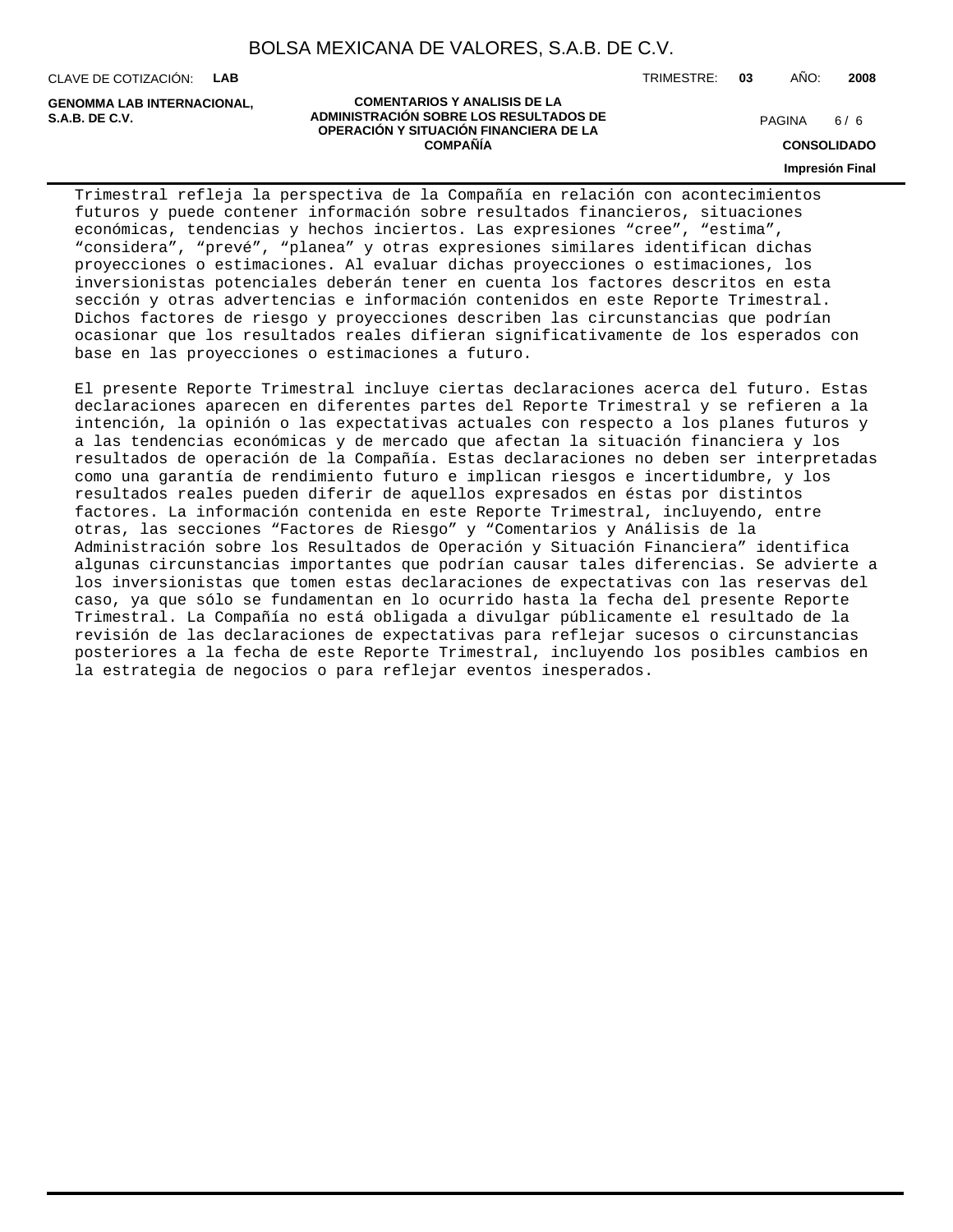**LAB**

**GENOMMA LAB INTERNACIONAL,**

**NOTAS COMPLEMENTARIAS A LA INFORMACIÓN FINANCIERA S.A.B. DE C.V.** PAGINA 2.1 11

CLAVE DE COTIZACIÓN: TRIMESTRE: **03** AÑO: **2008**

**CONSOLIDADO**

**Impresión Final**

Genomma Lab Internacional, S. A. B. de C. V. y Subsidiarias

Notas a los estados financieros consolidados

Por los periodos de nueve meses que terminaron el 30 de septiembre de 2008 y 2007 (En miles de pesos nominales para las cifras al 30 de septiembre del 2008 y en miles de pesos de poder adquisitivo de diciembre de 2007 para las cifras al 30 de septiembre de 2007)

1. Actividades y eventos importantes

Genomma Lab Internacional, S. A. B. de C. V. y subsidiarias (la Compañía) se dedican a la venta de productos OTC farmacéuticos que no requieren prescripción médica (en adelante productos OTC farmacéuticos) y productos de cuidado personal en México con una creciente presencia internacional.

La Compañía desarrolla, vende y comercializa una amplia gama de productos de primera clase con marcas propias, ofreciendo más de 100 productos en varias categorías, entre los que se encuentran antiacné, protección y mejora sexual, antiarrugas, pomadas removedoras de cicatrices, tratamiento de hemorroides, antiácidos, tratamiento contra varices, cremas corporales, protectores solares, osteoporosis y tratamientos removedores de verrugas. La Compañía está enfocada en incrementar el valor de las marcas de sus productos por medio de campañas publicitarias, principalmente a través de campañas televisivas. Las ventas de las subsidiarias en el extranjero representan aproximadamente el 7% y 6% de las ventas netas consolidadas en 2008 y 2007.

Cambio de razón social ?En Asamblea General Extraordinaria de Accionistas celebrada el 11 de junio de 2008, la Compañía adoptó el régimen de Sociedad Anónima Bursátil de Capital Variable.

2. Bases de presentación

a. Consolidación de estados financieros - Los estados financieros consolidados incluyen los de Genomma Lab Internacional, S. A. B. de C. V. y los de sus subsidiarias, cuya participación accionaria en su capital social se muestra a continuación:

Compañía / Participación 2008 y 2007 / Actividad

Genomma Laboratories México, S. A. de C. V. (compañía constituida en México) /99%/ Investigación y desarrollo de productos OTC farmacéuticos y de cuidado personal.

Television Products Retail, S. A. de C. V. (compañía constituida en México) /99%/ Prestación de servicios profesionales.

Genomma Laboratorios Médicos, S. L. (compañía constituida en España)/ 85% / Venta de productos OTC farmacéuticos y de cuidado personal.

Genomma Lab Perú, S. A.(antes Infovisión Perú, S. A. C. (compañía constituida en Perú)) / 99% / Venta de productos OTC farmacéuticos y de cuidado personal.

Producciones Televisivas Infovisión de Costa Rica, S. A. (compañía constituida en Costa Rica) / 97% / Venta de productos OTC farmacéuticos y de cuidado personal.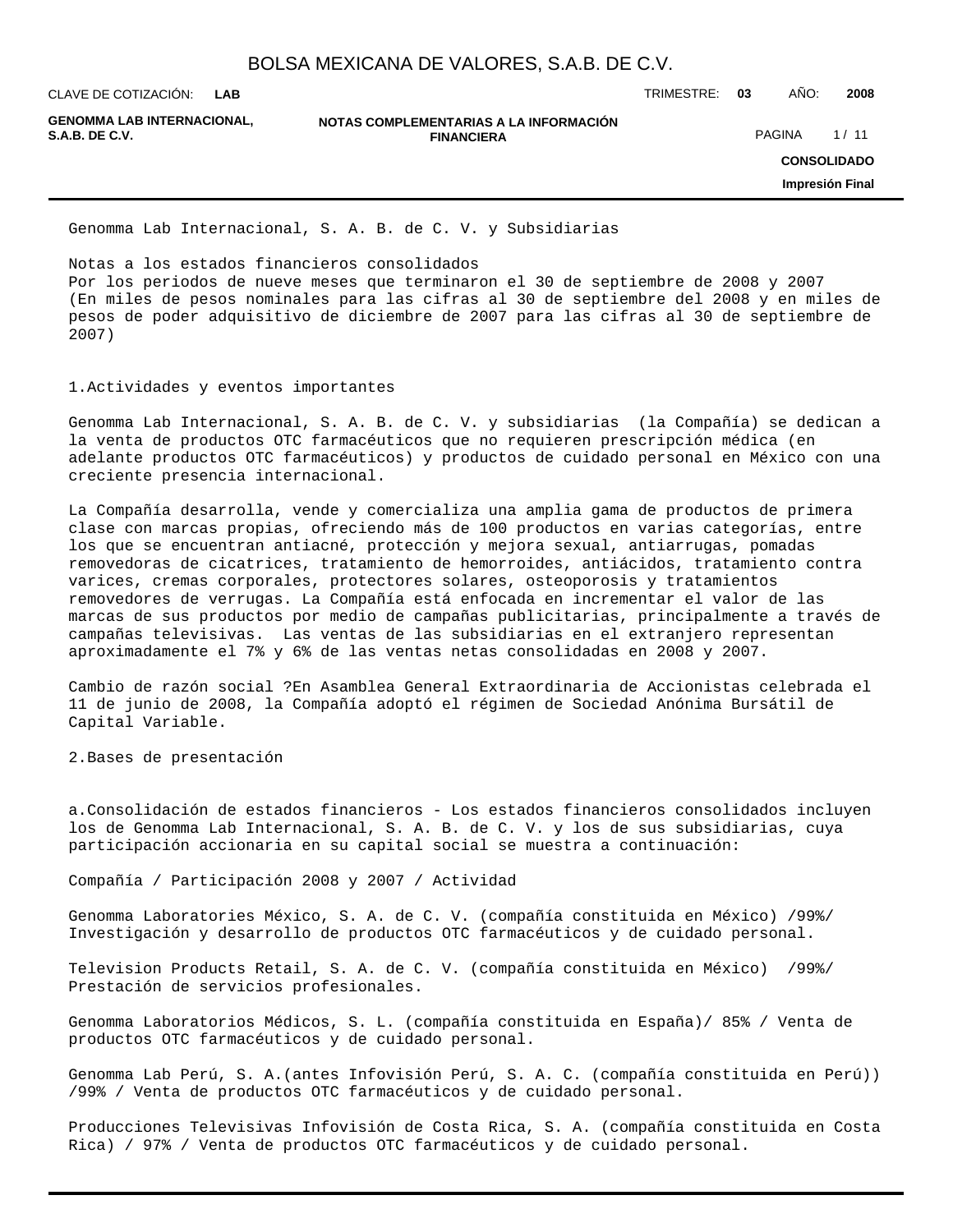**LAB**

CLAVE DE COTIZACIÓN: TRIMESTRE: **03** AÑO: **2008**

**GENOMMA LAB INTERNACIONAL,**

**NOTAS COMPLEMENTARIAS A LA INFORMACIÓN FINANCIERA S.A.B. DE C.V.** PAGINA 2 / 11

**CONSOLIDADO**

**Impresión Final**

Infovisión Chile, S. A. (compañía constituida en Chile) / 99% / Venta de productos OTC farmacéuticos y de cuidado personal.

Genomma Lab Ecuador, S. A. (compañía constituida en Ecuador) / 99% / Venta de productos OTC farmacéuticos y de cuidado personal.

Genomma Lab Colombia, LTDA (compañía constituida en Colombia) /99%/ Venta de productos OTC farmacéuticos y de cuidado personal.

Genomma Laboratories Argentina, S. A. (compañía constituida en Argentina) /85%/ Venta de productos OTC farmacéuticos y de cuidado personal.

Los saldos y operaciones intercompañías importantes, han sido eliminados en estos estados financieros consolidados.

b. Conversión de estados financieros de subsidiarias extranjeras . A partir del 1 de enero de 2008, para consolidar los estados financieros de subsidiarias extranjeras, se aplican las mismas políticas contables de la Compañía, si las subsidiarias en el extranjero se encuentran en un entorno económico inflacionario, se actualizan por la inflación del país en que operan; si se encuentran en un entorno no inflacionario, dicha actualización no se efectúa. Asimismo, si la moneda funcional es diferente a la moneda registro, esta se convierte a la moneda funcional, y posteriormente se convierte a la moneda de informe.

Las monedas utilizadas para la conversión de estados financieros de subsidiarias extranjeras y los tipos de cambio utilizados son los siguientes:

Balance General:

País Moneda Registro Tipo de Cambio de Moneda Registro a Moneda Funcional (Dólar Estadounidense) Tipo de Cambio de Moneda Funcional a Moneda de Informe (Pesos Mexicanos)

Argentina / Pesos Argentinos / 0.321800 / \$10.7919 Chile / Pesos Chilenos / 0.001818 / \$10.7919 Colombia / Pesos Colombianos / 0.000469 / \$10.7919 Costa Rica / Colones / 0.001835 / \$10.7919 Ecuador / Dólares Estadounidenses / 1.000000 / \$10.7919 España / Euros / 1.444900 / \$10.7919 Peru / Soles / 0.338300 / \$10.7919

Estado de Resultados:

País Moneda Registro Tipo de Cambio de Moneda Registro a Moneda Funcional (Dólar Estadounidense) Tipo de Cambio de Moneda Funcional a Moneda de Informe (Pesos Mexicanos)

Argentina / Pesos Argentinos / 0.322969 / \$10.7919 Chile / Pesos Chilenos / 0.002077 / \$10.5239 Colombia / Pesos Colombianos / 0.000548 / \$10.5239 Costa Rica / Colones / 0.001976 / \$10.5239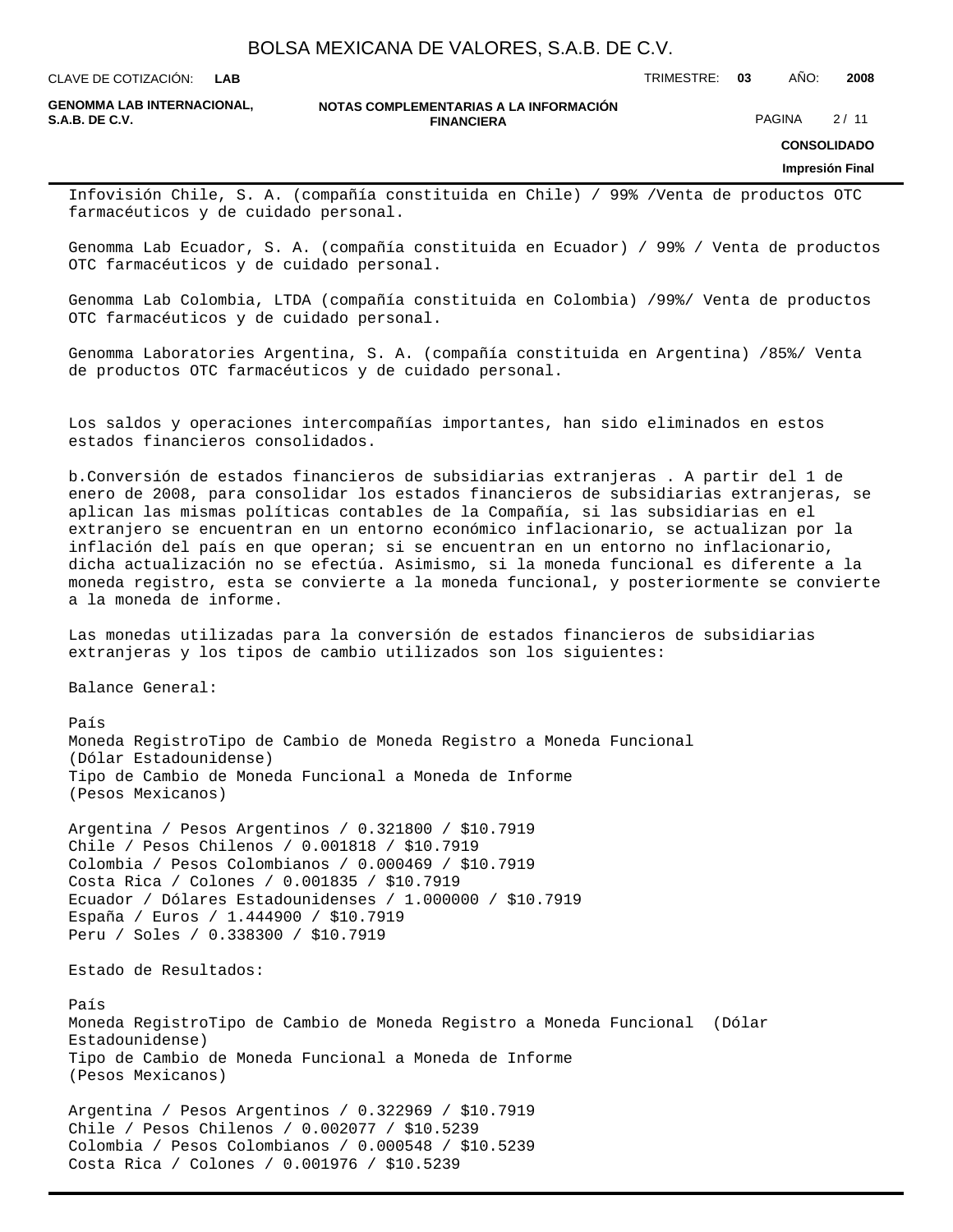**LAB**

CLAVE DE COTIZACIÓN: TRIMESTRE: **03** AÑO: **2008**

**GENOMMA LAB INTERNACIONAL,**

#### **NOTAS COMPLEMENTARIAS A LA INFORMACIÓN FINANCIERA S.A.B. DE C.V.** PAGINA 2 / 11

**CONSOLIDADO Impresión Final**

Ecuador / Dólares Estadounidenses / 1.000000 / \$10.5239 España / Euros / 1.444900 / \$10.7919 Peru / Soles / 0.354130 / \$10.5239

Anterior al 1 de enero de 2008, para consolidar los estados financieros de subsidiarias extranjeras que operaban en forma independiente de la Compañía, se aplicaban las mismas políticas contables de la Compañía, se actualizaban por la inflación del país en que operan y se expresaban en moneda de poder adquisitivo al cierre del ejercicio y posteriormente, todos los activos, pasivos, ingresos, costos y gastos se convertían al tipo de cambio en vigor al cierre del ejercicio del periodo que se informa. Los efectos de conversión se presentaban en el capital contable. Para consolidar los estados financieros de subsidiarias extranjeras cuyas operaciones se consideran como integradas a las de la Compañía, los activos y pasivos monetarios se convertían al tipo de cambio de cierre del balance general, y los activos y pasivos no monetarios y el capital contable se convertían al tipo de cambio histórico de la fecha en que se realizaron las operaciones y las aportaciones, respectivamente. Los ingresos, costos y gastos, se convertían al tipo de cambio promedio ponderado del ejercicio, y las cifras resultantes se actualizan aplicando el Índice Nacional de Precios al Consumidor (INPC) en México. Los efectos de conversión se registraban en los resultados del ejercicio en el resultado integral de financiamiento.

c. Clasificación de costos y gastos - Los costos y gastos presentados en el estado de resultados fueron clasificados atendiendo a su función debido a que permite calcular el margen de utilidad bruta, por lo que se separó el costo de ventas de los demás costos y gastos.

d. Utilidad de operación- La utilidad de operación se obtiene de disminuir a las ventas netas el costo de ventas y los gastos de venta, generales y de administración. Aún cuando la norma de información financiera NIF B-3 no lo requiere, se incluye este renglón en los estados de resultados consolidados que se presentan ya que contribuye a un mejor entendimiento del desempeño económico y financiero de la Compañía.

### 3. Resumen de las principales políticas contables

Los estados financieros consolidados adjuntos cumplen con las Normas de Información Financiera (NIF). Su preparación requiere que la administración de la Compañía efectúe ciertas estimaciones y utilice determinados supuestos para valuar algunas de las partidas de los estados financieros y para efectuar las revelaciones que se requieren en los mismos. Sin embargo, los resultados reales pueden diferir de dichas estimaciones. La administración de la Compañía, aplicando el juicio profesional, considera que las estimaciones y supuestos utilizados fueron los adecuados en las circunstancias. Las principales políticas contables seguidas por la Compañía son las siguientes:

#### a. Cambios contables :

Estado de flujos de efectivo - A partir del 1 de enero de 2008, la Compañía adoptó la nueva NIF B-2, Estado de flujos de efectivo (NIF B-2). La NIF B-2 establece las normas generales para la presentación, estructura y elaboración del estado de flujos de efectivo, así como las revelaciones que complementan a dicho estado. Sustituye al estado de cambios en la situación financiera e indica que se deben mostrar las entradas y salidas de efectivo que ocurrieron en la entidad durante el periodo. Los rubros que se muestran deben presentarse preferentemente en términos brutos. Los flujos de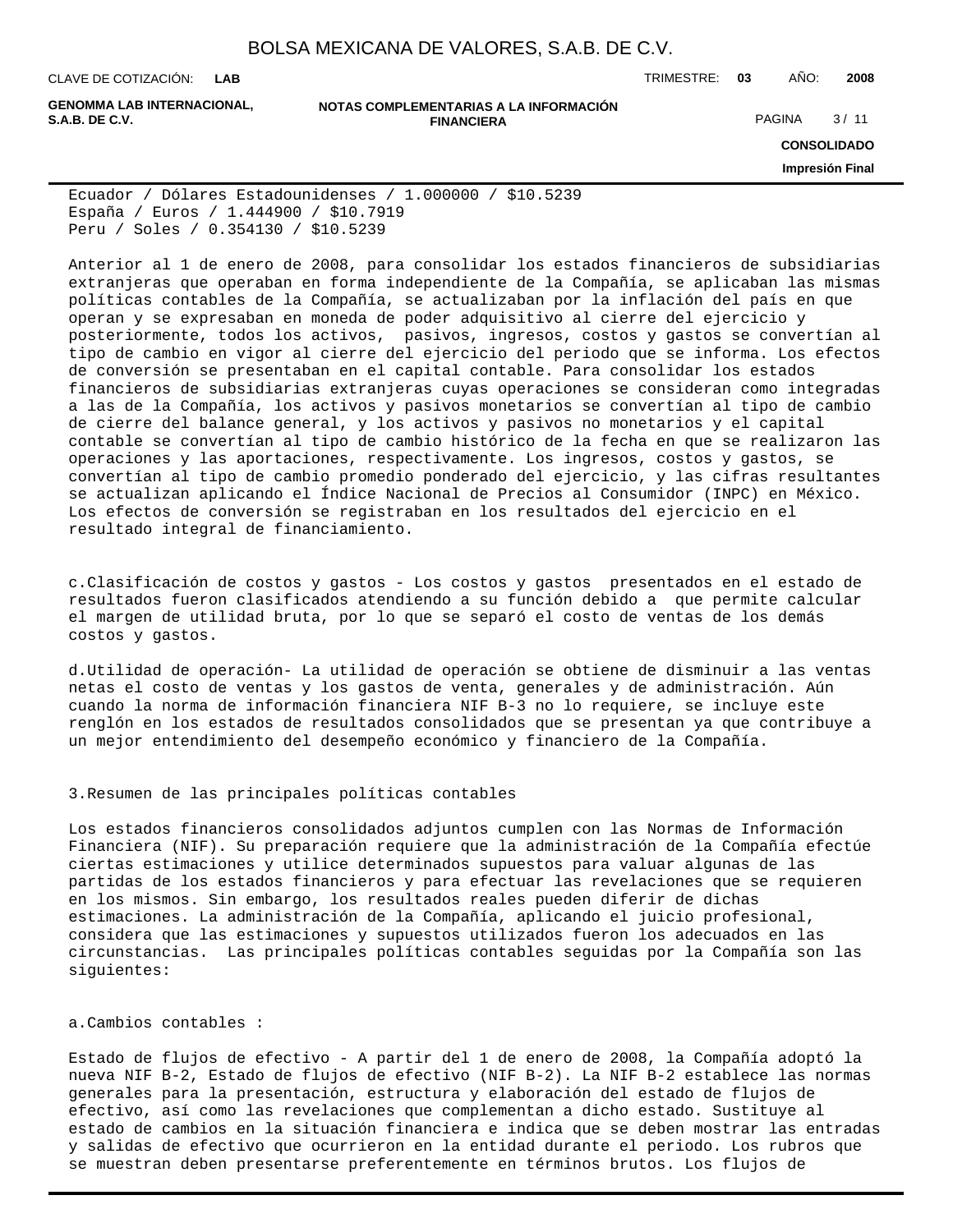CLAVE DE COTIZACIÓN: TRIMESTRE: **03** AÑO: **2008 LAB**

**GENOMMA LAB INTERNACIONAL,**

```
NOTAS COMPLEMENTARIAS A LA INFORMACIÓN
                        FINANCIERA
S.A.B. DE C.V. PAGINA 2 / 11
```
**CONSOLIDADO**

#### **Impresión Final**

efectivo por actividades de financiamiento se presentarán después de los de inversión, a diferencia del estado de cambios donde éstas se presentaban antes. Adicionalmente, establece la posibilidad de determinar y presentar los flujos de efectivo de las actividades de operación usando el método directo o el método indirecto, según lo decida la entidad. Derivado de este cambio se presenta el estado de flujos de efectivo para el periodo terminado el 30 de septiembre de 2008 y el estado de cambios en la situación financiera para el periodo terminado el 30 de septiembre de 2007.

Efectos de la inflación - A partir del 1 de enero de 2008, la Compañía adoptó las disposiciones de la NIF B-10, Efectos de inflación. La NIF B-10 establece dos entornos económicos: a) entorno inflacionario, cuando la inflación acumulada de los tres ejercicios anuales anteriores es igual o superior a 26%, caso en el cual, requiere el reconocimiento de los efectos de la inflación mediante la aplicación del método integral, y b) entorno no inflacionario, cuando la inflación acumulada de los tres ejercicios anuales anteriores es menor a 26% y en este caso, establece que no se deben reconocer los efectos de la inflación en los estados financieros. Además elimina los métodos de valuación de costos de reposición e indización específica para inventarios y activo fijo, respectivamente y requiere que el resultado por tenencia de activos no monetarios acumulado se reclasifique a resultados acumulados, si es que se identifica como realizado y el no realizado se mantendrá en el capital contable para aplicarlo al resultado del período en el que se realice la partida que le dio origen. Los efectos de esta NIF fueron reconocidos en los estados financieros adjuntos de 2008.

Conversión de monedas extranjeras - A partir del 1 de enero de 2008, la Compañía adoptó las disposiciones de la NIF B-15, Conversión de monedas extranjeras. La NIF B-15 desaparece las clasificaciones de operación extranjera integrada y de entidad extranjera en virtud de que se incorporan los conceptos de moneda de registro, moneda funcional y moneda de informe; establece los procedimientos para convertir la información financiera de una operación extranjera: i) de la moneda de registro a la funcional; y, ii) de la moneda funcional a la de informe y permite que la entidad presente sus estados financieros en una moneda de informe diferente a su moneda funcional. Los efectos de esta NIF fueron reconocidos en los estados financieros adjuntos de 2008.

Beneficios a los empleados - A partir del 1 de enero de 2008, la Compañía adoptó las disposiciones de la NIF D-3 Beneficios a los empleados, misma que incorpora la PTU causada y diferida, como parte de su normatividad y establece que la diferida se deberá determinar con la misma metodología de la NIF D-4. Se incluye el concepto de carrera salarial y el periodo de amortización de la mayor parte de las partidas se disminuye a 5 años, como sigue:

Se amortizan en 5 años o menos si la vida laboral remanente es menor:

- El saldo inicial del pasivo de transición de beneficios por terminación y de beneficios al retiro. - El saldo inicial de servicios anteriores y modificaciones al plan. - El saldo inicial de las ganancias y pérdidas actuariales de beneficios por terminación, se amortiza contra los resultados de 2008. - El saldo inicial de las ganancias y pérdidas actuariales de beneficios al retiro, se amortiza en 5 años (neto del pasivo de transición), con la opción de amortizarlo todo contra los resultados de 2008.

La entrada en vigor de esta nueva NIF no tuvo efectos importantes en los estados financieros adjuntos de 2008.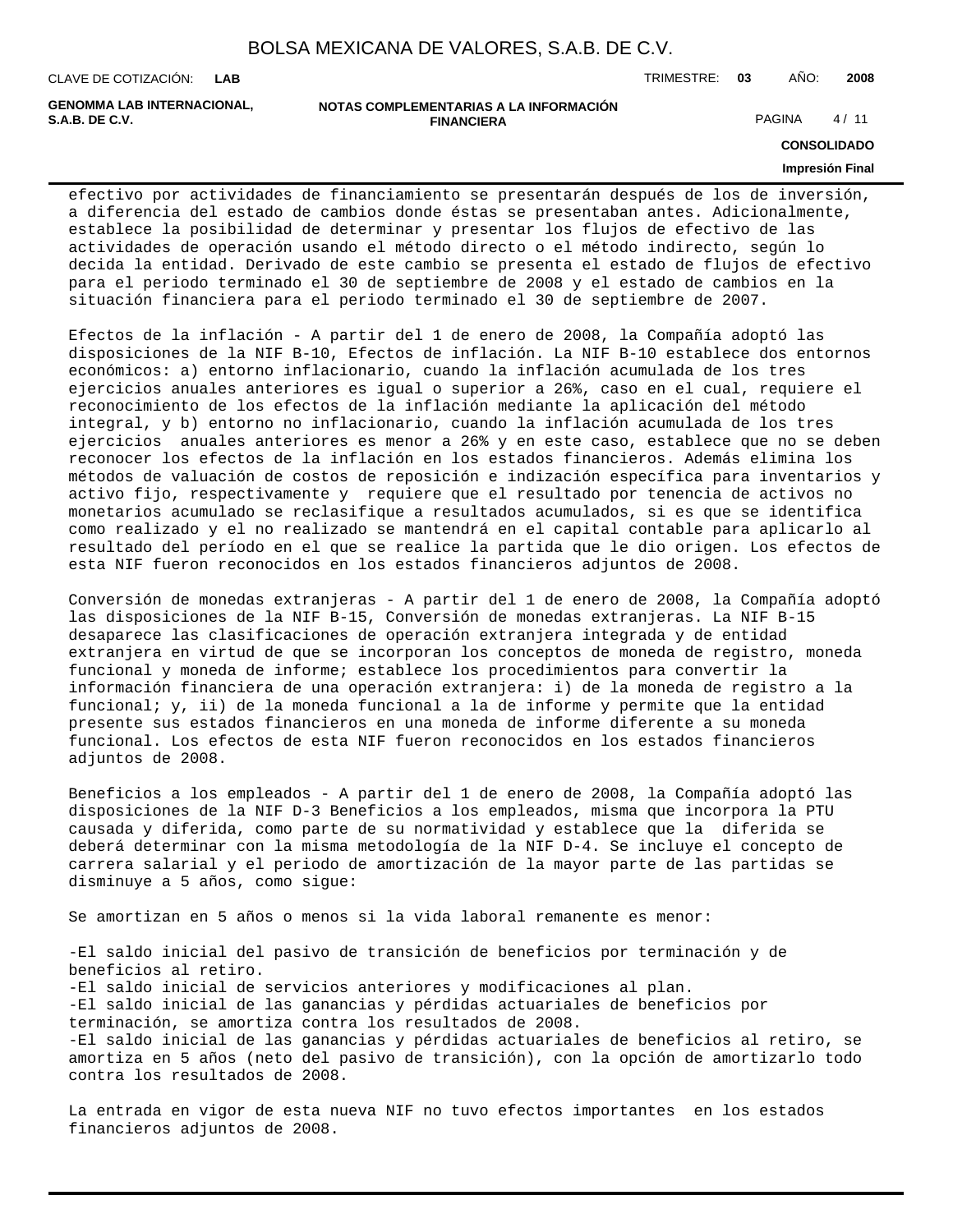CLAVE DE COTIZACIÓN: TRIMESTRE: **03** AÑO: **2008 LAB**

**GENOMMA LAB INTERNACIONAL,**

**NOTAS COMPLEMENTARIAS A LA INFORMACIÓN FINANCIERA S.A.B. DE C.V.** PAGINA 5/11

**CONSOLIDADO**

#### **Impresión Final**

Impuestos a la utilidad - A partir del 1 de enero de 2008, la Compañía adoptó las disposiciones de la NIF D-4, Impuestos a la utilidad. La NIF D-4 reubica las normas de reconocimiento contable relativas a PTU causada y diferida en la NIF D-3, elimina el término de diferencia permanente, precisa e incorpora algunas definiciones y requiere que el saldo del rubro de efecto acumulado de ISR se reclasifique a resultados acumulados, a menos que se identifique con alguna de las otras partidas integrales que a la fecha estén pendientes de aplicarse a resultados. La adopción de esta NIF no tuvo efectos significativos en los estados financieros de la Compañía.

Reclasificaciones - Los estados financieros por el periodo de nueve meses que terminó el 30 de septiembre de 2007 han sido reclasificados en ciertos rubros para conformar su presentación con la utilizada en 2008. Hasta el 31 de diciembre del 2007, se presentaban por separado los rubros de exceso en la actualización del capital y el efecto acumulado del impuesto sobre la renta diferido; sin embargo la NIF B-10 y la NIF D-4, establecen la reclasificación de dichos rubros contra los resultados acumulados, motivo por el cual los efectos de este cambio contable se aplicaron retrospectivamente en el capital contable de la Compañía. Cabe mencionar que en virtud de que no fue posible identificar el resultado por tenencia de activos no monetarios ni las diferencias temporales que originaron el efecto acumulado inicial de impuesto sobre la renta diferido, se reclasificó el total del saldo.

b. Reconocimiento de los efectos de la inflación - A partir del 1 de enero de 2008, la Compañía dejó de reconocer los efectos de la inflación en su información financiera, debido a que a partir de esa fecha adoptó las disposiciones de la nueva NIF B-10 Efectos de Inflación, la cual establece que si la Compañía se encuentra dentro de un entorno no inflacionario, no se reconocerán los efectos de la inflación por el período correspondiente. En el caso de operaciones extranjeras que se encuentren operando en un entorno inflacionario, se reconocen los efectos de la inflación actualizando sus estados financieros en términos de pesos de poder adquisitivo de la fecha del último balance general que se presenta. Asimismo, los estados financieros de 2007, se presentan reexpresados en pesos de poder adquisitivo del 31 de diciembre de 2007.

c. Efectivo y equivalentes de efectivo - Consisten principalmente en depósitos bancarios en cuentas de cheques e inversiones diarias de excedentes de efectivo con disponibilidad inmediata. Se valúan a su valor nominal y los rendimientos que se generan se reconocen en los resultados conforme se devengan.

d. Inversiones en valores - Desde su adquisición las inversiones en valores, tanto de deuda como capital, se clasifican de acuerdo a la intención de la Compañía en alguna de las siguientes categorías: (1) con fines de negociación, cuando son instrumentos de deuda o capital, y la Compañía tiene el propósito de negociarlos a corto plazo y antes de su vencimiento; estas inversiones se valúan a valor razonable y reconocen las fluctuaciones en valuación en los resultados del periodo; (2) conservadas a vencimiento, cuando la Compañía tiene la intención y la capacidad financiera de mantenerlas durante toda su vigencia; se reconocen y conservan al costo amortizado; y (3) disponibles para la venta, las que no son clasificadas en algunas de las categorías anteriores; también se valúan a valor razonable y las ganancias y pérdidas por realizar que se derivan de su valuación, netas del impuesto sobre la renta y PTU (en su caso), se registran en la utilidad integral dentro del capital contable, y se reciclan a los resultados al momento de su venta; el efecto por posición monetaria de activos o pasivos reconocidos, se registra en la utilidad integral. El valor razonable se determina con precios de mercados reconocidos y cuando los instrumentos no cotizan en un mercado, se determina con modelos técnicos de valuación reconocidos en el ámbito financiero.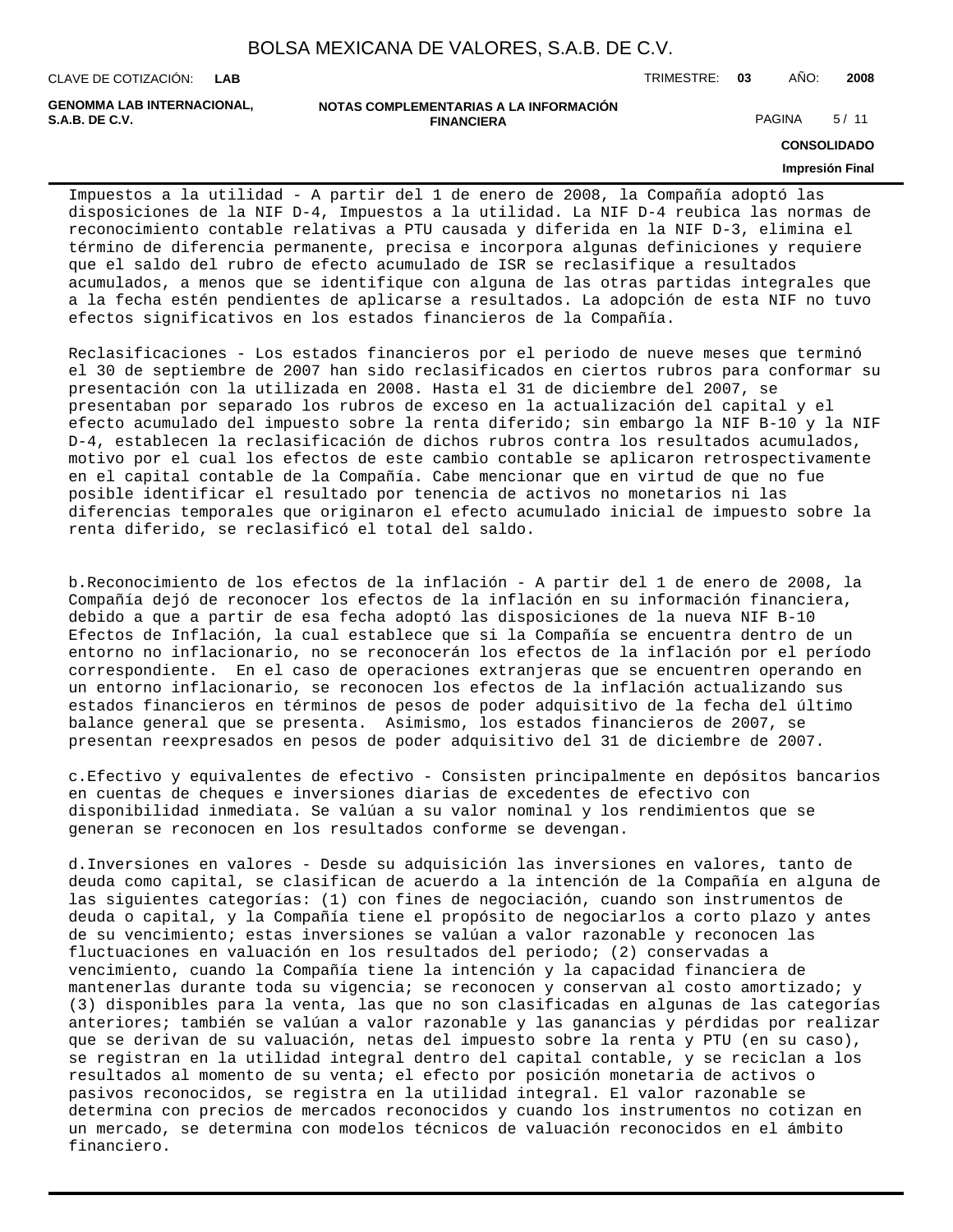**LAB**

CLAVE DE COTIZACIÓN: TRIMESTRE: **03** AÑO: **2008**

**GENOMMA LAB INTERNACIONAL,**

**NOTAS COMPLEMENTARIAS A LA INFORMACIÓN FINANCIERA S.A.B. DE C.V.** PAGINA 6/11

**CONSOLIDADO**

#### **Impresión Final**

Las inversiones en valores clasificadas como conservadas a vencimiento y disponibles para la venta están sujetas a pruebas de deterioro y ante la evidencia de que no serán recuperados en su totalidad, el deterioro esperado se reconoce en resultados.

e. Fondo Restringido- Consiste en la creación de un fideicomiso para la compra de acciones y su uso está restringido solamente para este propósito.

f. Inventarios y costo de ventas - Los inventarios se valúan al costo promedio de adquisición, sin exceder su valor de realización. El costo de ventas, el cual principalmente se integra por el costo de productos comprados a terceras partes, materias primas y de empaque, se determina utilizando el costo promedio a la fecha de la venta.

g. Equipo - Aquellas adquisiciones efectuadas hasta el 31 de diciembre de 2007, se registran a su costo de adquisición actualizado hasta esa fecha. Las adquisiciones a partir del 1 de enero de 2008, se registran a su costo de adquisición. La depreciación se calcula conforme al método de línea recta con base en las tasas de depreciación siguientes:

Porcentaje anual 2008 y 2007

Equipo de laboratorio y moldes: 35% Equipo de transporte: 25% Equipo de cómputo: 30% Equipo de producción y grabación: 30% Mobiliario y equipo de oficina y venta: 10% Mejoras a locales arrendados: 20% Proyectos en proceso: 0%

h. Deterioro de activos de larga duración en uso - La Compañía revisa el valor en libros de los activos de larga duración en uso, ante la presencia de algún indicio de deterioro que pudiera indicar que el valor en libros pudiera no ser recuperable, considerando el mayor entre el valor presente de los flujos netos de efectivo futuros o el precio neto de venta en el caso de su eventual disposición. El deterioro se registra si el valor en libros excede al mayor de los valores antes mencionados. Los indicios de deterioro que se consideran para estos efectos, son entre otros, las pérdidas de operación o flujos de efectivo negativos en el periodo si es que están combinados con un historial o proyección de pérdidas, depreciaciones y amortizaciones cargadas a resultados que en términos porcentuales, en relación con los ingresos, sean substancialmente superiores a las de ejercicios anteriores, efectos de obsolescencia, reducción en la demanda de los productos que se fabrican o los servicios que se prestan, competencia y otros factores económicos y legales. Al 30 de septiembre de 2008 y 2007 no fue necesario registrar ningún ajuste por deterioro.

i. Obligaciones laborales al retiro - El pasivo por primas de antigüedad, beneficios al retiro e indemnizaciones por terminación de la relación laboral se registra conforme se devenga, el cual se calcula por actuarios independientes con base en el método de crédito unitario proyectado utilizando tasas de interés nominales. Por lo tanto, se está reconociendo el pasivo que a valor presente, se estima cubrirá la obligación por estos beneficios a la fecha estimada de retiro del conjunto de empleados que labora en la Compañía.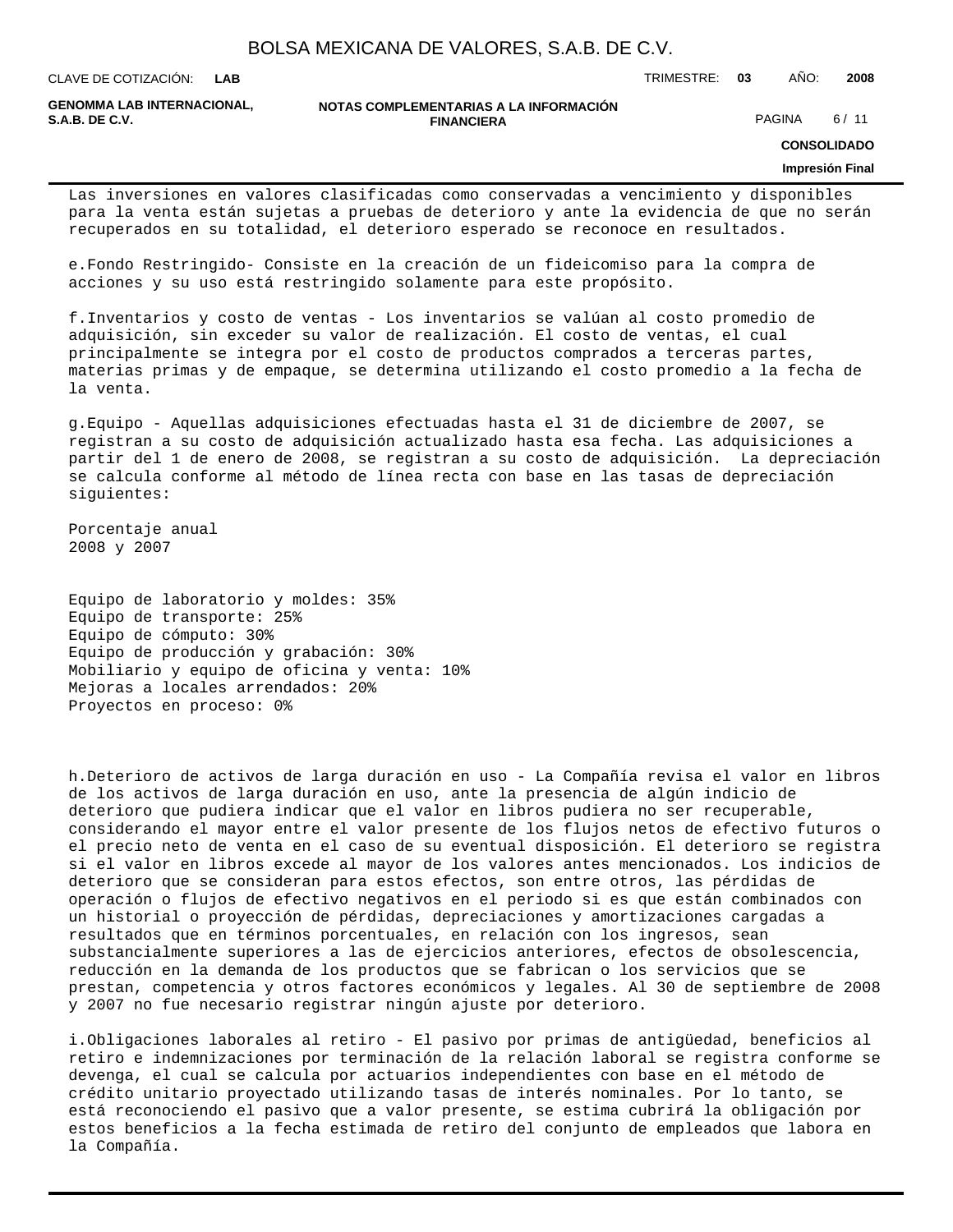**LAB**

CLAVE DE COTIZACIÓN: TRIMESTRE: **03** AÑO: **2008**

**GENOMMA LAB INTERNACIONAL,**

#### **NOTAS COMPLEMENTARIAS A LA INFORMACIÓN FINANCIERA S.A.B. DE C.V.** PAGINA 27 / 11

**CONSOLIDADO**

### **Impresión Final**

j. Otros activos - Estos activos representan erogaciones cuyos beneficios serán recibidos en el futuro. La Compañía clasifica sus activos intangibles en activos con vida útil indefinida y activos con vida útil definida, de acuerdo con el periodo en el cual la Compañía espera recibir los beneficios.

Activos de vida útil indefinida: Corresponden a marcas, por las que la Compañía espera generar ingresos de manera indefinida, por lo que no se amortizan, pero su valor se sujeta a pruebas de deterioro, usando la metodología descrita anteriormente en el inciso g.

Activos de vida útil definida: Corresponden a depósitos en garantía pagados por renta de inmuebles, que se registran al valor del efectivo dado en garantía y que se estima recuperar al final del contrato de arrendamiento.

k. Provisiones - Se reconocen cuando se tiene una obligación presente como resultado de un evento pasado, que probablemente resulte en la salida de recursos económicos y que pueda ser estimada razonablemente.

l. Participación de los trabajadores en las utilidades - La PTU se registra en los resultados del año en que se causa y se presenta en el rubro de otros ingresos y gastos en el estado de resultados consolidado adjunto. Se reconoce la PTU diferida proveniente de las diferencias temporales entre el resultado contable y la renta gravable, sólo cuando se pueda presumir razonablemente que van a provocar un pasivo o beneficio, y no exista algún indicio de que vaya a cambiar esa situación, de tal manera que los pasivos o los beneficios no se materialicen.

m. Impuestos a la utilidad - El impuesto sobre la renta (ISR) se registra en los resultados del año en que se causa. A partir de octubre de 2007, para reconocer el impuesto diferido se determina sí, con base en proyecciones financieras, la Compañía causará ISR o Impuesto Empresarial a Tasa Única (IETU) y reconoce el impuesto diferido que corresponda al impuesto que esencialmente pagará. El diferido se reconoce aplicando la tasa correspondiente a las diferencias temporales que resultan de la comparación de los valores contables y fiscales de los activos y pasivos, y en su caso, se incluyen los beneficios de las pérdidas fiscales por amortizar y de algunos créditos fiscales. El impuesto diferido activo se registra sólo cuando existe alta probabilidad de que pueda recuperarse. El ISR diferido de activo y pasivo no puede compensarse cuando se origina en jurisdicciones fiscales diferentes.

El impuesto al activo (IMPAC) pagado que se espera recuperar, se registra como un anticipo de ISR.

Las provisiones del ISR de las subsidiarias en el extranjero se determinan con base en la utilidad gravable de cada compañía en lo individual.

n. Operaciones en moneda extranjera - Las operaciones en moneda extranjera se registran al tipo de cambio vigente a la fecha de su celebración. Los activos y pasivos monetarios en moneda extranjera se valúan en moneda nacional al tipo de cambio vigente a la fecha de los estados financieros. Las fluctuaciones cambiarias se registran en los resultados.

o. Reconocimiento de ingresos - Los ingresos se reconocen en el periodo en el que se transfieren los riesgos y beneficios de los inventarios a los clientes, lo cual generalmente ocurre cuando se entregan dichos inventarios y el cliente asume la responsabilidad sobre los mismos.

p. Utilidad por acción - La utilidad básica por acción ordinaria se calcula dividiendo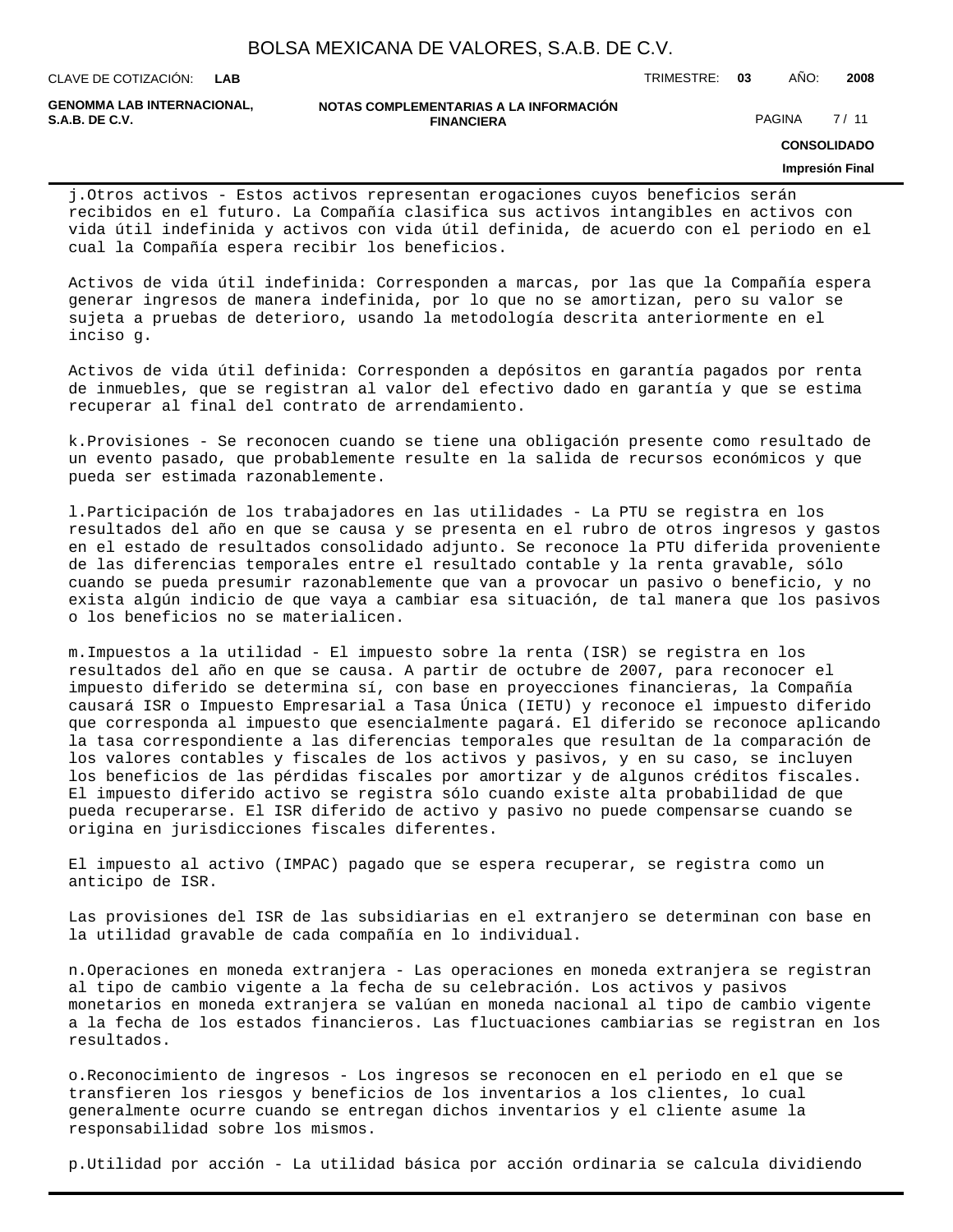**LAB**

CLAVE DE COTIZACIÓN: TRIMESTRE: **03** AÑO: **2008**

| <b>GENOMMA LAB INTERNACIONAL,</b><br><b>S.A.B. DE C.V.</b>               | NOTAS COMPLEMENTARIAS A LA INFORMACIÓN<br><b>FINANCIERA</b>                           | PAGINA<br>8/11         |
|--------------------------------------------------------------------------|---------------------------------------------------------------------------------------|------------------------|
|                                                                          |                                                                                       | <b>CONSOLIDADO</b>     |
|                                                                          |                                                                                       | <b>Impresión Final</b> |
| circulación durante el ejercicio.                                        | la utilidad neta mayoritaria entre el promedio ponderado de acciones ordinarias en    |                        |
| Capital contable<br>4.                                                   |                                                                                       |                        |
| como sigue:                                                              | a. El capital aportado a valor nominal al 30 de septiembre de 2008 y 2007, se integra |                        |
| 2008<br>Capital fijo:<br>Serie B $: 624,000$ acciones<br>Importe : \$150 |                                                                                       |                        |
| Capital Variable:<br>Serie B : 528, 616, 713<br>Importe : \$1,785,755    |                                                                                       |                        |
| Total 2008 acciones : 529, 240, 713<br>Total 2008 : \$1,785,905          |                                                                                       |                        |
| 2007<br>Capital fijo:<br>Serie B : $624,000$ acciones<br>Importe : \$150 |                                                                                       |                        |
| Capital Variable:<br>Serie B: 421,074,000<br>Importe : \$211,289         |                                                                                       |                        |
| Total 2007 acciones : 421,698,000<br>Total 2007 : \$211,439              |                                                                                       |                        |

El capital social está integrado por acciones comunes nominativas sin valor nominal.

b. En Asamblea General Extraordinaria de accionistas celebrada el 3 de mayo de 2007, se decretó el pago de un dividendo en efectivo por \$60,000 a valor nominal.

c. En Asamblea General Ordinaria de accionistas celebrada el 20 de marzo de 2008, se decretó el pago de un dividendo de hasta \$363,577, de los cuales, hasta \$100,000 serían pagados en efectivo y el saldo remanente en especie. Asimismo, se delegó al Consejo de Administración de la Compañía la facultad de determinar las fechas, términos y forma de pago dichos dividendos. En sesión del Consejo de Administración celebrada el 27 de marzo de 2008, se resolvió que el dividendo en efectivo sería por la cantidad de \$95,796 y el dividendo en especie por \$267,781. Dado que la suma de los dividendos decretados es mayor por \$45,315 al capital ganado a esa fecha, dicha cantidad se registró para efectos contables como una reducción del capital social.

d. En Asamblea General Extraordinaria de Accionistas celebrada el 21 de mayo de 2008, se aprobó llevar a cabo una oferta pública primaria y secundaria en México a través de la Bolsa Mexicana de Valores, S.A.B. de C.V. y, simultáneamente, una colocación privada primaria y secundaria en el extranjero hasta por 150,500,000 acciones. Para efectos de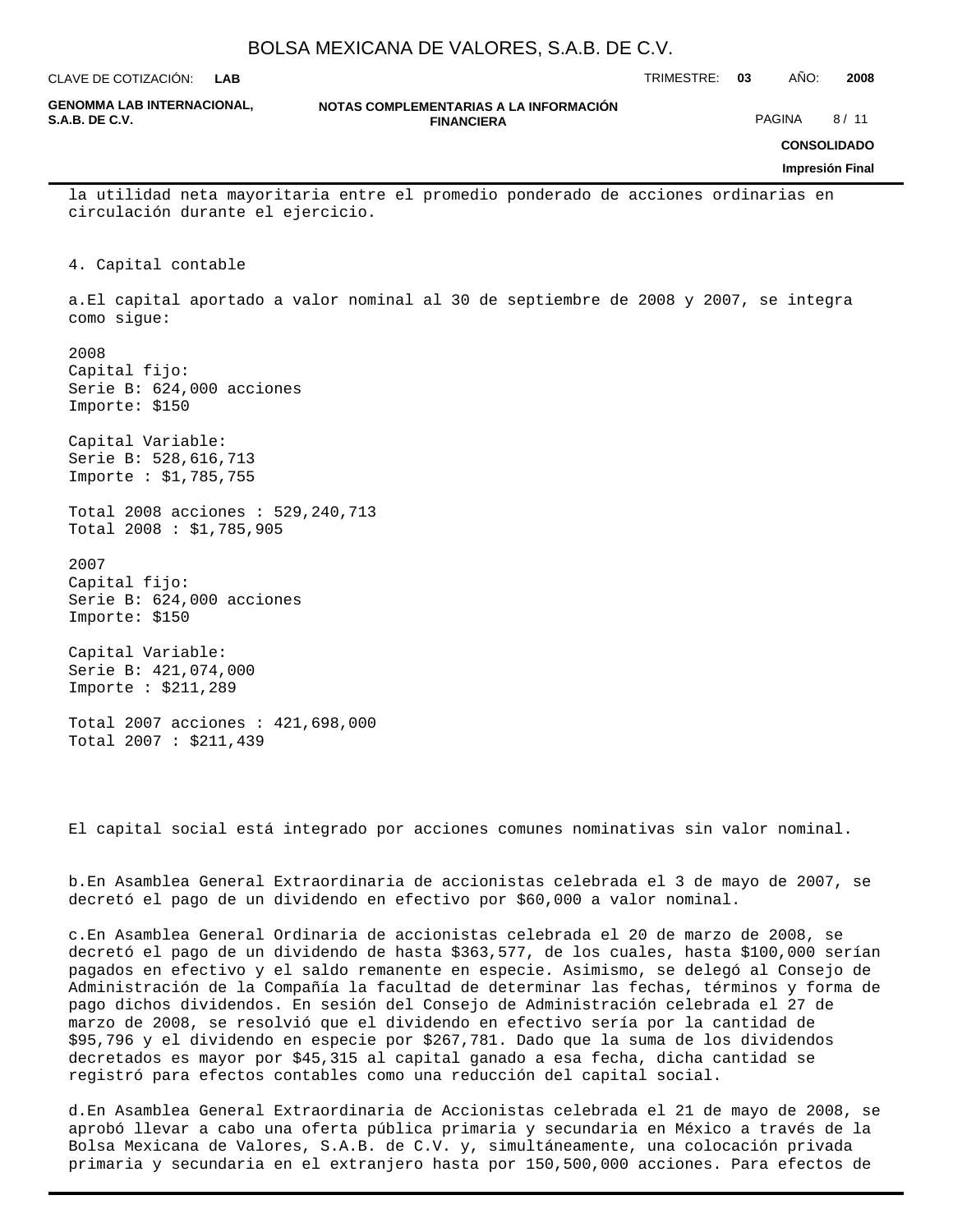**LAB**

CLAVE DE COTIZACIÓN: TRIMESTRE: **03** AÑO: **2008**

**GENOMMA LAB INTERNACIONAL,**

**NOTAS COMPLEMENTARIAS A LA INFORMACIÓN FINANCIERA S.A.B. DE C.V.** PAGINA 9/11

**CONSOLIDADO**

### **Impresión Final**

la oferta primaria, la Asamblea de Accionistas mencionada resolvió aumentar la parte variable del capital social mediante la emisión de nuevas acciones. En la oferta base, se suscribieron o compraron, según sea el caso, un total de 130,869,566 acciones. En virtud del ejercicio parcial de las opciones de sobreasignación otorgadas por la sociedad y sus accionistas a los intermediarios de la oferta en México y en el extranjero, el público inversionista suscribió o adquirió, según sea el caso, 13,808,034 acciones correspondientes a dichas opciones de sobreasignación. En términos de lo acordado por la Asamblea de Accionistas mencionada, las acciones de nueva emisión materia de las opciones de sobreasignación que no se suscribieron en la oferta serán canceladas, y para tal efecto se delegó al Consejo de Administración la facultad de cancelar dichas acciones.

e. Las utilidades retenidas incluyen la reserva legal. De acuerdo con la Ley General de Sociedades Mercantiles, de las utilidades netas del ejercicio debe separarse un 5% como mínimo para formar la reserva legal, hasta que su importe ascienda al 20% del capital social a valor nominal. La reserva legal puede capitalizarse, pero no debe repartirse a menos que se disuelva la sociedad, y debe ser reconstituida cuando disminuya por cualquier motivo.

f. La distribución del capital contable, excepto por los importes actualizados del capital social aportado y de las utilidades retenidas fiscales, causará el impuesto sobre la renta a cargo de la Compañía a la tasa vigente al momento de la distribución. El impuesto que se pague por dicha distribución, se podrá acreditar contra el impuesto sobre la renta del ejercicio en el que se pague el impuesto sobre dividendos y en los dos ejercicios inmediatos siguientes, contra el impuesto del ejercicio y los pagos provisionales de los mismos.

#### 5. Impuestos a la utilidad

La Compañía está sujeta al ISR y hasta 2007 estuvo sujeta al IMPAC. El ISR se calcula considerando como gravables o deducibles ciertos efectos de la inflación, tales como la depreciación calculada sobre valores en pesos constantes, se acumula o deduce el efecto de la inflación sobre ciertos pasivos y activos monetarios a través del ajuste anual por inflación, el cual es similar en concepto al resultado por posición monetaria. A partir de 2007 la tasa fue del 28% y; por las modificaciones a las leyes fiscales en vigor a partir de 2007, se puede obtener un crédito fiscal equivalente al 0.5% ó 0.25% del resultado fiscal, cuando se trate de contribuyentes dictaminados para efectos fiscales y que presenten en tiempo y en forma adecuada sus pagos provisionales. Para efectos del ISR, a partir de 2005 se deduce el costo de ventas en lugar de las adquisiciones de inventarios y en dicho año se permitió optar por acumular el saldo del inventario al 31 de diciembre de 2004 en un periodo de 11 años, determinados con base en las reglas fiscales de acuerdo con su rotación. También se disminuye en su totalidad la participación a los trabajadores en las utilidades que se paga.

El IMPAC se causó en 2007, a razón del 1.25% sobre el valor del activo del ejercicio, sin disminuir del mismo, el importe de las deudas, y se pagó únicamente por el monto en que excedió al ISR del año.

El 1 de octubre de 2007 se publicó la Ley del Impuesto Empresarial a Tasa Única (LIETU), que entró en vigor el 1 de enero de 2008. Asimismo, el 5 de noviembre de 2007 y 31 de diciembre de 2007 se publicaron el Decreto de Beneficios Fiscales y la Tercera Resolución Miscelánea Fiscal, respectivamente, que precisan y amplían la aplicación transitoria por las operaciones que provienen de 2007 y tendrán impacto en 2008. Este impuesto grava las enajenaciones de bienes, las prestaciones de servicios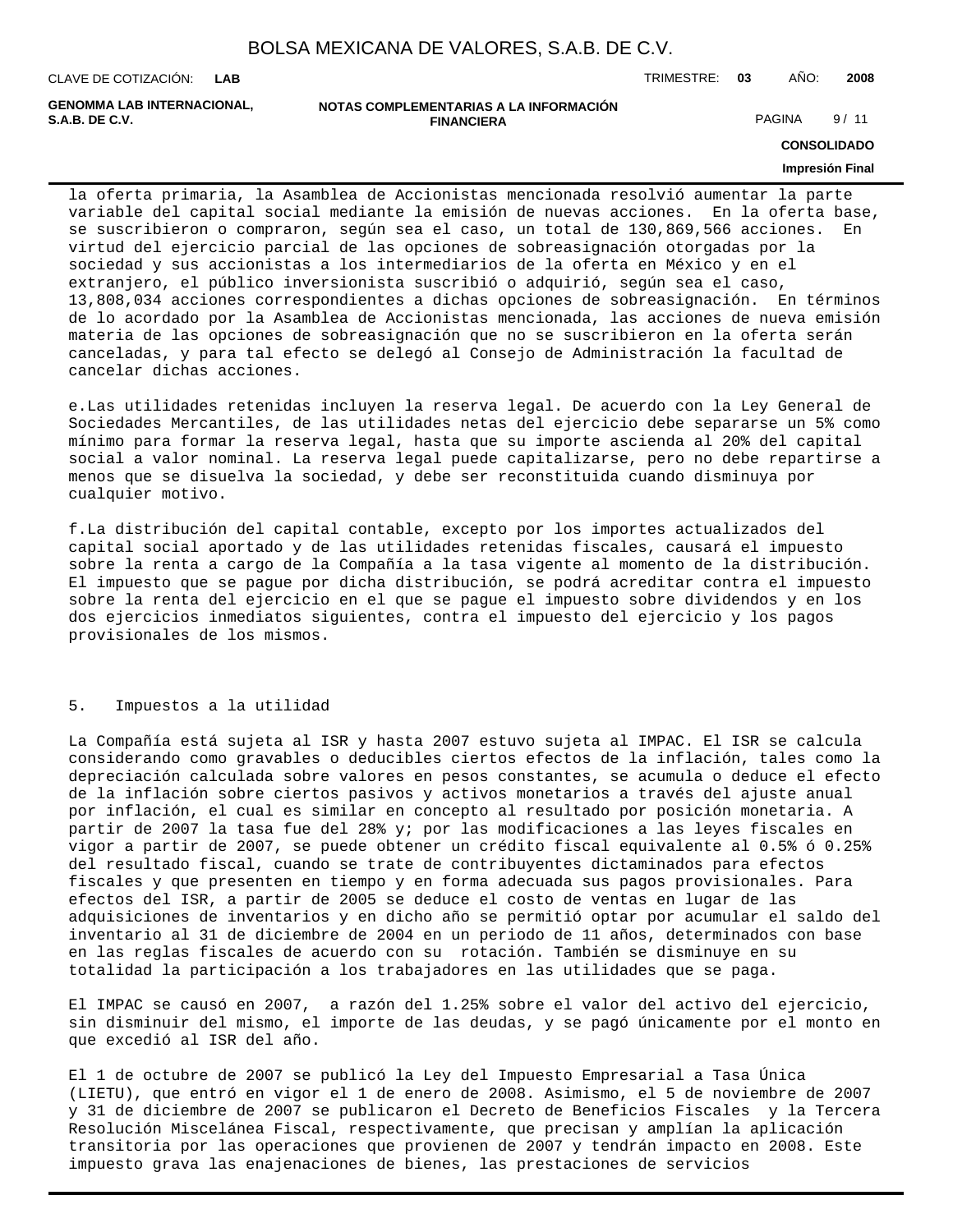| BOLSA MEXICANA DE VALORES, S.A.B. DE C.V. |  |  |  |  |  |
|-------------------------------------------|--|--|--|--|--|
|-------------------------------------------|--|--|--|--|--|

CLAVE DE COTIZACIÓN: TRIMESTRE: **03** AÑO: **2008 LAB**

**GENOMMA LAB INTERNACIONAL,**

#### **NOTAS COMPLEMENTARIAS A LA INFORMACIÓN FINANCIERA S.A.B. DE C.V.** PAGINA 10 / 11

**CONSOLIDADO**

#### **Impresión Final**

independientes y el otorgamiento del uso o goce temporal de bienes, en los términos definidos en dicha ley, menos ciertas deducciones autorizadas. El impuesto por pagar se calcula restando al impuesto determinado ciertos créditos fiscales. Tanto los ingresos como las deducciones y ciertos créditos fiscales se determinan con base en flujos de efectivo que se generen a partir del 1 de enero de 2008. La LIETU establece que el impuesto se causará al 16.5% de la utilidad determinada para 2008, 17.0% para 2009 y 17.5% a partir de 2010. Asimismo, al entrar en vigor esta ley se abroga la Ley del Impuesto al Activo permitiendo, bajo ciertas circunstancias, la devolución del impuesto pagado en los diez ejercicios inmediatos anteriores a aquél en que se pague ISR, en los términos de las disposiciones fiscales.

Con base en proyecciones financieras, la Compañía identificó que esencialmente sólo pagará ISR en el futuro, por lo tanto, la entrada en vigor del IETU no tuvo efectos en su información financiera adjunta, porque reconoce únicamente el ISR diferido.

Las tasas de ISR en España y en los países de Centro y Sudamérica en donde la Compañía opera van de un rango entre el 17% al 35%. Adicionalmente, los periodos en los que pueden ser aplicadas las pérdidas fiscales en dichos países van de tres a ocho años.

Las operaciones en Argentina están sujetas al impuesto al activo.

a. Los impuestos a la utilidad se integran como sigue:

2008 ISR: Causado : \$ 196,029 Diferido: (59,947) Total  $$ 136,082$ 

2007 ISR: Causado  $: $93,548$ Diferido: 4,700 Total \$ 98,248

#### 6. Hechos posteriores

1. El 8 de octubre de 2008, la Compañía obtuvo un crédito revolvente sin garantías por \$106 ,750 (miles de pesos mexicanos) con el Banco Santander, S. A. a la tasa de interés interbancario de equilibrio (TIIE) más 1.25 puntos porcentuales anual, con periodos de amortización mensual de capital e intereses y vencimiento al 7 de noviembre de 2009.

2. El 8 de octubre de 2008, la Compañía obtuvo un crédito revolvente sin garantías por \$54,000 (miles de pesos mexicanos) con el Banco Santander, S. A. a la tasa de interés interbancario de equilibrio (TIIE) más 1.25 puntos porcentuales anual, con periodos de amortización cuatrimestral de capital e intereses y vencimiento al 7 de junio de 2009.

3. El 13 de octubre de 2008, la Compañía obtuvo un crédito revolvente sin garantías por \$20,000 (miles de pesos mexicanos) con el Banco BBVA Bancomer, S. A. a la tasa de interés interbancario de equilibrio (TIIE) más 1.25 puntos porcentuales anual, con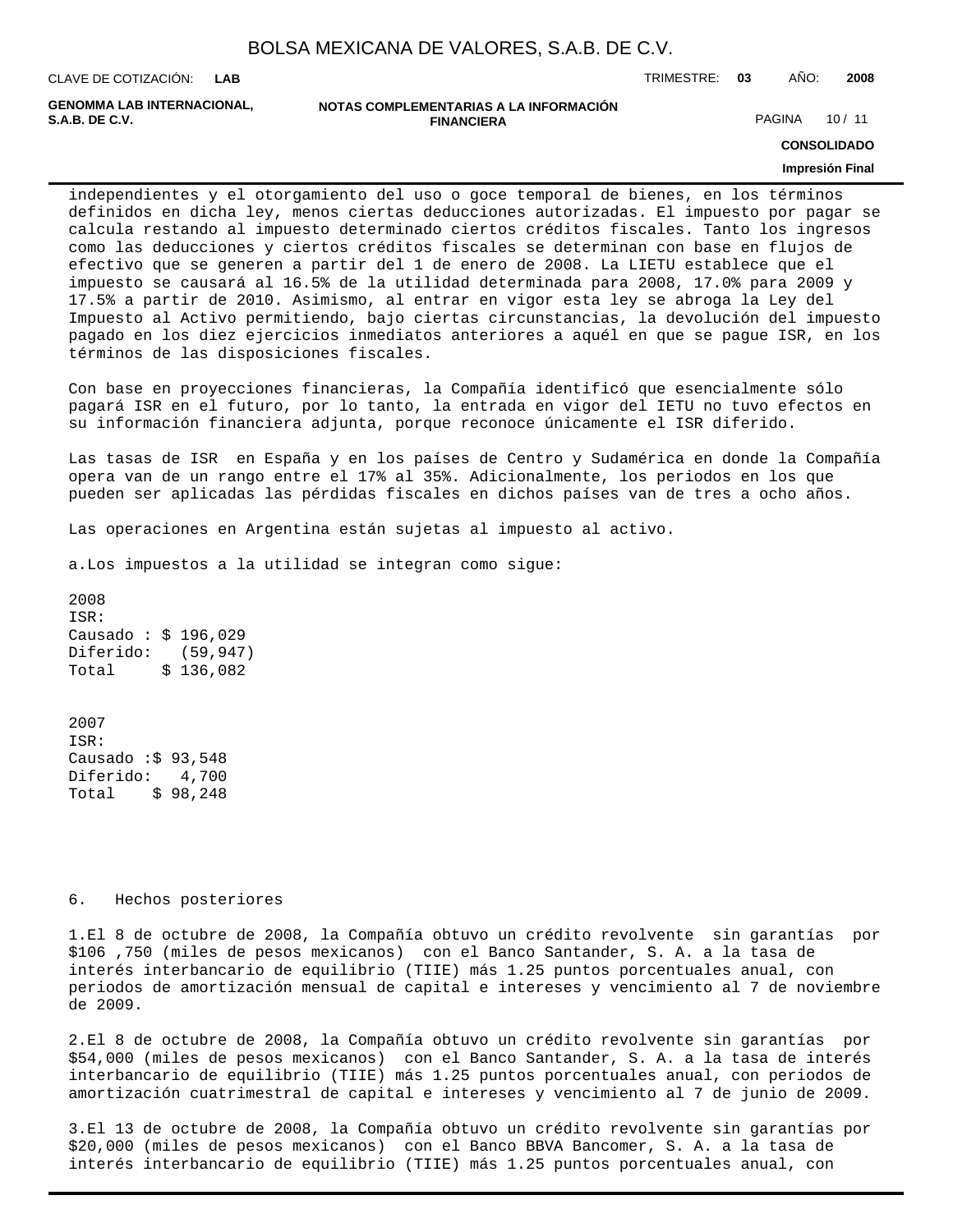**LAB**

CLAVE DE COTIZACIÓN: TRIMESTRE: **03** AÑO: **2008**

**GENOMMA LAB INTERNACIONAL,**

**NOTAS COMPLEMENTARIAS A LA INFORMACIÓN FINANCIERA S.A.B. DE C.V.** PAGINA 21 / 11

**CONSOLIDADO**

#### **Impresión Final**

periodos de amortización semestral de capital e intereses y vencimiento al 12 de noviembre de 2010.

7. Autorización de la emisión de los estados financieros

Los estados financieros consolidados fueron autorizados para su emisión el 24 de octubre de 2008, por el Lic. Francisco Lizardi Calderón, Director de administración de la Compañía y por el C.P. Marco Antonio González Alba, Contralor y están sujetos a la aprobación de la asamblea ordinaria de accionistas de la Compañía, quien puede decidir su modificación de acuerdo con lo dispuesto en la Ley General de Sociedades Mercantiles.

\* \* \* \* \* \*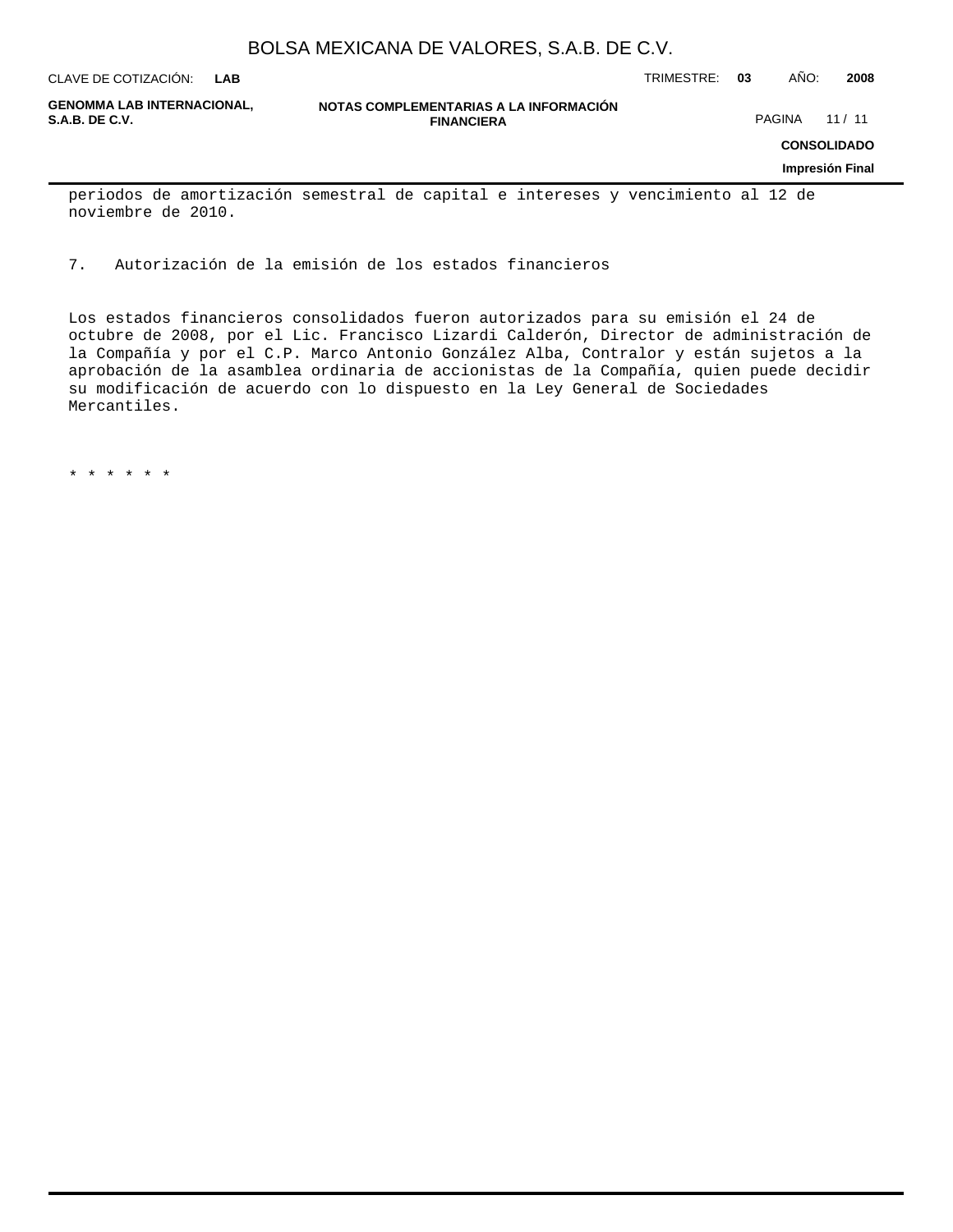CLAVE DE COTIZACIÓN TRIMESTRE **03** AÑO **2008 LAB**

**GENOMMA LAB INTERNACIONAL, S.A.B. DE C.V.**

### **RELACIÓN DE INVERSIÓN EN ACCIONES**

# **CONSOLIDADO**

SUBSIDIARIAS

| <b>NOMBRE DE LA EMPRESA</b> | <b>ACTIVIDAD PRINCIPAL</b> | <b>NO. DE ACCIONES</b> | % DE TEN |
|-----------------------------|----------------------------|------------------------|----------|
|-----------------------------|----------------------------|------------------------|----------|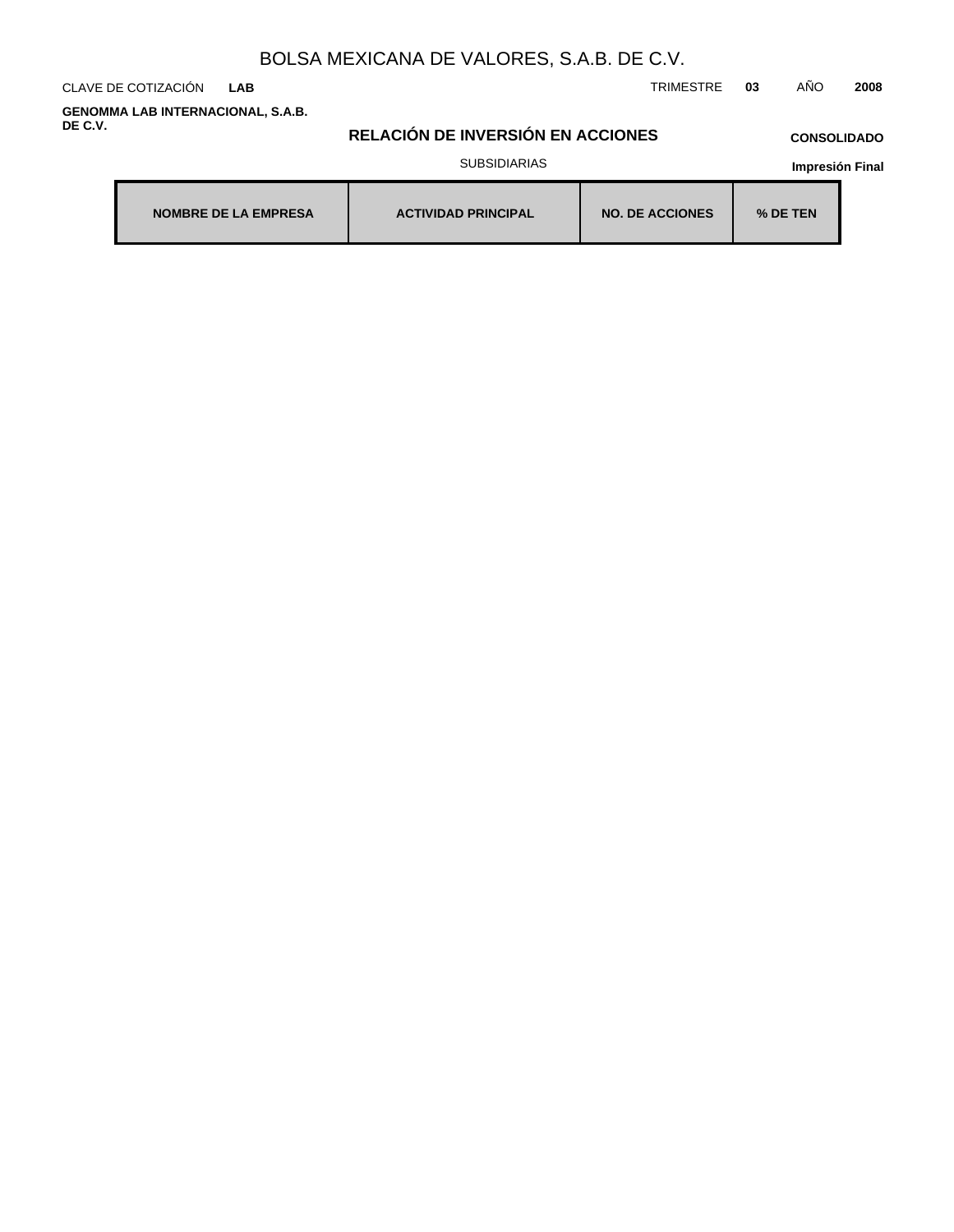#### CLAVE DE COTIZACIÓN **LAB**

**GENOMMA LAB INTERNACIONAL, S.A.B. DE C.V.**

# **DESGLOSE DE CRÉDITOS**

### (MILES DE PESOS)

**CONSOLIDADO**

TRIMESTRE **03** AÑO **2008**

|                               |                                                       | <b>FECHA DE FIRMA /</b><br><b>CONTRATO</b> |                                       |                                                          |                   |                    |                            |                     |                     |                                     |            |                    |                            |                     |              |                              |  |  |  |  |  |  |  |  |  |  |  |  |  |  | <b>VENCTOS, O AMORT, DENOMINADOS EN MONEDA NACIONAL</b> |  |  |  | VENCTOS. O AMORT. DENOMINADOS EN MONEDA EXTRANJERA |  |  |  |
|-------------------------------|-------------------------------------------------------|--------------------------------------------|---------------------------------------|----------------------------------------------------------|-------------------|--------------------|----------------------------|---------------------|---------------------|-------------------------------------|------------|--------------------|----------------------------|---------------------|--------------|------------------------------|--|--|--|--|--|--|--|--|--|--|--|--|--|--|---------------------------------------------------------|--|--|--|----------------------------------------------------|--|--|--|
| TIPO DE CRÉDITO / INSTITUCIÓN | <b>CON</b><br><b>INSTITUCIÓN</b><br><b>EXTRANJERA</b> |                                            | <b>FECHA DE</b><br><b>VENCIMIENTO</b> | <b>TASA DE</b><br><b>INTERÉS Y/O</b><br><b>SOBRETASA</b> |                   |                    | <b>INTERVALO DE TIEMPO</b> |                     |                     |                                     |            |                    | <b>INTERVALO DE TIEMPO</b> |                     |              |                              |  |  |  |  |  |  |  |  |  |  |  |  |  |  |                                                         |  |  |  |                                                    |  |  |  |
|                               |                                                       |                                            |                                       |                                                          | <b>AÑO ACTUAL</b> | <b>HASTA 1 AÑO</b> | <b>HASTA 2 AÑOS</b>        | <b>HASTA 3 AÑOS</b> | <b>HASTA 4 AÑOS</b> | <b>HASTA 5 AÑOS O</b><br><b>MÁS</b> | AÑO ACTUAL | <b>HASTA 1 AÑO</b> | <b>HASTA 2 AÑOS</b>        | <b>HASTA 3 AÑOS</b> | HASTA 4 AÑOS | <b>HASTA 5 AÑOS O</b><br>MÁS |  |  |  |  |  |  |  |  |  |  |  |  |  |  |                                                         |  |  |  |                                                    |  |  |  |
| <b>BANCARIOS</b>              |                                                       |                                            |                                       |                                                          |                   |                    |                            |                     |                     |                                     |            |                    |                            |                     |              |                              |  |  |  |  |  |  |  |  |  |  |  |  |  |  |                                                         |  |  |  |                                                    |  |  |  |
| <b>COMERCIO EXTERIOR</b>      |                                                       |                                            |                                       |                                                          |                   |                    |                            |                     |                     |                                     |            |                    |                            |                     |              |                              |  |  |  |  |  |  |  |  |  |  |  |  |  |  |                                                         |  |  |  |                                                    |  |  |  |
| CON GARANTÍA                  |                                                       |                                            |                                       |                                                          |                   |                    |                            |                     |                     |                                     |            |                    |                            |                     |              |                              |  |  |  |  |  |  |  |  |  |  |  |  |  |  |                                                         |  |  |  |                                                    |  |  |  |
| <b>BANCA COMERCIAL</b>        |                                                       |                                            |                                       |                                                          |                   |                    |                            |                     |                     |                                     |            |                    |                            |                     |              |                              |  |  |  |  |  |  |  |  |  |  |  |  |  |  |                                                         |  |  |  |                                                    |  |  |  |
| BBVA SA                       | -51                                                   | 31/03/2008                                 | 01/04/2009                            | 7%                                                       |                   |                    |                            |                     |                     |                                     |            | 554                |                            |                     |              |                              |  |  |  |  |  |  |  |  |  |  |  |  |  |  |                                                         |  |  |  |                                                    |  |  |  |
| BANCO DE CREDITO E INVERSION  | <b>SI</b>                                             | 07/12/2006                                 | 05/12/2008                            | 2.51%                                                    |                   |                    |                            |                     |                     |                                     | 60         |                    |                            |                     |              |                              |  |  |  |  |  |  |  |  |  |  |  |  |  |  |                                                         |  |  |  |                                                    |  |  |  |
| <b>OTROS</b>                  |                                                       |                                            |                                       |                                                          |                   |                    |                            |                     |                     |                                     |            |                    |                            |                     |              |                              |  |  |  |  |  |  |  |  |  |  |  |  |  |  |                                                         |  |  |  |                                                    |  |  |  |
| <b>TOTAL BANCARIOS</b>        |                                                       |                                            |                                       |                                                          |                   |                    |                            |                     |                     |                                     |            | 554                |                            |                     |              |                              |  |  |  |  |  |  |  |  |  |  |  |  |  |  |                                                         |  |  |  |                                                    |  |  |  |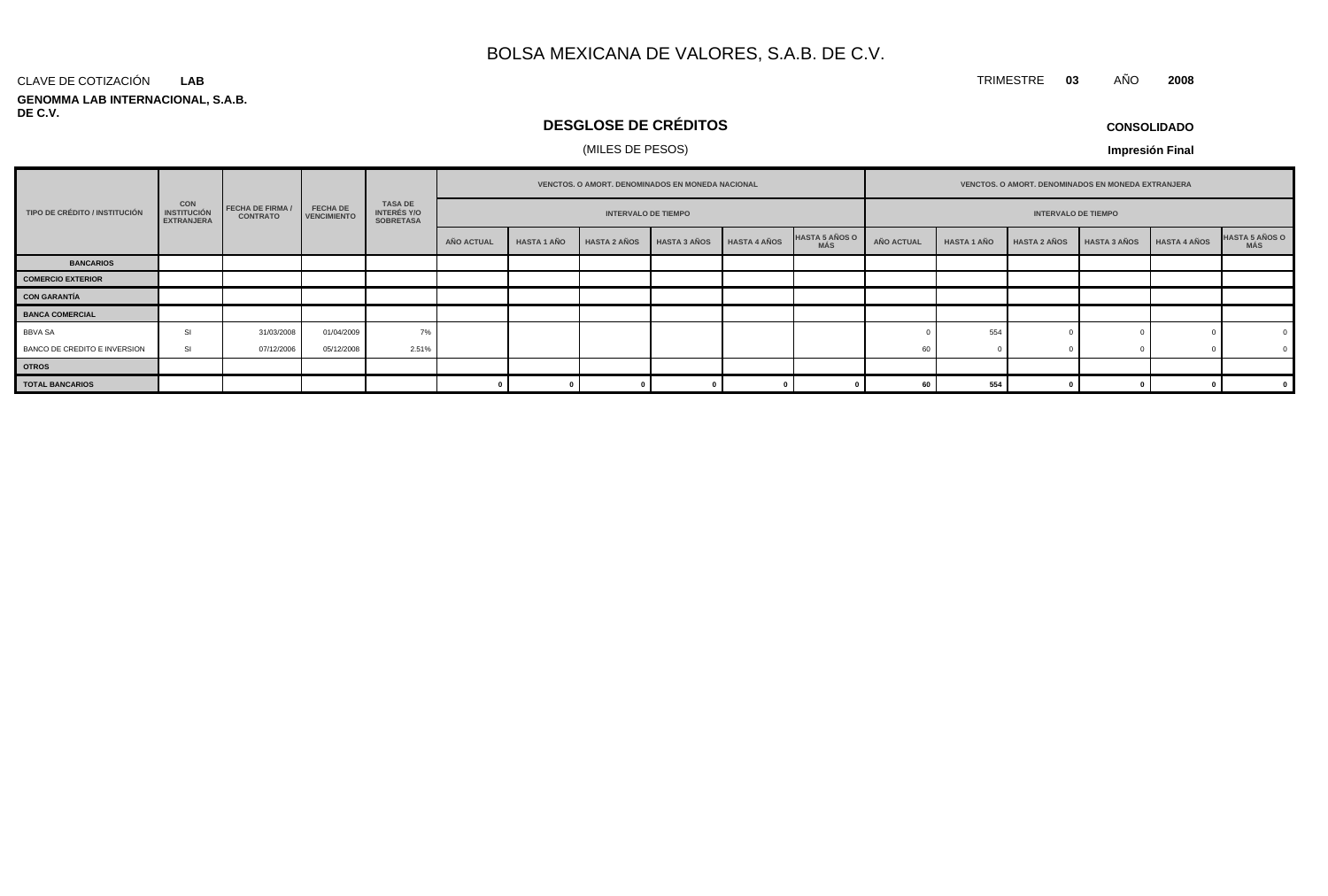### **LAB**

#### **GENOMMA LAB INTERNACIONAL, S.A.B. DE C.V.**

## **DESGLOSE DE CRÉDITOS**

### (MILES DE PESOS)

#### TIPO DE CRÉDITO / INSTITUCIÓN **INSTITUCIÓN ESCULTO DE CONTRATO DE CONTRATO DE CONTRATO DE CONTRATO DE L'ENCIMIENT VENCIMIENTO TASA DE INTERÉS Y/O SOBRETASA AÑO ACTUAL HASTA 1 AÑO HASTA 2 AÑOS HASTA 3 AÑOS HASTA 4 AÑOS HASTA 5 AÑOS O MÁS AÑO ACTUAL HASTA 1 AÑO HASTA 2 AÑOS HASTA 3 AÑOS HASTA 4 AÑOS HASTA 5 AÑOS O INTERVALO DE TIEMPO VENCTOS. O AMORT. DENOMINADOS EN MONEDA EXTRANJERA INTERVALO DE TIEMPO VENCTOS. O AMORT. DENOMINADOS EN MONEDA NACIONAL CON INSTITUCIÓN EXTRANJERA FECHA DE FIRMA / CONTRATO QUIROGRAFARIOS LISTADAS EN BOLSA (MÉXICO Y/O EXTRANJERO) BURSÁTILES CON GARANTÍA QUIROGRAFARIOS COLOCACIONES PRIVADAS CON GARANTÍA TOTAL BURSÁTILES Y COLOCACIONES PRIVADAS <sup>0</sup> <sup>0</sup> <sup>0</sup> <sup>0</sup> <sup>0</sup> <sup>0</sup> <sup>0</sup> <sup>0</sup> <sup>0</sup> <sup>0</sup> <sup>0</sup> <sup>0</sup>**

#### **CONSOLIDADO**

**Impresión Final**

**MÁS**

CLAVE DE COTIZACIÓN TRIMESTRE **03** AÑO **2008**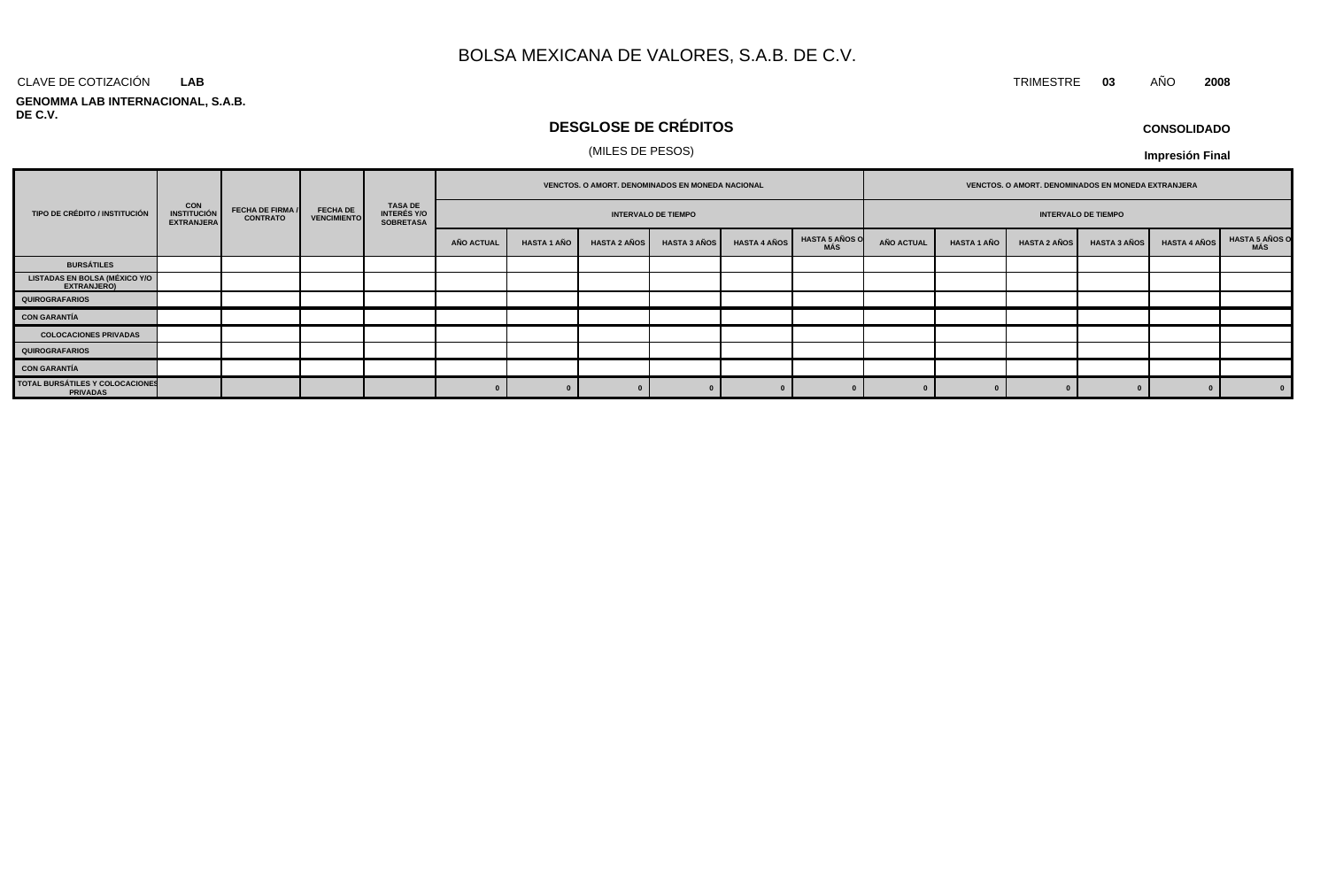#### CLAVE DE COTIZACIÓN TRIMESTRE **03** AÑO **2008 LAB**

#### **GENOMMA LAB INTERNACIONAL, S.A.B. DE C.V.**

## **DESGLOSE DE CRÉDITOS**

### (MILES DE PESOS)

| <b>CONSOLIDADO</b> |
|--------------------|
|--------------------|

**Impresión Final**

|                               |                                      |                                        |                                       | VENCTOS. O AMORT. DENOMINADOS EN MONEDA NACIONAL |                            |                     |                     | VENCTOS. O AMORT. DENOMINADOS EN MONEDA EXTRANJERA |                       |                            |                    |                     |                     |                     |                              |
|-------------------------------|--------------------------------------|----------------------------------------|---------------------------------------|--------------------------------------------------|----------------------------|---------------------|---------------------|----------------------------------------------------|-----------------------|----------------------------|--------------------|---------------------|---------------------|---------------------|------------------------------|
| TIPO DE CRÉDITO / INSTITUCIÓN | CON INSTITUCIÓN<br><b>EXTRANJERA</b> | <b>FECHA DE</b><br><b>CONCERTACIÓN</b> | <b>FECHA DE</b><br><b>VENCIMIENTO</b> |                                                  | <b>INTERVALO DE TIEMPO</b> |                     |                     |                                                    |                       | <b>INTERVALO DE TIEMPO</b> |                    |                     |                     |                     |                              |
|                               |                                      |                                        |                                       | <b>AÑO ACTUAL</b>                                | <b>HASTA 1 AÑO</b>         | <b>HASTA 2 AÑOS</b> | <b>HASTA 3 AÑOS</b> | <b>HASTA 4 AÑOS</b>                                | HASTA 5 AÑOS O<br>MÁS | AÑO ACTUAL                 | <b>HASTA 1 AÑO</b> | <b>HASTA 2 AÑOS</b> | <b>HASTA 3 AÑOS</b> | <b>HASTA 4 AÑOS</b> | <b>HASTA 5 AÑOS O</b><br>MÁS |
| <b>PROVEEDORES</b>            |                                      |                                        |                                       |                                                  |                            |                     |                     |                                                    |                       |                            |                    |                     |                     |                     |                              |
| PROVEEDORES CONC MARZO        | NA                                   | 31/03/2008                             |                                       | 370                                              | $\Omega$                   |                     |                     |                                                    |                       |                            |                    |                     |                     |                     |                              |
| PROVEEDORES CONC MAYO         | NA.                                  | 31/05/2008                             |                                       | 294                                              | $\Omega$                   |                     |                     |                                                    |                       |                            |                    |                     |                     |                     |                              |
| PROVEEDORES CONC JUNIO        | NA.                                  | 30/06/2008                             |                                       | 33,160                                           | $\Omega$                   |                     |                     |                                                    |                       |                            |                    |                     |                     |                     |                              |
| PROVEEDORES CONC JULIO        | NA.                                  | 31/07/2008                             |                                       | 58,550                                           | $\Omega$                   |                     |                     |                                                    |                       |                            |                    |                     |                     |                     |                              |
| PROVEEDORES CONC AGOSTO       | NA.                                  | 31/08/2008                             |                                       | 62,127                                           | $\Omega$                   |                     |                     |                                                    |                       |                            |                    |                     |                     |                     |                              |
| PROVEEDORES CONC SEPT         | NA.                                  | 30/09/2008                             |                                       | 74,380                                           | $\Omega$                   |                     |                     |                                                    |                       |                            |                    |                     |                     |                     |                              |
| PROVEEDORES CONC SEPT         | NA.                                  | 30/09/2008                             |                                       | 42,834                                           | $\Omega$                   |                     |                     |                                                    |                       |                            |                    |                     |                     |                     |                              |
| NICOLO SA                     | <b>NO</b>                            | 21/07/2008                             | 19/10/2008                            |                                                  |                            |                     |                     |                                                    |                       | 962                        |                    |                     |                     |                     |                              |
| TELEVISION FEDERAL SA         | <b>SI</b>                            | 30/09/2008                             | 29/12/2008                            |                                                  |                            |                     |                     |                                                    |                       | 1,042                      |                    |                     |                     |                     |                              |
| ESSEL DE MEXICO SA DE CV      | NO.                                  | 30/09/2008                             | 06/11/2008                            |                                                  |                            |                     |                     |                                                    |                       | 1,991                      |                    |                     |                     |                     |                              |
| <b>TELEARTE SA</b>            | <b>SI</b>                            | 07/07/2008                             | 05/11/2008                            |                                                  |                            |                     |                     |                                                    |                       | 3,184                      |                    |                     |                     |                     |                              |
| PROVEEDORES NAC CONT JULIO    | <b>NO</b>                            | 31/07/2008                             | 21/08/2008                            |                                                  |                            |                     |                     |                                                    |                       | 437                        |                    |                     |                     |                     |                              |
| PROVEEDORES NAC CONT AGOSTO   | <b>NO</b>                            | 31/08/2008                             | 18/09/2008                            |                                                  |                            |                     |                     |                                                    |                       | 156                        |                    |                     |                     |                     |                              |
| PROVEEDORES NAC CONT SEPT     | <b>NO</b>                            | 30/09/2008                             | 20/01/2009                            |                                                  |                            |                     |                     |                                                    |                       |                            | 889                |                     |                     |                     |                              |
| PROVEEDORES EXT CONT JUNIO    | SI                                   | 30/06/2008                             |                                       |                                                  |                            |                     |                     |                                                    |                       | 73                         |                    |                     |                     |                     |                              |
| PROVEEDORES EXT CONT JULIO    | SI                                   | 31/07/2008                             |                                       |                                                  |                            |                     |                     |                                                    |                       | 133                        |                    |                     |                     |                     |                              |
| PROVEEDORES EXT CONT AGOSTO   | SI                                   | 31/08/2008                             |                                       |                                                  |                            |                     |                     |                                                    |                       | 198                        |                    |                     |                     |                     |                              |
| PROVEEDORES EXT CONT SEPTIEM  | <b>SI</b>                            | 30/09/2008                             |                                       |                                                  |                            |                     |                     |                                                    |                       | 7,583                      | $\Omega$           | $\Omega$            | $\Omega$            | $\sqrt{2}$          |                              |
| <b>TOTAL PROVEEDORES</b>      |                                      |                                        |                                       | 271,715                                          | $\mathbf{0}$               | $\Omega$            |                     |                                                    |                       | 15,759                     | 889                |                     |                     | $\mathfrak{g}$      | $\Omega$                     |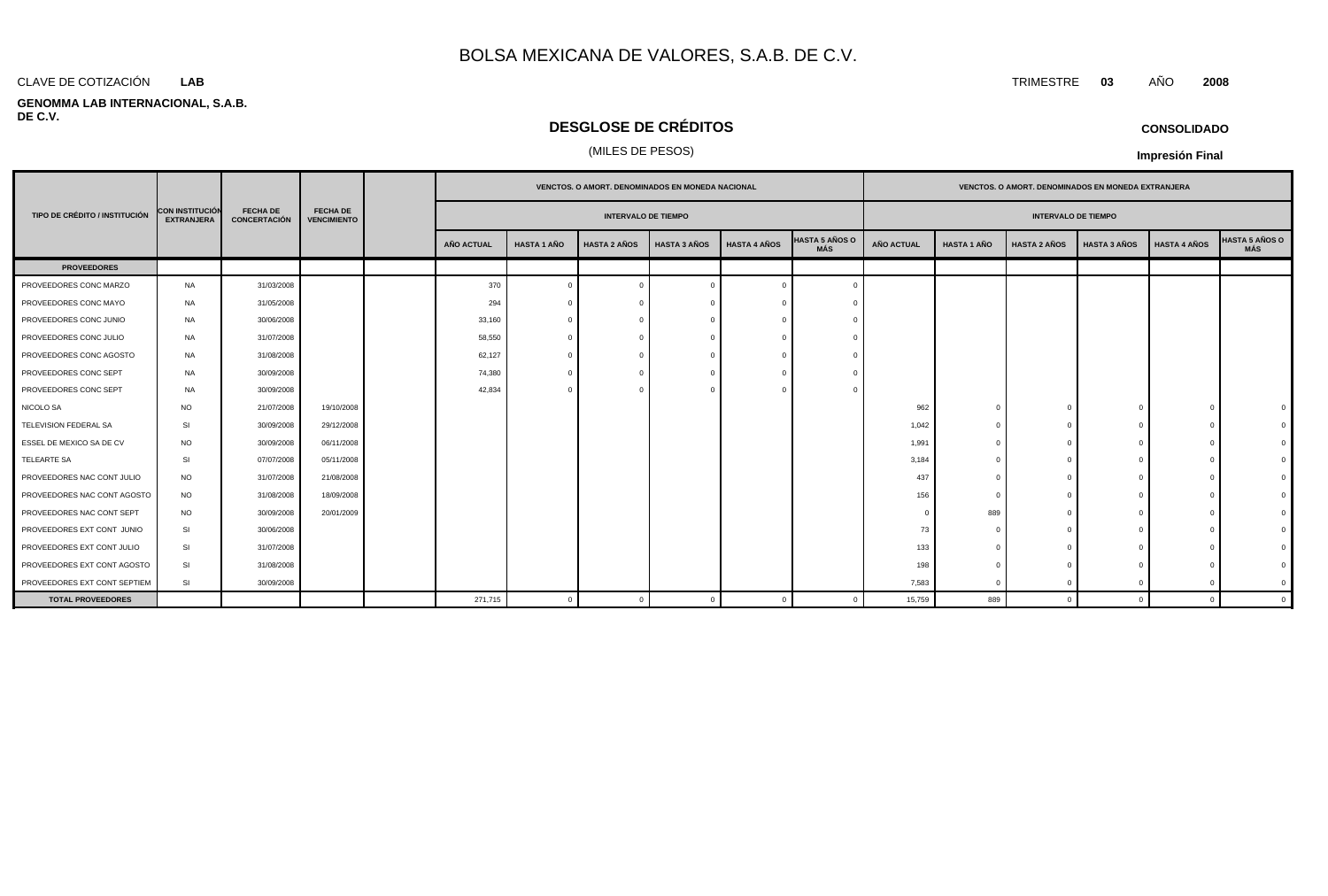#### CLAVE DE COTIZACIÓN TRIMESTRE **03** AÑO **2008 LAB**

#### **GENOMMA LAB INTERNACIONAL, S.A.B. DE C.V.**

# **DESGLOSE DE CRÉDITOS**

### (MILES DE PESOS)

**CONSOLIDADO Impresión Final**

|                                                                |                                             |                                        | VENCTOS. O AMORT. DENOMINADOS EN MONEDA NACIONAL |                   |                    |                            | VENCTOS. O AMORT. DENOMINADOS EN MONEDA EXTRANJERA |                     |                |                   |                    |                            |                     |                     |                |
|----------------------------------------------------------------|---------------------------------------------|----------------------------------------|--------------------------------------------------|-------------------|--------------------|----------------------------|----------------------------------------------------|---------------------|----------------|-------------------|--------------------|----------------------------|---------------------|---------------------|----------------|
| TIPO DE CRÉDITO / INSTITUCIÓN                                  | <b>CON INSTITUCIÓN</b><br><b>EXTRANJERA</b> | <b>FECHA DE</b><br><b>CONCERTACIÓN</b> | <b>FECHA DE</b><br><b>VENCIMIENTO</b>            |                   |                    | <b>INTERVALO DE TIEMPO</b> |                                                    |                     |                |                   |                    | <b>INTERVALO DE TIEMPO</b> |                     |                     |                |
|                                                                |                                             |                                        |                                                  | <b>AÑO ACTUAL</b> | <b>HASTA 1 AÑO</b> | <b>HASTA 2 AÑOS</b>        | <b>HASTA 3 AÑOS</b>                                | <b>HASTA 4 AÑOS</b> | HASTA 5 AÑOS O | <b>AÑO ACTUAL</b> | <b>HASTA 1 AÑO</b> | <b>HASTA 2 AÑOS</b>        | <b>HASTA 3 AÑOS</b> | <b>HASTA 4 AÑOS</b> | HASTA 5 AÑOS O |
|                                                                |                                             |                                        |                                                  |                   |                    |                            |                                                    |                     |                |                   |                    |                            |                     |                     |                |
| OTROS CRÉDITOS CON COSTO A<br>CORTO Y LARGO PLAZO(S103 Y S30)  |                                             |                                        |                                                  |                   |                    |                            |                                                    |                     |                |                   |                    |                            |                     |                     |                |
|                                                                | NA                                          |                                        |                                                  | $\Omega$          |                    | $\mathbf{0}$               | $\Omega$                                           |                     |                |                   |                    |                            |                     |                     |                |
|                                                                | <b>NO</b>                                   |                                        |                                                  |                   |                    |                            |                                                    |                     |                |                   | $\Omega$           |                            |                     |                     | $\Omega$       |
| TOTAL OTROS CRÉDITOS CON<br><b>COSTO A CORTO Y LARGO PLAZO</b> |                                             |                                        |                                                  | $\Omega$          |                    | $\Omega$                   |                                                    |                     |                |                   | $\Omega$           |                            |                     |                     | $\Omega$       |
|                                                                |                                             |                                        |                                                  |                   |                    |                            |                                                    |                     |                |                   |                    |                            |                     |                     |                |
| OTROS PASIVOS CIRCULANTES SIN<br><b>COSTO (S26)</b>            |                                             |                                        |                                                  |                   |                    |                            |                                                    |                     |                |                   |                    |                            |                     |                     |                |
| IMPTOS X PAG, PROVISIONES Y                                    | NA                                          |                                        |                                                  | 178,746           |                    |                            |                                                    |                     |                |                   |                    |                            |                     |                     |                |
| IMPTOS POR PAGAR, PROVISIONE                                   |                                             |                                        |                                                  |                   |                    |                            |                                                    |                     |                | 22,625            | $\Omega$           |                            |                     |                     |                |
| <b>TOTAL OTROS PASIVOS</b><br><b>CIRCULANTES SIN COSTO</b>     |                                             |                                        |                                                  | 178,746           |                    | $\Omega$                   |                                                    |                     |                | 22,625            | $\Omega$           |                            |                     |                     |                |
|                                                                |                                             |                                        |                                                  |                   |                    |                            |                                                    |                     |                |                   |                    |                            |                     |                     |                |
| <b>TOTAL GENERAL</b>                                           |                                             |                                        |                                                  | 450,461           |                    | $\mathbf{0}$               |                                                    |                     |                | 38,444            | 1,443              |                            |                     |                     |                |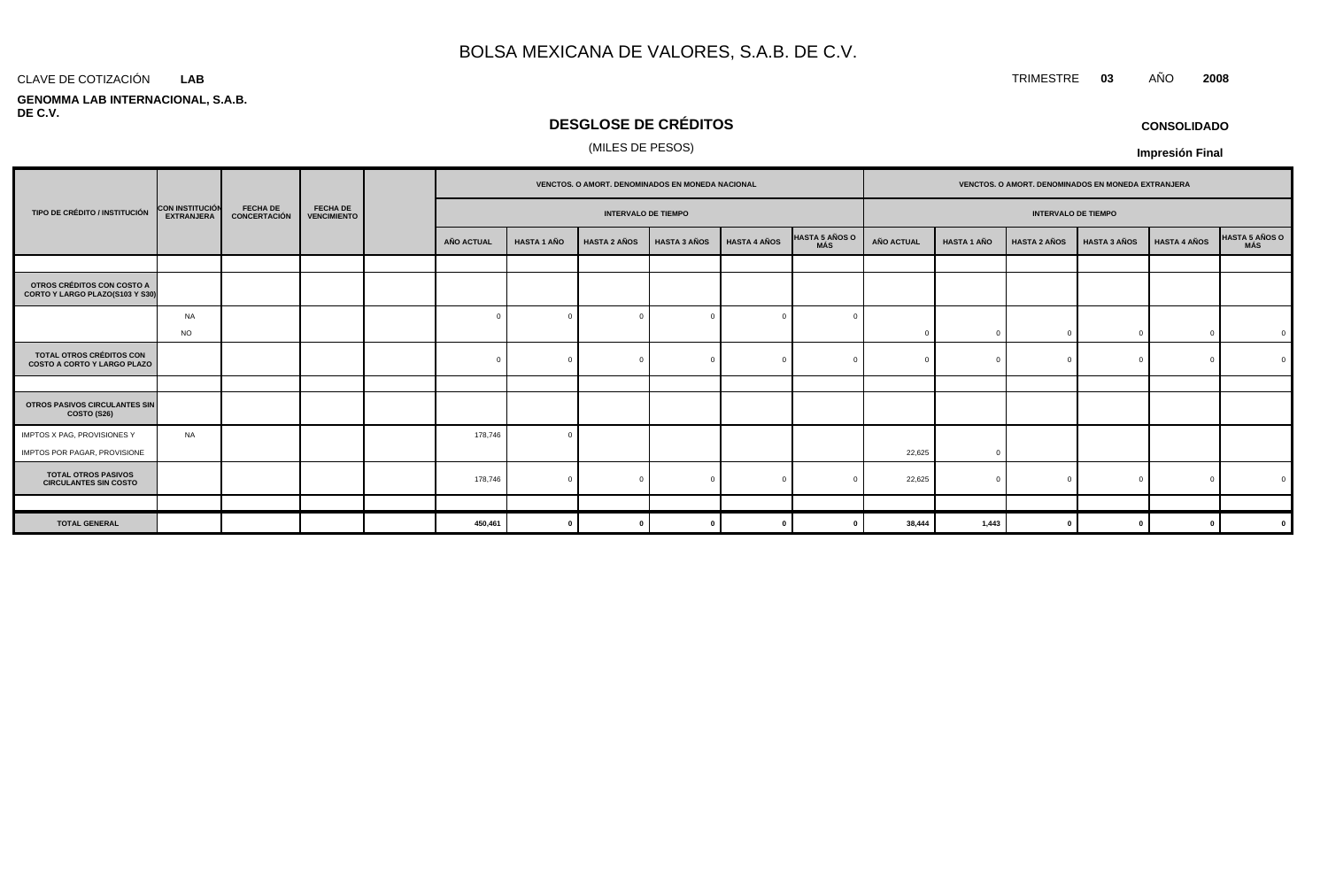### CLAVE DE COTIZACIÓN: **LAB GENOMMA LAB INTERNACIONAL, S.A.B. DE C.V.**

### **POSICIÓN MONETARIA EN MONEDA EXTRANJERA**

### **CONSOLIDADO**

TRIMESTRE: **03** AÑO: **2008**

(MILES DE PESOS)

### **Impresión Final**

|                               |                                                                 | <b>DÓLARES</b> | <b>OTRAS MONEDAS</b> | <b>TOTAL MILES DE</b> |                |
|-------------------------------|-----------------------------------------------------------------|----------------|----------------------|-----------------------|----------------|
| POSICIÓN EN MONEDA EXTRANJERA | MILES DE DÓLARES MILES DE PESOS MILES DE DÓLARES MILES DE PESOS |                |                      |                       | <b>PESOS</b>   |
| <b>ACTIVO MONETARIO</b>       | 2,387                                                           | 25,757         | 7,680                | 82,884                | 108,641        |
| <b>PASIVO</b>                 | 371                                                             | 3,999          | 3,325                | 35,888                | 39,887         |
| CORTO PLAZO                   | 371                                                             | 3,999          | 3,325                | 35,888                | 39,887         |
| <b>LARGO PLAZO</b>            | 0                                                               | 0              | 0                    | 0                     | $\overline{0}$ |
| <b>SALDO NETO</b>             | 2,016                                                           | 21,758         | 4,355                | 46,996                | 68,754         |

### **OBSERVACIONES**

Las monedas utilizadas para la conversión de estados financieros de subsidiarias extranjeras y los tipos de cambio utilizados son los siguientes:

Balance General:

País Moneda Registro Tipo de Cambio de Moneda Registro a Moneda Funcional (Dólar Estadounidense) Tipo de Cambio de Moneda Funcional a Moneda de Informe (Pesos Mexicanos) Argentina Pesos Argentinos 0.321800 \$ 10.7919 Chile Pesos Chilenos 0.001818 \$ 10.7919 Colombia Pesos Colombianos 0.000469  $\frac{10.7919}{0.001835}$  10.7919 Costa Rica Colones 10.001835 \$ 10.7919 Ecuador Dólares Estadounidenses 1.000000 \$ 10.7919 España Euros 1.444900 \$ 10.7919 Perú Soles 0.338300 \$ 10.7919

Estado de Resultados:

País Moneda Registro Tipo de Cambio de Moneda Registro a Moneda Funcional (Dólar Estadounidense) Tipo de Cambio de Moneda Funcional a Moneda de Informe (Pesos Mexicanos) Argentina Pesos Argentinos 0.322969 \$ 10.7919 Chile Pesos Chilenos 0.002077 \$ 10.5239 Colombia Pesos Colombianos 0.000548 \$ 10.5239 Costa Rica Colones 0.001976 \$ 10.5239 Ecuador Dólares Estadounidenses 1.000000 \$ 10.5239 España Euros 1.444900 \$ 10.7919 Perú Soles 0.354130 \$ 10.5239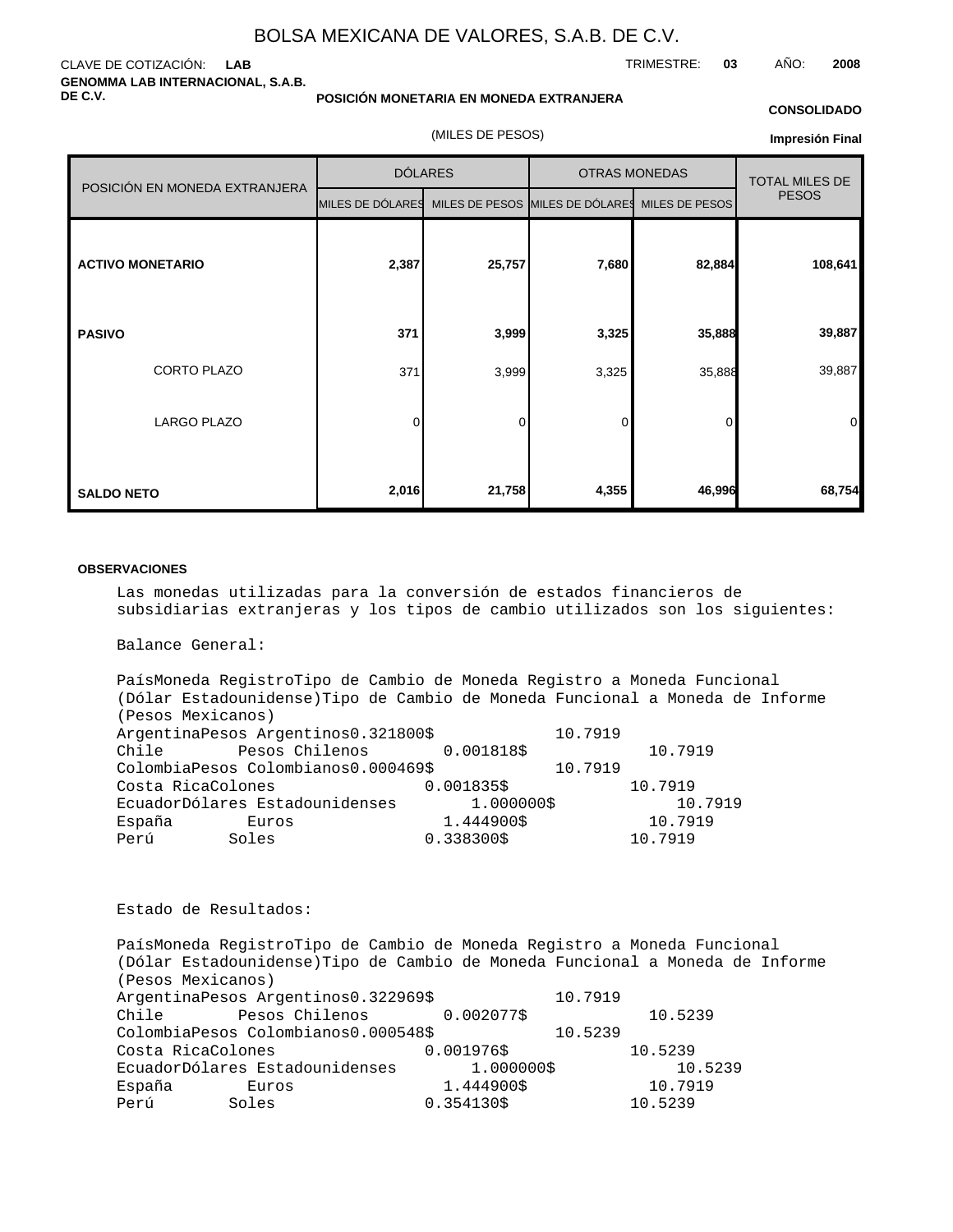TRIMESTRE: **03** AÑO: **2008**

CLAVE DE COTIZACIÓN: **LAB GENOMMA LAB INTERNACIONAL, S.A.B. DE C.V.**

### **CEDULA DE INTEGRACIÓN Y CÁLCULO DE RESULTADO POR POSICIÓN MONETARIA** (MILES DE PESOS)

**CONSOLIDADO**

**Impresión Final**

| <b>MES</b>              | <b>ACTIVOS</b><br><b>MONETARIOS</b> | <b>PASIVOS</b><br><b>MONETARIOS</b> | <b>POSICIÓN</b><br><b>MONETARIA</b><br>(ACTIVA) PASIVA | <b>INFLACIÓN</b><br><b>MENSUAL</b> | <b>EFECTO MENSUAL</b><br>(ACTIVO) PASIVO |
|-------------------------|-------------------------------------|-------------------------------------|--------------------------------------------------------|------------------------------------|------------------------------------------|
| <b>ENERO</b>            | 47,858                              | 8,997                               | $-38,881$                                              | 0.01                               | $-280$                                   |
| <b>FEBRERO</b>          | 49,304                              | 10,723                              | $-38,581$                                              | 0.01                               | $-349$                                   |
| <b>MARZO</b>            | 50,840                              | 12,684                              | $-38,156$                                              | 0.01                               | $-396$                                   |
| <b>ABRIL</b>            | 39,303                              | 12,434                              | $-26,869$                                              | 0.01                               | $-378$                                   |
| <b>MAYO</b>             | 18,984                              | 16,810                              | $-2,174$                                               | 0.01                               | $-23$                                    |
| <b>JUNIO</b>            | 19,747                              | 16,881                              | $-2,866$                                               | 0.01                               | $-34$                                    |
| <b>JULIO</b>            | 67,990                              | 19,651                              | $-48,339$                                              | 0.01                               | $-347$                                   |
| <b>AGOSTO</b>           | 26,363                              | 20,456                              | $-5,907$                                               | 0.00                               | $\mathbf 0$                              |
| <b>SEPTIEMBRE</b>       | 22,479                              | 17,129                              | $-5,349$                                               | 0.00                               | 0                                        |
| ACTUALIZACIÓN           |                                     |                                     |                                                        |                                    | 0                                        |
| CAPITALIZACIÓN          |                                     |                                     |                                                        |                                    | 0                                        |
| <b>EMP. EXTRANJERAS</b> |                                     |                                     |                                                        |                                    | $\mathbf 0$                              |
| <b>OTROS</b>            |                                     |                                     |                                                        |                                    | $\mathbf 0$                              |
| <b>TOTAL</b>            |                                     |                                     |                                                        |                                    | $-1,807$                                 |

| DATOS INFORMATIVOS  |   |
|---------------------|---|
| REPOMO CAPITALIZADO | U |

**OBSERVACIONES**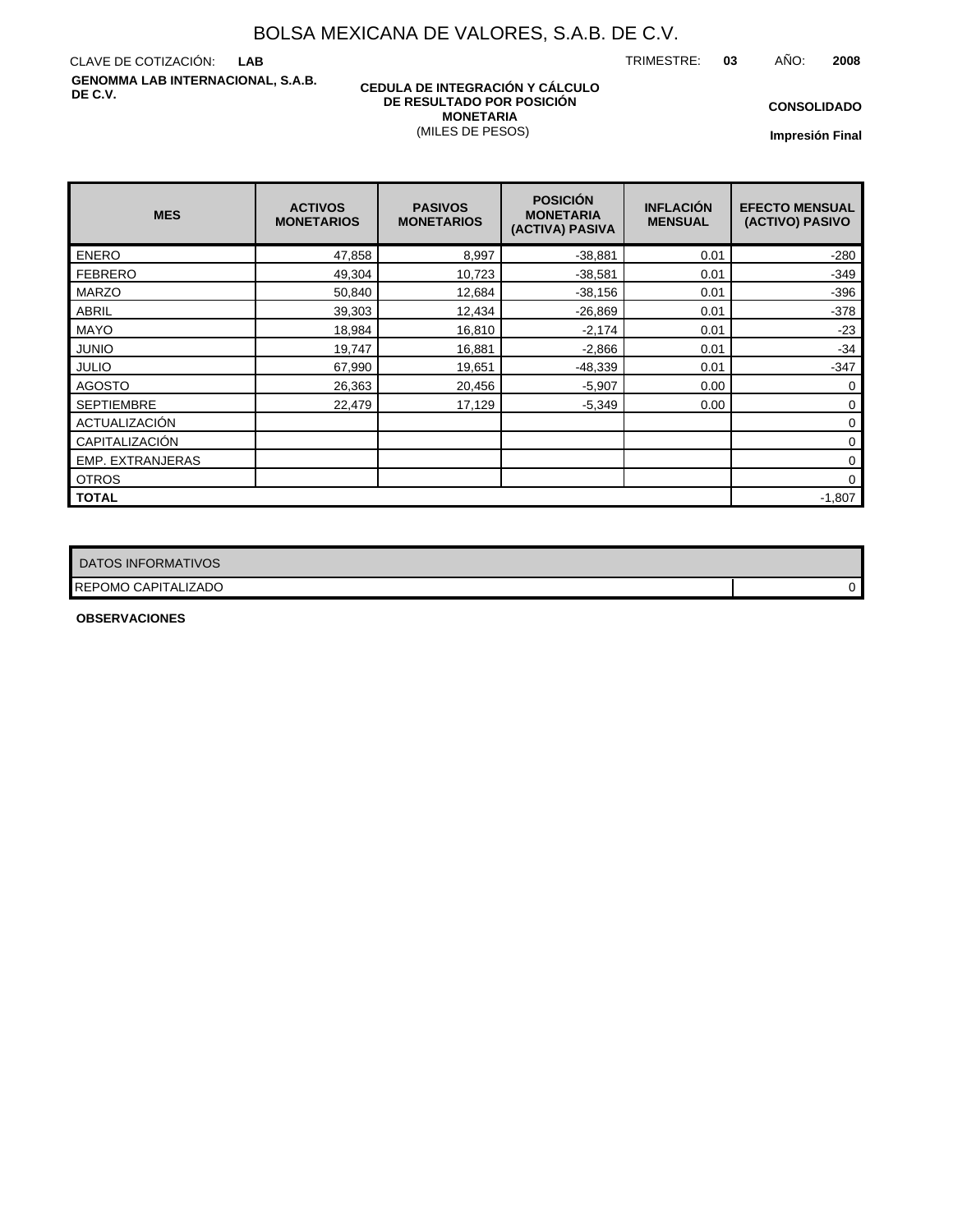|                                  | BOLSA MEXICANA DE VALORES, S.A.B. DE C.V. |               |      |      |
|----------------------------------|-------------------------------------------|---------------|------|------|
| CLAVE DE COTIZACIÓN: L <b>AB</b> |                                           | TRIMESTRE: 03 | AÑO: | 2008 |

**GENOMMA LAB INTERNACIONAL, S.A.B. DE C.V.** PAGINA 1/2

**INSTRUMENTOS DE DEUDA**

**CONSOLIDADO**

**Impresión Final**

**LIMITACIONES FINANCIERAS SEGÚN ESCRITURAS DE LA EMISIÓN Y/O TITULO**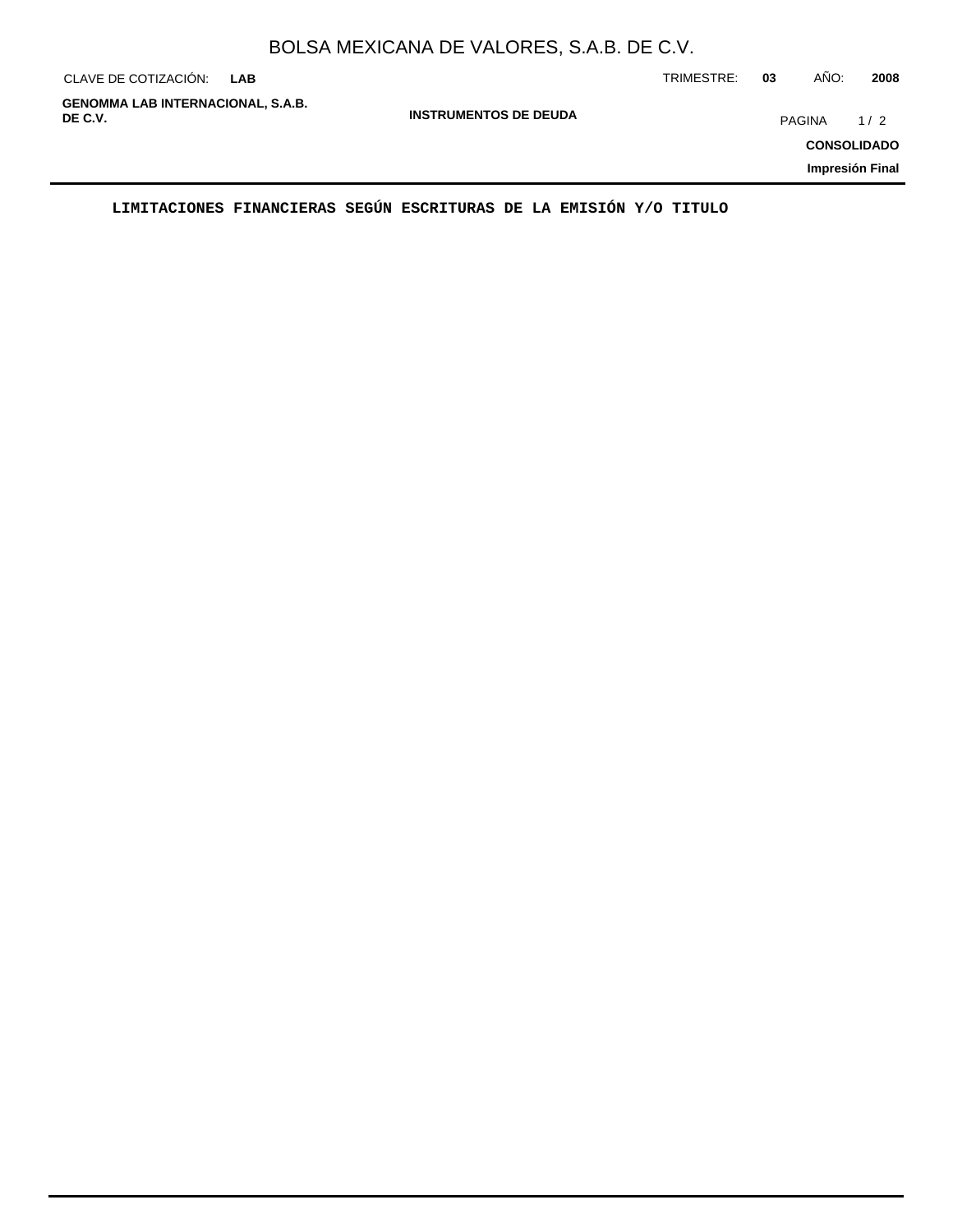| CLAVE DE COTIZACIÓN:                                | <b>LAB</b> |                              | TRIMESTRE: | 03     | AÑO: | 2008                                         |
|-----------------------------------------------------|------------|------------------------------|------------|--------|------|----------------------------------------------|
| <b>GENOMMA LAB INTERNACIONAL, S.A.B.</b><br>DE C.V. |            | <b>INSTRUMENTOS DE DEUDA</b> |            | PAGINA |      | 2/2<br><b>CONSOLIDADO</b><br>Impresión Final |
|                                                     |            |                              |            |        |      |                                              |

**SITUACIÓN ACTUAL DE LAS LIMITACIONES FINANCIERAS**

 $\blacksquare$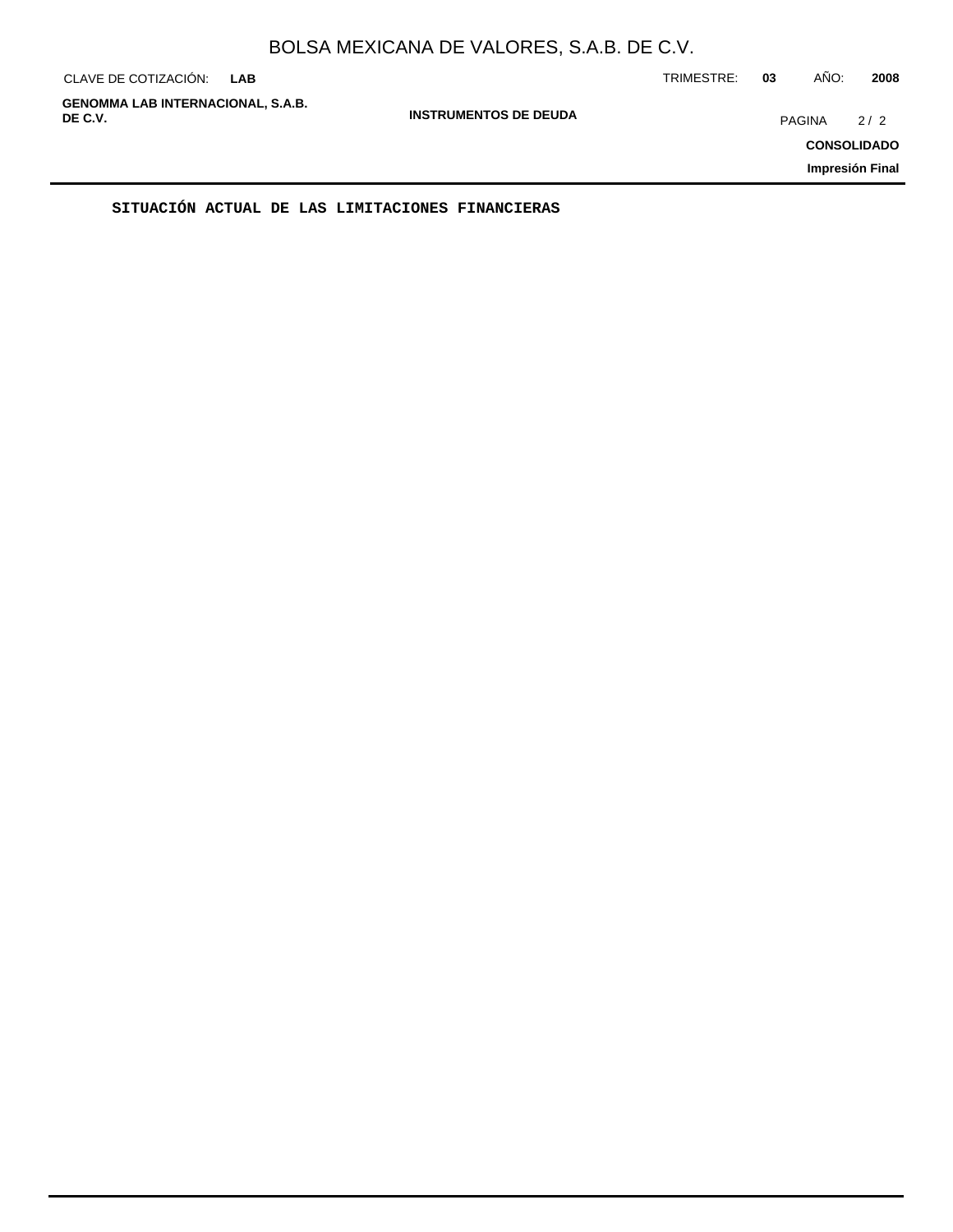CLAVE DE COTIZACIÓN: TRIMESTRE: **03** AÑO: **2008 LAB**

**GENOMMA LAB INTERNACIONAL, S.A.B. DE C.V.**

### **PLANTAS, CENTROS COMERCIALES, DE DISTRIBUCIÓN Y/O SERVICIO**

**CONSOLIDADO**

**Impresión Final**

| <b>PLANTA O CENTRO</b>          | <b>ACTIVIDAD ECONOMICA</b>         | <b>CAPACIDAD INSTALADA</b> | % DE UTIL. |  |
|---------------------------------|------------------------------------|----------------------------|------------|--|
| I CENTRO DE DISTRIBUCION TOLUCA | ACOPIO Y DISTRIBUCION DE PRODUCTOS | 21.570                     | 81.30      |  |

**OBSERVACIONES**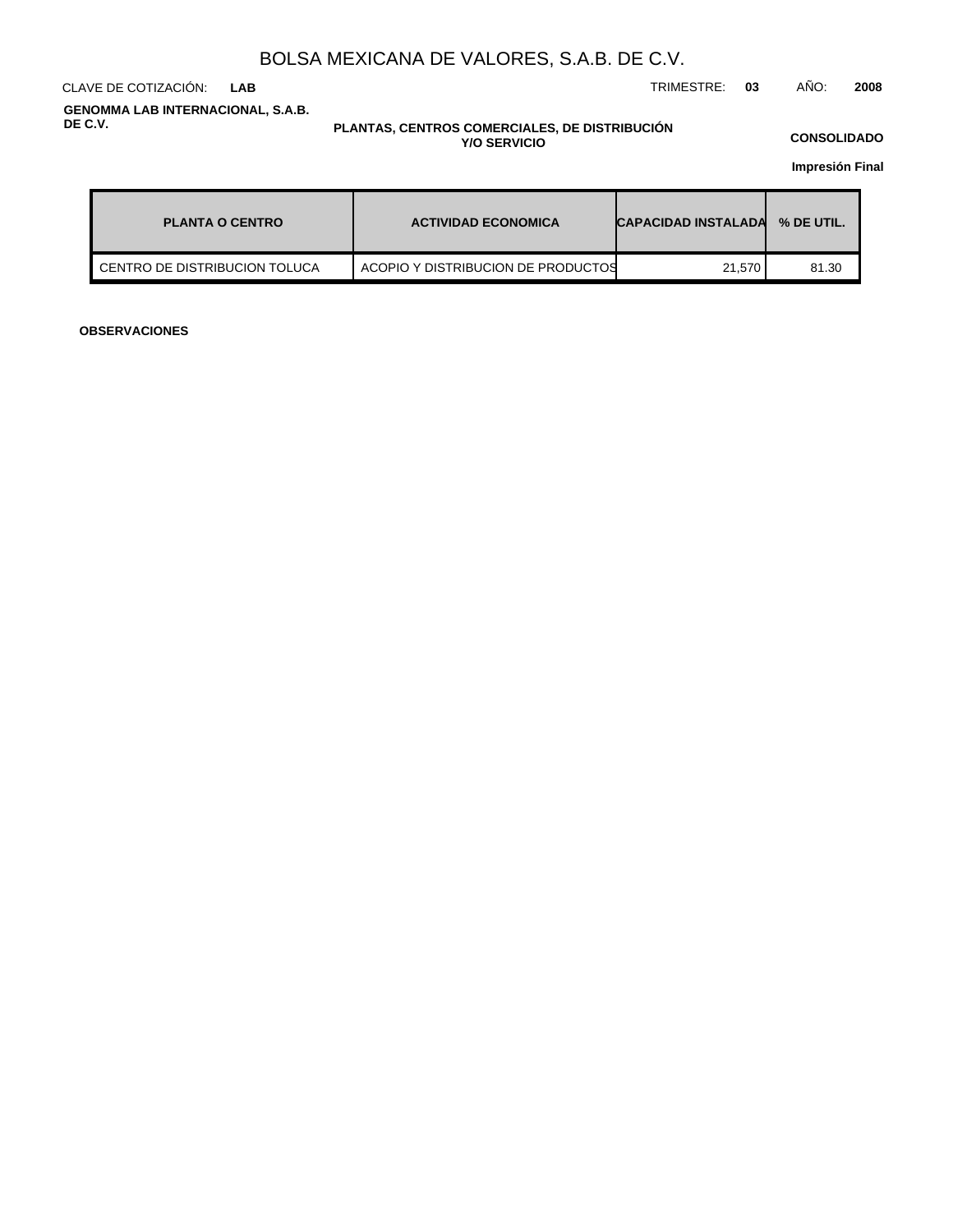CLAVE DE COTIZACIÓN **LAB GENOMMA LAB INTERNACIONAL, S.A.B. DE C.V.**

TRIMESTRE **03** AÑO **2008**

### **MATERIAS PRIMAS DIRECTAS**

## **CONSOLIDADO**

**Impresión Final**

| <b>MATERIAS PRIMAS</b> | <b>PRINCIPALES</b><br><b>PROVEEDORES</b> | <b>ORIGEN</b> | SUST.<br>NAL. | % COSTO<br><b>PRODUCCION</b><br><b>TOTAL</b> |
|------------------------|------------------------------------------|---------------|---------------|----------------------------------------------|
|                        |                                          |               |               |                                              |

**OBSERVACIONES**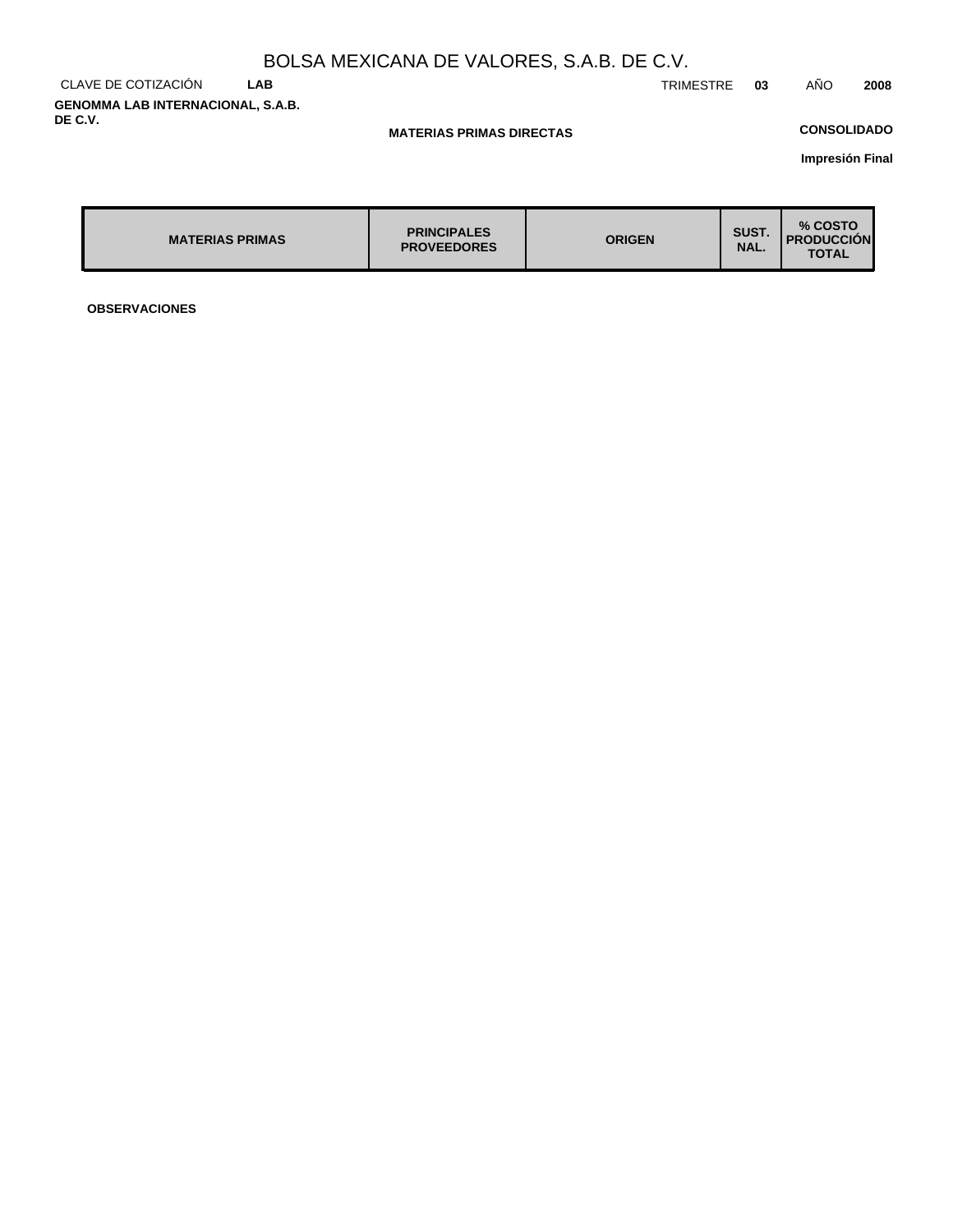**LAB**

**GENOMMA LAB INTERNACIONAL, S.A.B. DE C.V.**

## CLAVE DE COTIZACIÓN TRIMESTRE **03** AÑO **2008**

## **DISTRIBUCIÓN DE VENTAS POR PRODUCTO** VENTAS TOTALES

# **CONSOLIDADO Impresión Final**

|                    |                | <b>VENTAS</b>  | % DE PART. | <b>PRINCIPALES</b> |                 |  |
|--------------------|----------------|----------------|------------|--------------------|-----------------|--|
| <b>PRINCIPALES</b> | <b>VOLUMEN</b> | <b>IMPORTE</b> | MDO.       | <b>MARCAS</b>      | <b>CLIENTES</b> |  |
| <b>NACIONALES</b>  |                |                |            |                    |                 |  |
| <b>OTC</b>         | 18,884,757     | 1,049,862      | 0.00       | Varias             | Aut/may/farm    |  |
| PERSONAL CARE      | 23,658,738     | 711,982        | 0.00       | Varias             | Aut/may/farm    |  |
| <b>EXTRANJERAS</b> |                |                |            |                    |                 |  |
| OTC/PC             | $\Omega$       | 129,524        | 0.00       | Varias             | Aut/may/farm    |  |
| <b>TOTAL</b>       |                | 1,891,368      |            |                    |                 |  |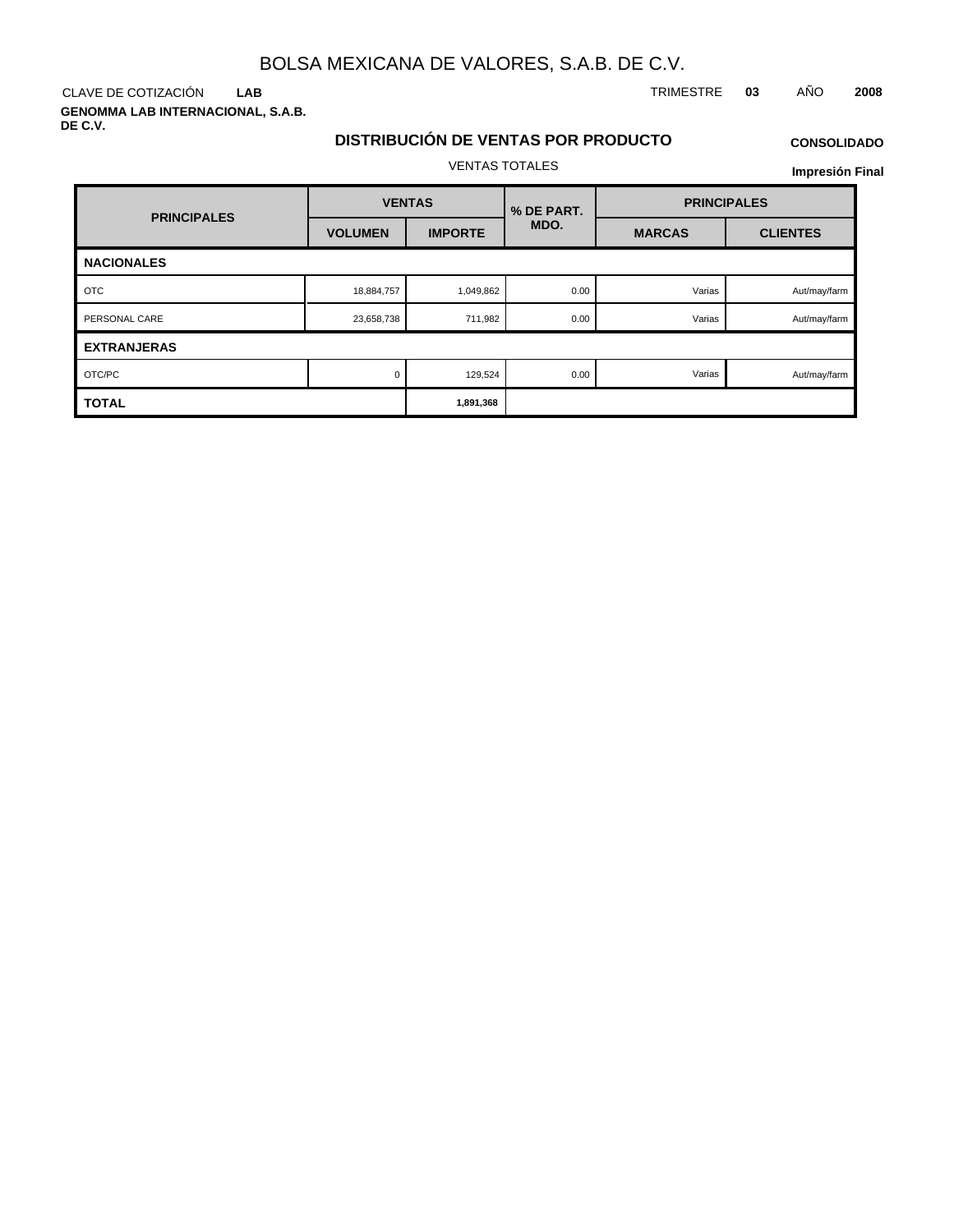**LAB**

**GENOMMA LAB INTERNACIONAL, S.A.B. DE C.V.**

## CLAVE DE COTIZACIÓN TRIMESTRE **03** AÑO **2008**

## **DISTRIBUCIÓN DE VENTAS POR PRODUCTO**

# **CONSOLIDADO**

## VENTAS EXTRANJERAS

**Impresión Final**

| <b>PRINCIPALES</b> | <b>VENTAS</b>  |                | <b>DESTINO</b> | <b>PRINCIPALES</b> |                 |  |  |  |
|--------------------|----------------|----------------|----------------|--------------------|-----------------|--|--|--|
|                    | <b>VOLUMEN</b> | <b>IMPORTE</b> |                | <b>MARCAS</b>      | <b>CLIENTES</b> |  |  |  |
| <b>EXPORTACIÓN</b> |                |                |                |                    |                 |  |  |  |
| Exportacion        |                | 3,192          | Internacional  | Varias             | Farm/aut        |  |  |  |

| <b>SUBSIDIARIAS EN EL EXTRANJERO</b> |         |        |                |        |          |
|--------------------------------------|---------|--------|----------------|--------|----------|
| Genomma Lab Arg                      |         | 32,765 | Argentina      | Varias | Farm/aut |
| Genomma Lab Peru                     | U       | 48,810 | Latinoamerica  | Varias | Farm/aut |
| Genomma Lab Ecuadro                  |         | 24,973 | Latinoamerica  | Varias | Farm/aut |
| Genomma Lab Costa Ri                 |         | 7,510  | Latinoamerica  | Varias | Farm/aut |
| Otros                                |         | 12,274 | España & Chile | Varias | Farm/aut |
| <b>TOTAL</b>                         | 129,524 |        |                |        |          |

**OBSERVACIONES**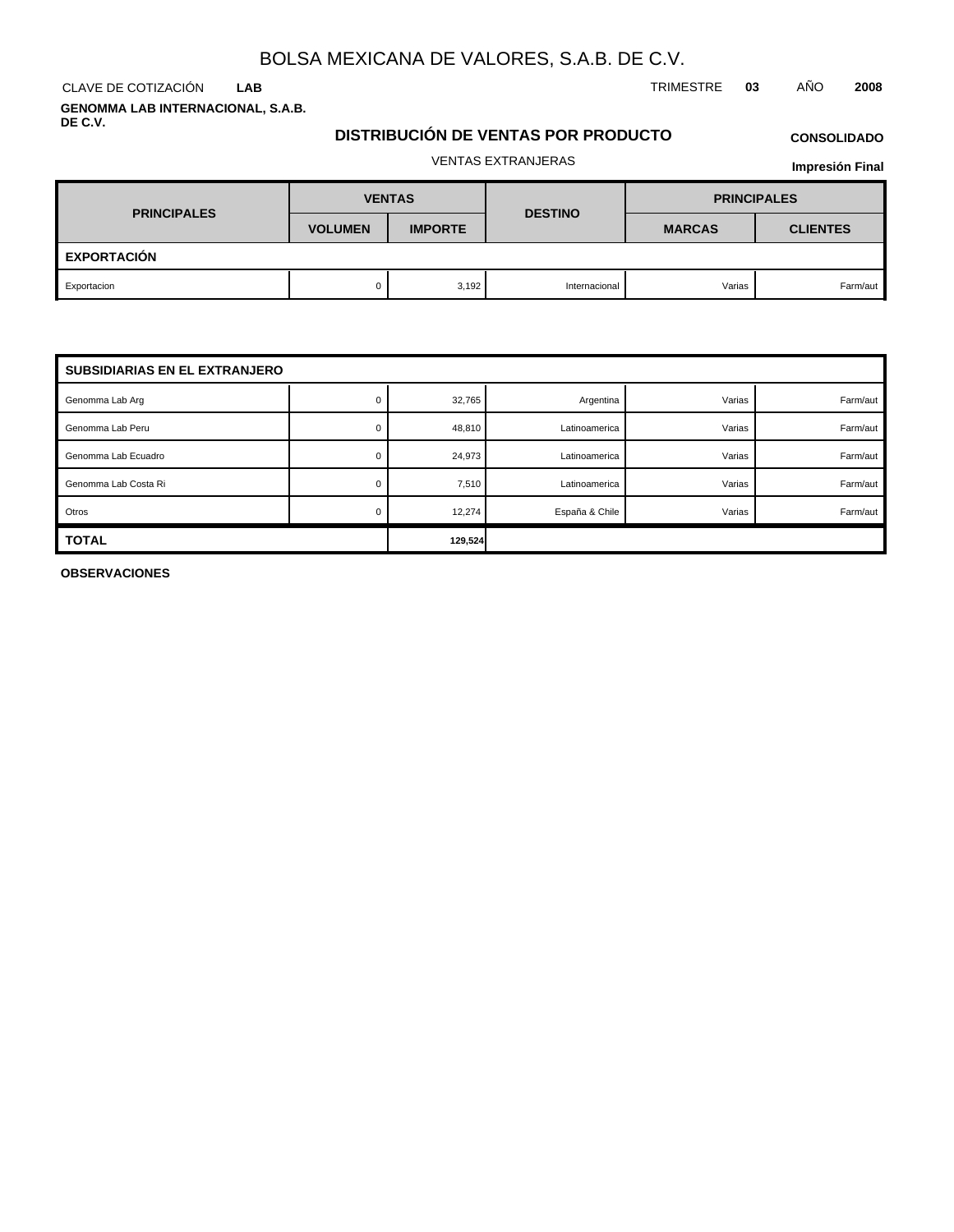| BOLSA MEXICANA DE VALORES, S.A.B. DE C.V. |  |  |
|-------------------------------------------|--|--|
|-------------------------------------------|--|--|

**INFORMACIÓN DE PROYECTOS (Proyecto, Monto DE C.V.** PAGINA 1 / 1**Ejercido y Porcentaje de Avance)** CLAVE DE COTIZACIÓN: TRIMESTRE: **03** AÑO: **2008 LAB CONSOLIDADO Impresión Final GENOMMA LAB INTERNACIONAL, S.A.B.**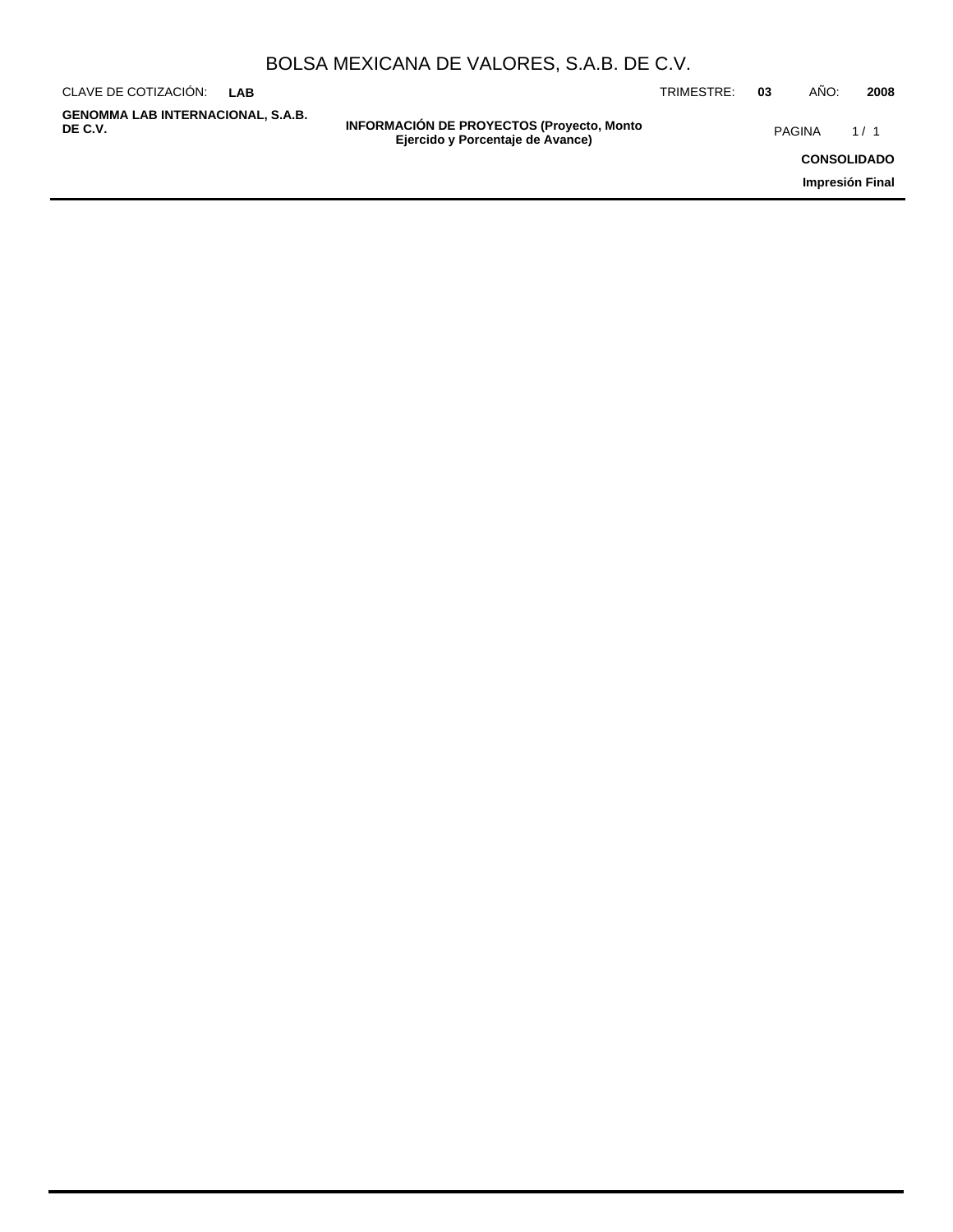**LAB**

**GENOMMA LAB INTERNACIONAL, S.A.B. DE C.V.**

**TRANSACCIONES EN MONEDA EXTRANJERA Y CONVERSIÓN DE ESTADOS FINANCIEROS DE OPERACIONES EXTRANJERAS (Información relacionada al Boletín B-15)**

CLAVE DE COTIZACIÓN: TRIMESTRE: **03** AÑO: **2008**

**CONSOLIDADO** PAGINA 1/1

**Impresión Final**

A partir del 1 de enero de 2008, para consolidar los estados financieros de subsidiarias extranjeras, se aplican las mismas políticas contables de la Compañía, si las subsidiarias en el extranjero se encuentran en un entorno económico inflacionario, se actualizan por la inflación del país en que operan; si se encuentran en un entorno no inflacionario, dicha actualización no se efectúa. Asimismo, si la moneda funcional es diferente a la moneda registro, esta se convierte a la moneda funcional, y posteriormente se convierte a la moneda de informe.

Anterior al 1 de enero de 2008, para consolidar los estados financieros de subsidiarias extranjeras que operaban en forma independiente de la Compañía, se aplicaban las mismas políticas contables de la Compañía, se actualizaban por la inflación del país en que operan y se expresaban en moneda de poder adquisitivo al cierre del ejercicio y posteriormente, todos los activos, pasivos, ingresos, costos y gastos se convertían al tipo de cambio en vigor al cierre del ejercicio del periodo que se informa. Los efectos de conversión se presentaban en el capital contable. Para consolidar los estados financieros de subsidiarias extranjeras cuyas operaciones se consideran como integradas a las de la Compañía, los activos y pasivos monetarios se convertían al tipo de cambio de cierre del balance general, y los activos y pasivos no monetarios y el capital contable se convertían al tipo de cambio histórico de la fecha en que se realizaron las operaciones y las aportaciones, respectivamente. Los ingresos, costos y gastos, se convertían al tipo de cambio promedio ponderado del ejercicio, y las cifras resultantes se actualizan aplicando el Índice Nacional de Precios al Consumidor ("INPC") en México. Los efectos de conversión se registraban en los resultados del ejercicio en el resultado integral de financiamiento.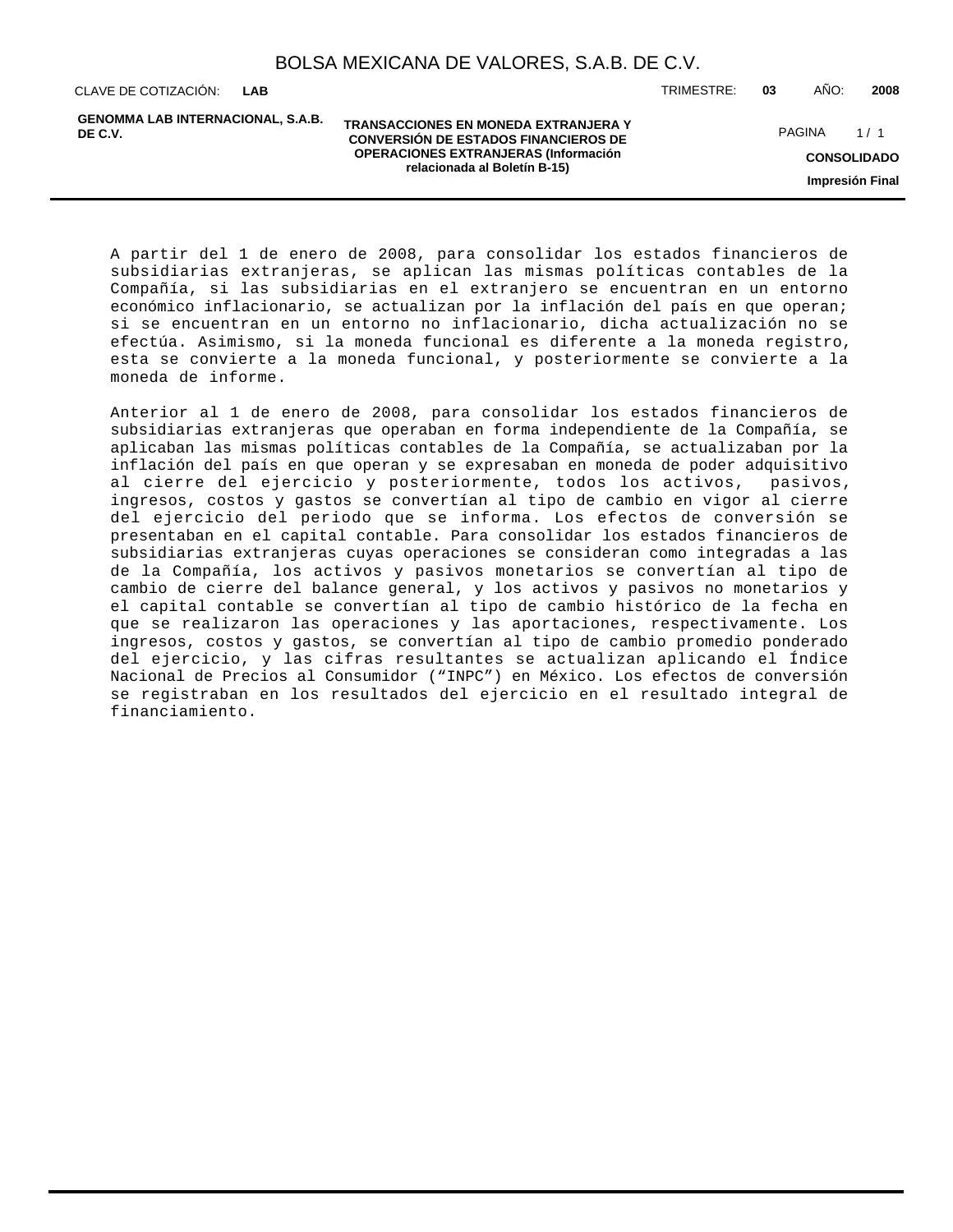TRIMESTRE **03** AÑO **2008**

**GENOMMA LAB INTERNACIONAL, S.A.B. DE C.V.** CLAVE DE COTIZACIÓN **LAB**

### **INTEGRACIÓN DEL CAPITAL SOCIAL PAGADO**

**CONSOLIDADO**

**Impresión Final**

| <b>SERIES</b> | VICENTE | <b>CUPÓN</b> | <b>NUMERO DE ACCIONES</b> |                         |                  |                   | <b>CAPITAL SOCIAL</b> |                 |
|---------------|---------|--------------|---------------------------|-------------------------|------------------|-------------------|-----------------------|-----------------|
|               |         |              | <b>PORCIÓN FIJA</b>       | <b>PORCIÓN VARIABLE</b> | <b>MEXICANOS</b> | LIBRE SUSCRIPCIÓN | <b>FIJO</b>           | <b>VARIABLE</b> |
| B             |         | 0            | 624,000                   | 528,616,713             | 274,026,391      | 255,214,322       | 150                   | 1,785,755       |
| <b>TOTAL</b>  |         |              | 624,000                   | 528,616,713             | 274,026,391      | 255,214,322       | 150                   | .785,755        |

**TOTAL DE ACCIONES QUE REPRESENTAN EL CAPITAL SOCIAL PAGADO A LA FECHA DE ENVIO DE LA INFORMACIÓN:** 529,240,713

**OBSERVACIONES**